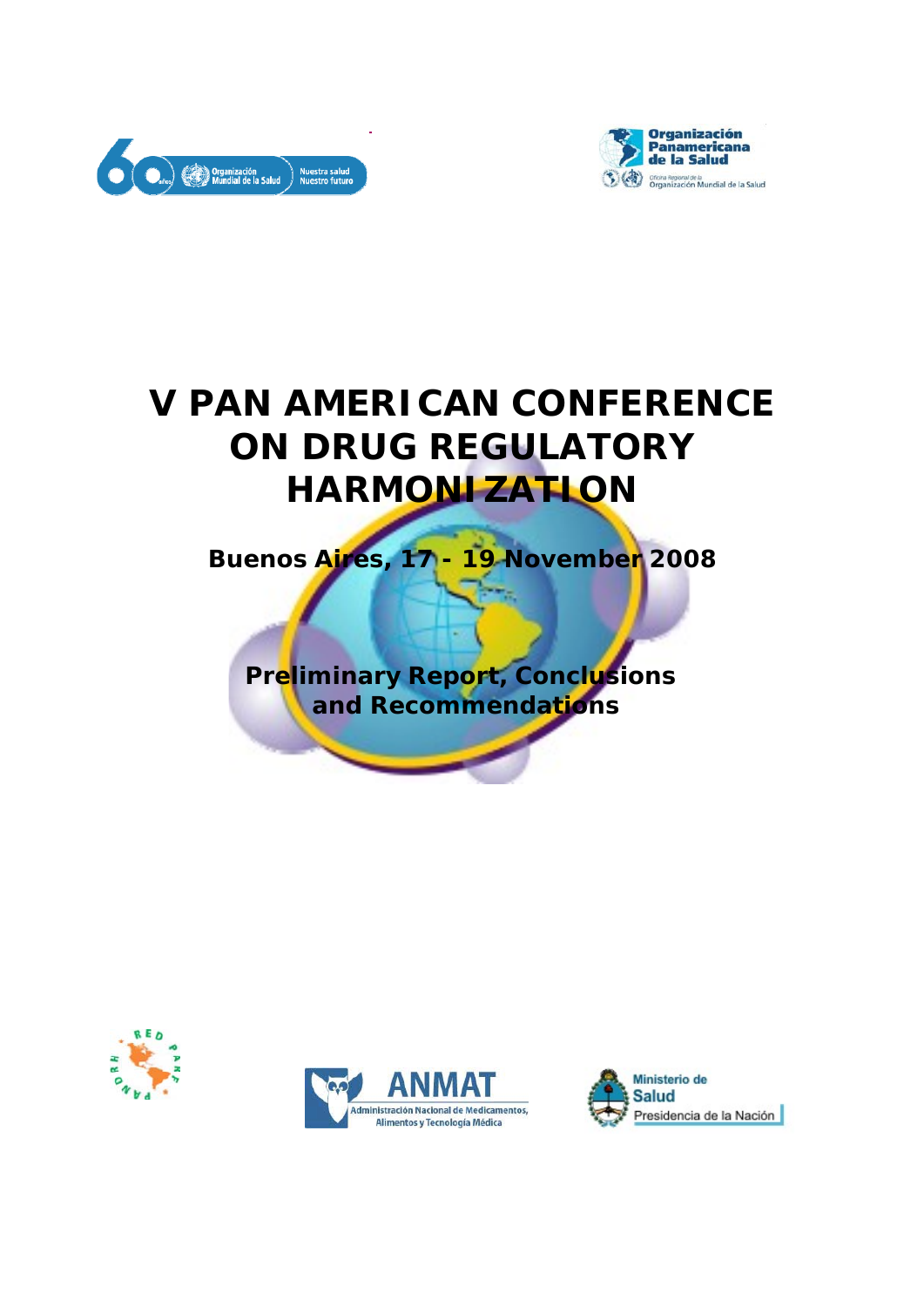**V CONFERENCE OF THE PAN AMERICAN NETWORK FOR DRUG REGULATORY HARMONIZATION (PANDRH)**

| <b>REPORT</b>          | <b>ON</b> | <b>ACTIVITIES</b> | WITH CONCLUSIONS | AND |
|------------------------|-----------|-------------------|------------------|-----|
| <b>RECOMMENDATIONS</b> |           |                   |                  |     |
|                        |           |                   |                  |     |

| Regulation and Public Health. Video of Dr. Mirta Roses, Director           |                       |
|----------------------------------------------------------------------------|-----------------------|
|                                                                            |                       |
| 6                                                                          |                       |
|                                                                            |                       |
|                                                                            |                       |
| <b>International Conference of Drug Regulatory Authorities (ICDRA).</b>    |                       |
|                                                                            |                       |
| Evolution of the International Conference on Harmonization (ICH).          |                       |
|                                                                            |                       |
| Pan American Network for Drug Regulatory Harmonization (PANDRH) 10         |                       |
|                                                                            |                       |
| Association of Southeast Asian Nations (ASEAN) Dr. Selvaraja Seerangam.    |                       |
| National Pharmaceutical Control Bureau. Ministry of Health, Malaysia  12   |                       |
| The System for Recognition by Regulatory Authorities: A Strategy to        |                       |
| <b>Improve Public Health</b>                                               |                       |
|                                                                            |                       |
| The System for Recognition by Regulatory Authorities. PAHO/WHO             |                       |
| Qualification: Impact on the Performance of Cuba's National Drug           |                       |
| <b>Regulatory Authority</b>                                                |                       |
|                                                                            |                       |
| Presentation of the Progress of the Working Groups, coordinated by         |                       |
|                                                                            |                       |
|                                                                            |                       |
|                                                                            |                       |
|                                                                            |                       |
| Essential Functions of Drug Regulation and Challenges for the Regulatory   |                       |
| <b>Authorities</b>                                                         |                       |
| Dr. José Luis Di Fabio, Technology, Health Care and Research, PAHO/WHO  17 |                       |
| Drug Counterfeiting as a Public Health Problem Dr. Valerio Reggi (WHO) 18  |                       |
|                                                                            |                       |
| Progress Report of the Working Groups, coordinated by Dr. Carlos Chiale,   |                       |
|                                                                            |                       |
|                                                                            |                       |
|                                                                            |                       |
| Presentation of Working Group Progress, coordinated by Dr. Princess        |                       |
|                                                                            |                       |
|                                                                            |                       |
|                                                                            |                       |
|                                                                            |                       |
| Rational Drug Use as a Component in Regulatory Decisions                   |                       |
|                                                                            |                       |
|                                                                            |                       |
|                                                                            | $\mathbf{2}^{\prime}$ |

Preliminary Report of the V Pan American Conference on Drug Regulatory Harmonization, Buenos Aires, Nov. 2008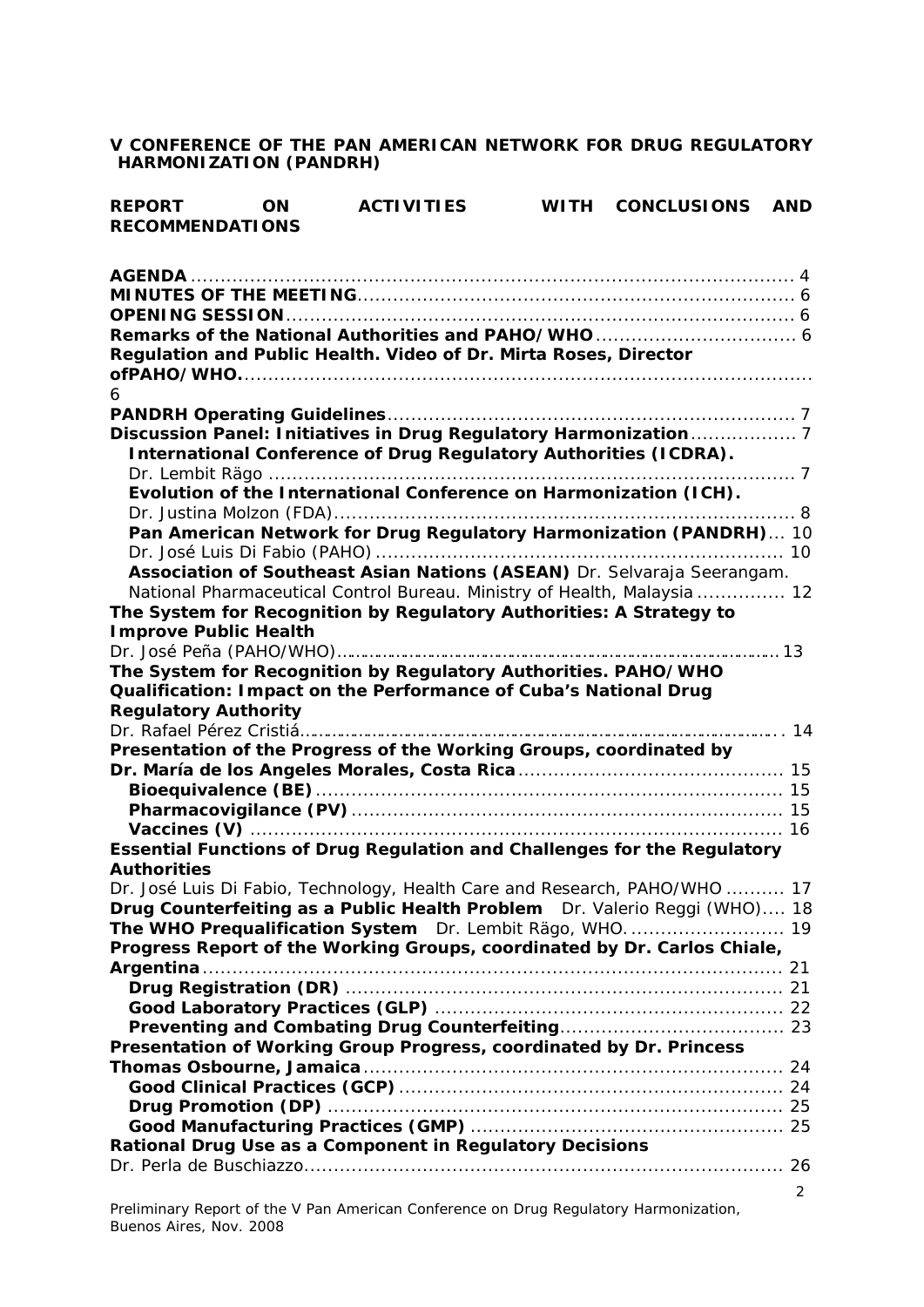| Regulation of Biotechnological Biologic Production in Latin America and |  |  |  |  |
|-------------------------------------------------------------------------|--|--|--|--|
|                                                                         |  |  |  |  |
| Regulatory Aspects of Biotechnological Biologic Products.               |  |  |  |  |
|                                                                         |  |  |  |  |
| Biopharmaceutical Products. Dr. Nestor Annibali, ALIFAR 27              |  |  |  |  |
| Global View of Biotechnological and Biologic Products (Health Canada)   |  |  |  |  |
|                                                                         |  |  |  |  |
| Panel on Progress in Integrating PANDRH Recommendations into the        |  |  |  |  |
|                                                                         |  |  |  |  |
|                                                                         |  |  |  |  |
| Central American Integration System (SICA) Dr. Julio Valdés 29          |  |  |  |  |
|                                                                         |  |  |  |  |
|                                                                         |  |  |  |  |
| <b>CONCLUSIONS AND RECOMMENDATIONS OF THE V CONFERENCE 30</b>           |  |  |  |  |
| BIOEQUIVALENCE AND BIOAVAILABILITY (BE)  31<br>La Car                   |  |  |  |  |
| Н.                                                                      |  |  |  |  |
| HL.                                                                     |  |  |  |  |
| IV.                                                                     |  |  |  |  |
| $V_{\perp}$                                                             |  |  |  |  |
| VL.                                                                     |  |  |  |  |
| VII.                                                                    |  |  |  |  |
|                                                                         |  |  |  |  |
| IX                                                                      |  |  |  |  |
| <b>GENERAL RECOMMENDATIONS TO THE SECRETARIAT ON APPROVED</b>           |  |  |  |  |
|                                                                         |  |  |  |  |
| X.                                                                      |  |  |  |  |
| RECONSTITUTION OF THE EXECUTIVE COMMITTEE (EC)<br>XI.                   |  |  |  |  |
|                                                                         |  |  |  |  |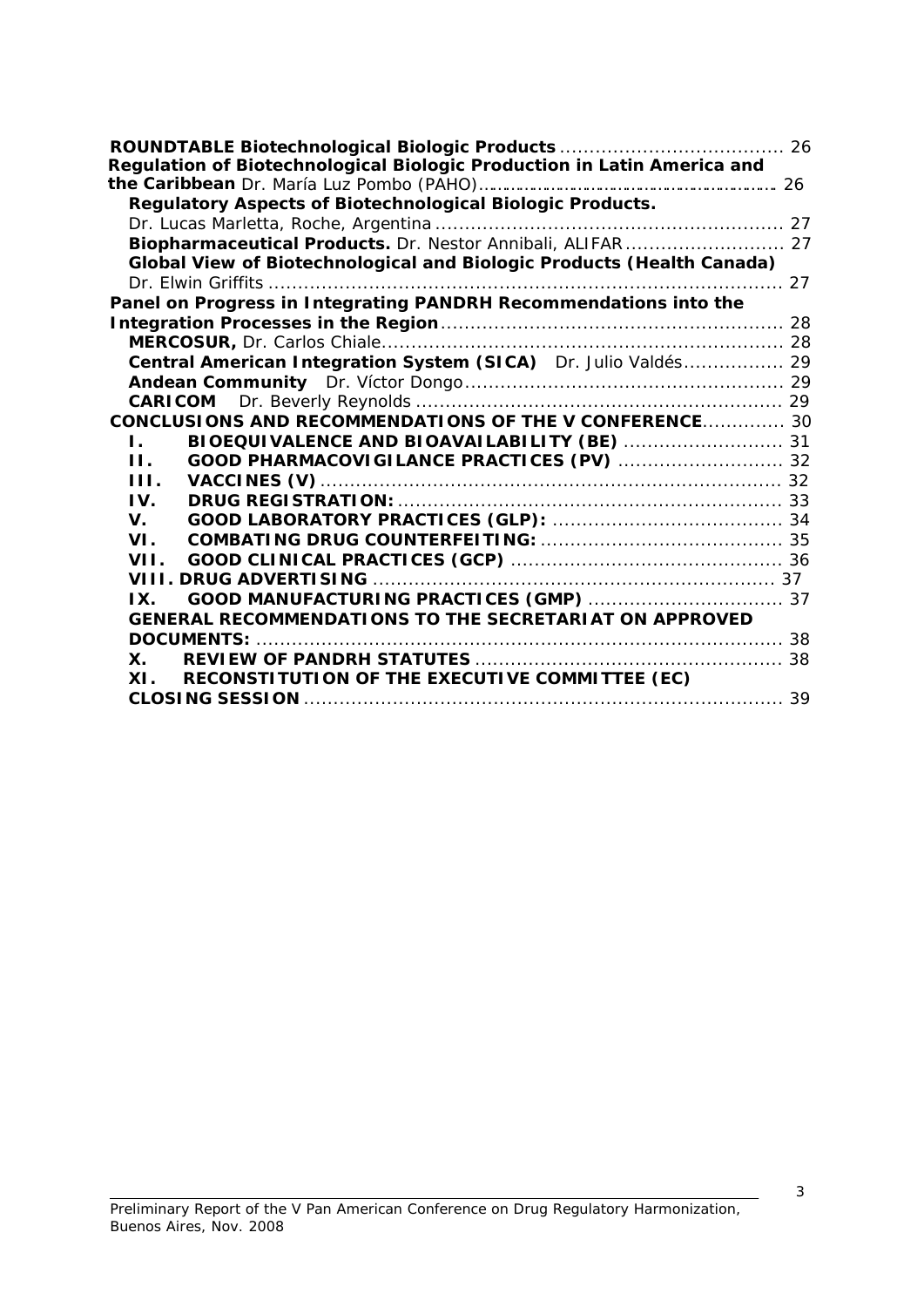## **AGENDA**

#### **16 November**

5:00 to 7:00 p.m. Registration of participants

#### **17 November**

8:00 to 9:00 a.m. Registration of participants

#### 9:00 to 9:30 a.m. **Opening Session**

Remarks by the national authorities and PAHO/WHO.

#### 9:30 to 10:00 a.m. **Regulation and Public Health. Video of Dr. Mirta Roses, Director of PAHO/WHO**

10:00a 10:30 a.m. **PANDRH Operational Guidelines.** Secretariat, PAHO/WHO

10:30a 10:45 a.m. *Break*

10:45 to 12:30 a.m. **Panel on Drug Regulatory Harmonization Initiatives**

## **Coordinator: Drug Regulatory Authority of Colombia**

ICDRA: Dr. Lembit Rägo (WHO); ICH: Dr. Justina Molzon (FDA); PANDRH Network: Dr. José Luis Di Fabio (PAHO/WHO); ASEAN: Dr. Selvaraja Seerangam (Ministry of Health of Malaysia)

12:30 to 2:00 p.m. *Luncheon*

2:00 to 2:45 p.m. **System for Recognition by Regulatory Authorities** Dr. Rafael Pérez Cristiá, CECMED-Cuba and Dr. José Peña, PAHO/WHO

#### 2:45 to 4:15 p.m. **Presentation of Progress Made by Working Groups (WG). Coordinator: Drug Regulatory Authority of Costa Rica**

Bioequivalence (BE): Dr. Justina Molzon (FDA, USA), Dr. Ricardo Bolaños (ANMAT, Argentina), Dr. Silvia Giarcovich (ALIFAR, Argentina). Pharmacovigilance (FV): Dr. Rubiela Méndez (INVIMA, Colombia), Dr. Claudia Vacca, (UNAL, Colombia). Vaccines (V): Dr. Olga Lidia Jacobo (CECMED, Cuba).

4:15 to 5:30 p.m. **Break and WG Discussion Tables**

5:30 to 6:30 p.m. **PANDRH session**

## **18 November**

8:30 to 9:15 a.m. **Essential Functions of Drug Regulation and Challenges for Regulatory Authorities.** Dr. José Luis Di Fabio, PAHO/WHO

9:15 to 09::45 a.m. **Drug Counterfeiting as a Public Health Problem.** Dr. Valerio Reggi, WHO

09:45 to 10:15 a.m. **WHO Prequalification System.** Dr. Lembit Rägo, WHO

10:15 to 10:45 a.m. *Break*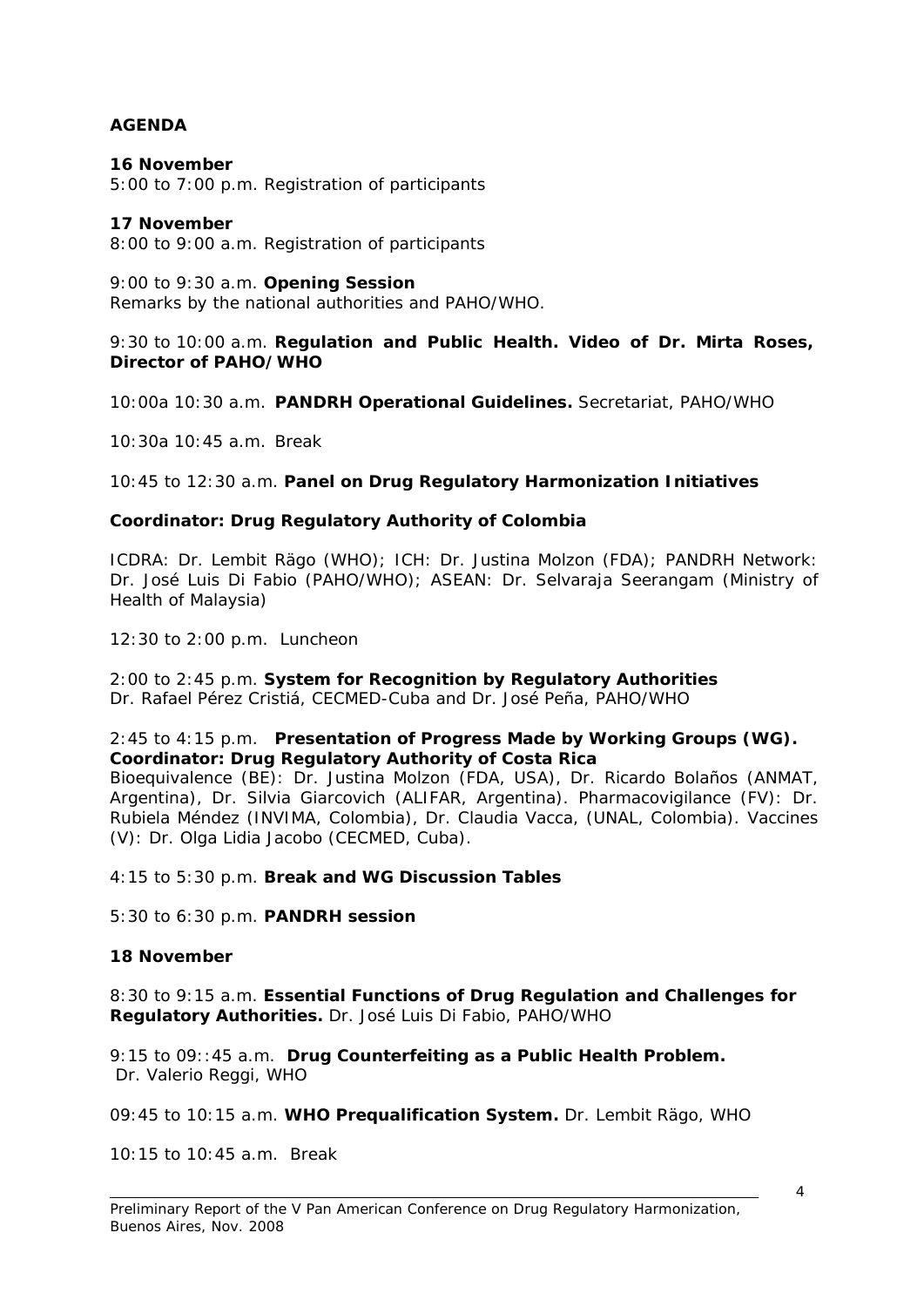#### 10:45 to 12:30 p.m. **Presentation of the Progress made by Working Groups Coordinator: Drug Regulatory Authority Argentina**

Registration of medication (MR): Dr. María Teresa Ibarz (INHRR, Venezuela). Good laboratory practice (GLP): Dr. María Gloria Olate (ISPCH, Chile). Counterfeit drugs (FM): Dr. Tiago Rauber (ANVISA, Brazil).

12:30 to 2:00 p.m. *Luncheon*

#### 2:00 to 3:30 p.m.. **Presentation of Progress made by Working Groups. Coordinator: RNA Jamaica**

Good clinical practice (GCP): Dr. Analía Pérez (ANMAT, Argentina). Drug promotion (PM): Dr. María José Delgado (ANVISA, Brazil). Good Manufacturing Practices (GMP): Dr. Justina Molzon (FDA, U.S.), Dr. Rodolfo Mochetto (ANMAT, Argentina), Dr. Rosalba Alzate de Saldarriaga (Consultant, PAHO/WHO)

## 3:30 to 4:30 p.m.. **Break and Working Group Roundtables**

4:30 to 6:30 p.m.. **PANDRH Session**

#### **19 November**

8:30 to 9:00 a.m. **Rational Drug Use as a Component of Regulatory Decisions**  Dr. Perla de Buschiazzo, CUFAR, PAHO/WHO Collaborating Center, Argentina.

9:00 to 10:30 a.m. **Roundtable - Biotechnological Biologic Products Coordinator: Dr. María Ángeles Cortes Castillo, PAHO/WHO** PAHO/WHO: Dr. Maria Luz Pombo, ALIFAR: Dr. Néstor Anníbali, FIFARMA: Dr. Lucas Marletta, Canadian Regulatory Agency (Health Canada): Dr. Elwin Griffiths

10:30 to 11:00 a.m. *Break*

#### 11:00 to 12:30 a.m. **Panel on Progress Made in Integrating PANDRH's Recommendations into Regional Integration Processes. Coordinator: Drug Regulatory Authority of Brazil**

MERCOSUR, ANDEAN COMMUNITY, CUSTOMS UNION, CARICOM

12:30 to 2:00 p.m.. *Luncheon*

2:00 to 4:00 p.m.. **Conclusions and Recommendations**

4:00 to 4:45 p.m.. **Closing Session** ANMAT, PAHO, ALIFAR, FIFARMA, Directing Council of PANDRH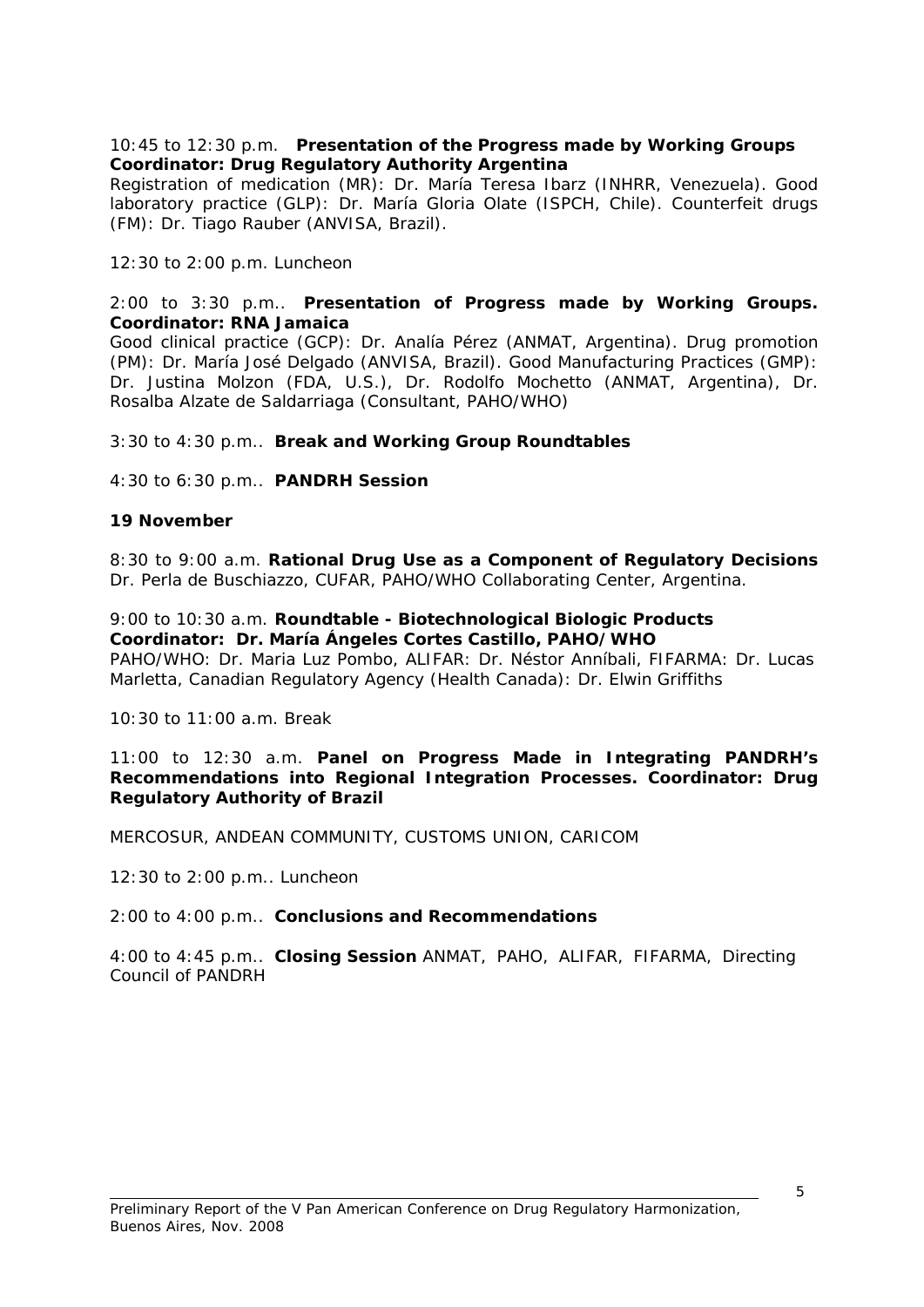## **MINUTES OF THE MEETING**

## **OPENING SESSION**

The opening was chaired by Dr. Ricardo Martínez, Director of Argentina's National Administration of Drugs, Food, and Medical Technology (ANMAT) and Dr. José Antonio Pages, PAHO/WHO Representative in Argentina.

## **Remarks of the National Authorities and PAHO/WHO**

The opening remarks were delivered by Dr. Ricardo Martínez who, on behalf of ANMAT, welcomed all participants to the V Conference of the Pan American Network for Drug Regulatory Harmonization, emphasizing PAHO/WHO's efforts to support the drug regulatory harmonization initiative. He invited participants to discuss and debate the subjects in a positive spirit. He recognized PANDRH's operations as a means to help ensure quality, safe, and effective drugs. At the end of his remarks, he wished everyone a happy stay in Buenos Aires and conveyed the greetings of Dr. Ocaña, Argentina's Minister of Health. She predicted this meeting would have its eyes on a much brighter future.

For his part, Dr. Pagés offered special thanks to the Government of Argentina for the opportunity to hold the meeting in Buenos Aires. He welcomed the participants to the Conference as PAHO/WHO Representative in Argentina, and on behalf of our Director, Dr. Mirta Roses. He especially welcomed Dr. Ricardo Martínez, Director of ANMAT, together with the officials from other institutions.

Dr. Pagés emphasized PAHO's role as Secretariat of the network and recognized the work of Dr. Rosario D'Alessio in her excellent performance overseeing its activities. He welcomed Dr. José Luis Di Fabio, and all the PAHO and WHO colleagues attending the Conference. He thanked the Government of Argentina for providing the opportunity to hold the meeting in Buenos Aires. In his presentation Dr. Pagés reported on the network's achievements and challenges, stating that access to drugs is a fundamental human right and noting the importance of constructive dialogue among all regulatory entities in our countries, the pharmaceutical industry (public and private), and other related sectors. He pointed out that one of the most important goals for Pan American countries is developing cooperation among countries, and in particular strengthening South-South cooperation. Promoting drug regulatory harmonization requirements among our countries is an excellent example of solidarity and cooperation. He concluded by saying that at this meeting, the challenges will be reviewed and addressed in a discussion of imaginative alternatives that go beyond strengthening partnerships and implementing joint plans to continue this successful work, which clearly strengthens health services for our peoples.

## **Regulation and Public Health. Video of Dr. Mirta Roses, Director of PAHO/WHO.**

In this 10-minute video, Dr. Roses discussed the matter in the context of the Essential Public Health Functions, with special mention of Function No. 6 and public health regulation and control. She emphasized PAHO's role in strengthening the governance of the national regulatory authorities. She presented a brief overview of the development of PANDRH and the benefits of its activities, emphasizing that true to the principle of Pan-Americanism, the most developed drug regulatory authorities have helped to mentor the less developed ones. She concluded her presentation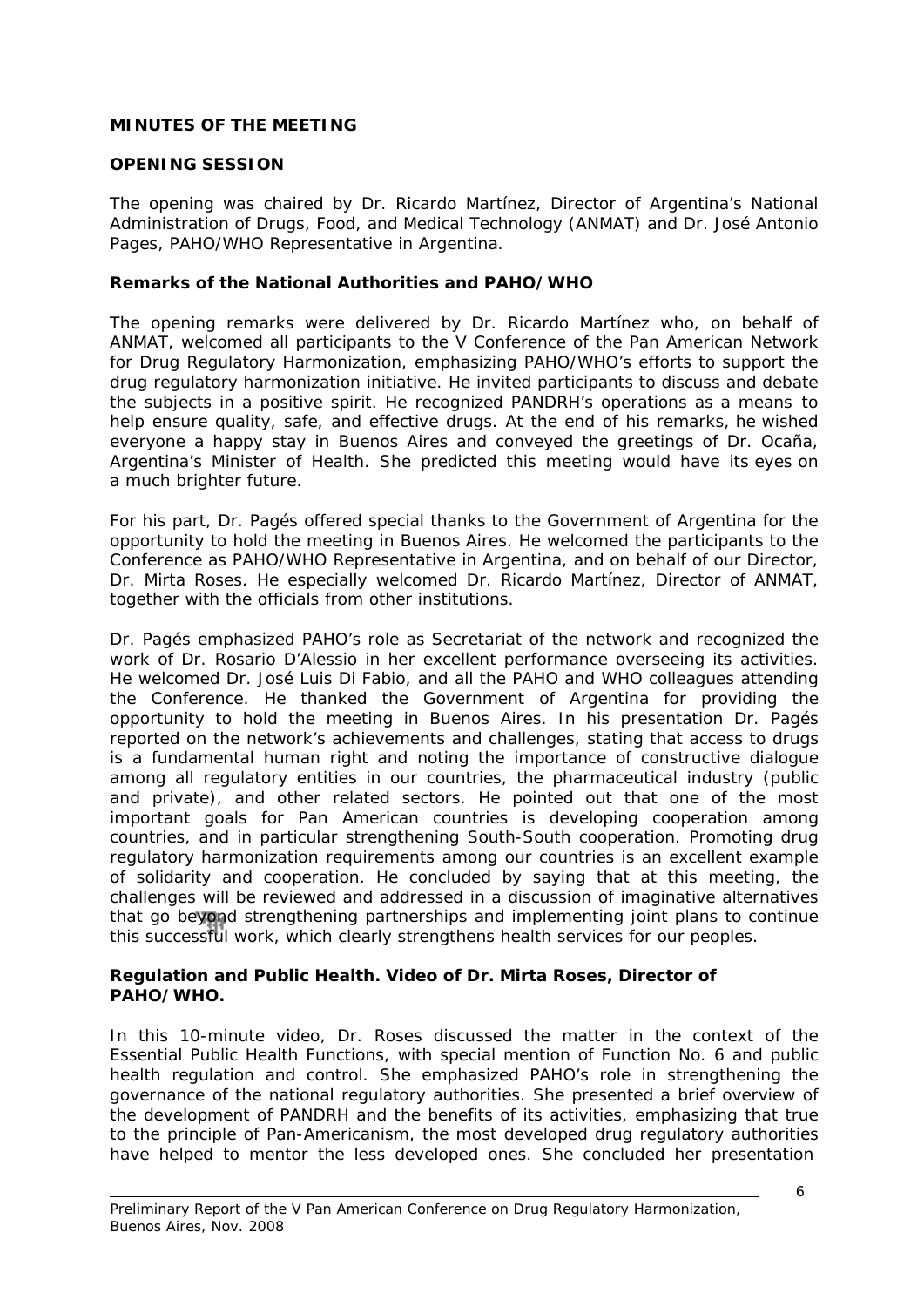wishing for a highly productive and constructive conference with the intensity and dedication that Dr. Rosario D'Alessio knew how to provide from the first convocation.

## **PANDRH Operating Guidelines**

Next, Dr. Nelly Marín, on behalf of the PAHO/WHO Secretariat, presented the PANDRH operating guidelines and the methodology for the organization of the V Conference. During her talk, she presented a historical summary of PANDRH, its members, and objectives.

She pointed out that although participation in the previous conferences had focused on the authorities, industry representatives, academia, and consumer advocacy representatives, for the V conference, in a session of the Directing Council, approval was given to expand participation to include international agencies, harmonization mechanisms, sub regional integration systems, and NGOs accredited with PAHO, in order to achieve greater dissemination and ownership of the documents and work agreements.

She presented an overview of the Conference's agenda and explained that there would be two types of activities:

Conferences, roundtables, and presentations by the Working Groups (WGs) in which all members would participate.

Networking sessions, which would be held at the end of the afternoon on Monday and Tuesday, in which only these members would participate: national regulatory authorities, ALIFAR, FIFARMA, and the Secretariat.

At the end of the Conference, a spokesperson would present a report with the main conclusions and the general proposals approved.

Each WG coordinator would submit a report on the principal decisions adopted.

#### **Discussion Panel: Initiatives in Drug Regulatory Harmonization**

Four harmonization systems from different regions were presented – ICDRA, ICH, PAHO/WHO-PANDRH, and ASEAN – to understand their dynamic, scope, strengths and accomplishments, and identify opportunities for mutual feedback. A summary of the experiences cited is presented.

#### **International Conference of Drug Regulatory Authorities (ICDRA).** Dr. Lembit Rägo

DR. Rägo pointed out that the International Conference of Drug Regulatory Authorities (ICDRA) is an annual WHO conference in which regulatory staff members of all WHO member states participate, as well as regional advisors of the technical programs in WHO Regional Offices: AFRO, AMOR, EMRO, EURO, SEARO, and WPRO.

The conferences have been held since 1980 to promote the exchange of information and collaboration among authorities on matters of mutual interest.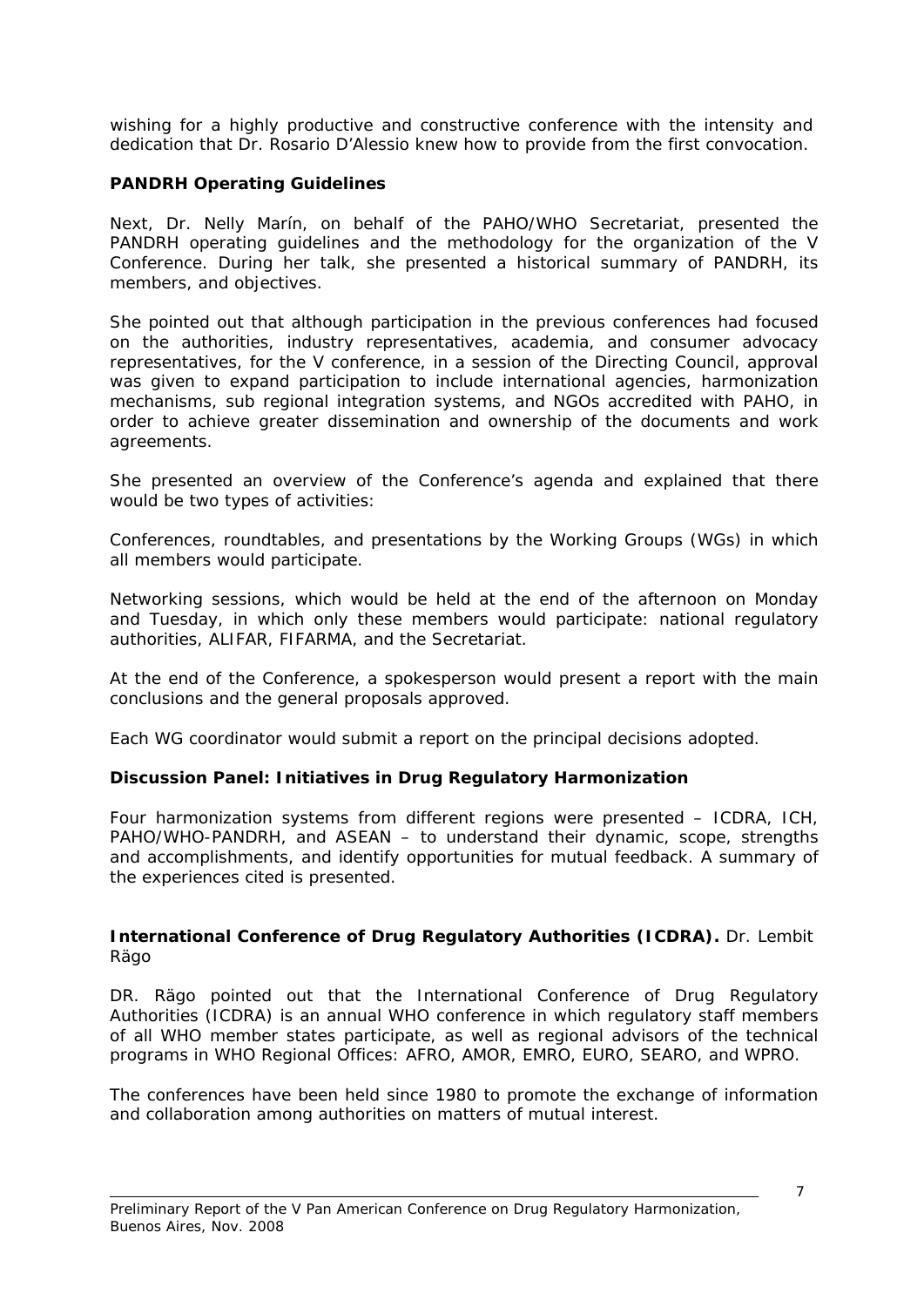As ICDRA is an environment restricted to the authorities, the implications and importance of accomplishing the recommendations has shown that it is necessary to involve other stakeholders.

In order to delve deeper into priority issues, pre-conferences open to all stakeholders have been organized. The criterion used to select topics is based on whether they represent public health interest, the dynamic of the market. Recommendations from these conferences are presented to WHO. With the results and recommendations, interventions are promoted to address the relevant regulatory issues.

The 13th ICDRA Conference was held in Berne in September 2008 and the subject of the pre-conference was "Better Medicines for Children: The Way Forward." The recommendations presented to WHO as a result of this pre-conference were: Convene and collaborate with the global working group on pediatric drug regulation; work with civil society to mobilize and empower consumers, parents, patient groups, and health professionals to advocate improved drugs for children; focus on the highpriority needs with attainable results, including: zinc for diarrhea; treatment of pneumonia; neonatal sepsis; treatment of HIV, TB, malaria, analgesia; drugs for chronic diseases in children; steps to identify treatment priorities and guidelines for newborns; establish mechanisms to support the development of essential new drugs for children.

In the conference's plenary sessions, the progress made in each WHO region since the previous meeting was presented, and these topics were developed: Forging mutual trust as a key for access; Regulatory systems in a changing environment; Crisis management of crises: Safeguarding health and current issues

Workshops were also held on the following subjects: Regulatory aspects of pediatric drugs; Regulations for herbal medicines; Safety and preparation in the case of pandemics; Regulatory approaches to verify interchangeability; Strategies to combat drug counterfeiting; Emerging regulatory aspects on biosimilars and biologics; Emerging diseases: blood derivative regulation; Contribution of the regulatory authorities to access; Updating harmonization initiatives; Role of the regulatory authorities in approval of pivotal clinical studies; Creating regulatory capacity: Best practices for the future, and GMP inspections: impact of sharing information and risk management.

Dr. Rägo also pointed out that during the ICDRA work sessions, retrospective analyses are made, the concrete achievements and results (based on monitoring) of the agreements and recommendations of each previous conference are evaluated. He concluded by reiterating the need for regulatory authorities to have a suitable structure that makes it possible for them to better channel resources, and commented that both the conference report and the pre-conference report have been uploaded on the website and are in printed version and that the next conference will be held in Singapore in 2010.

## **Evolution of the International Conference on Harmonization (ICH).** Dr. Justina Molzon (FDA)

Dr. Molzon presented an overview of the International Conference on Harmonization (ICH) – a harmonization initiative between Europe, the United States, and Japan. It was created in 1990 with a view to harmonize the different regional requirements existing on drug registration. Canada, European Free Trade Association (EFTA), and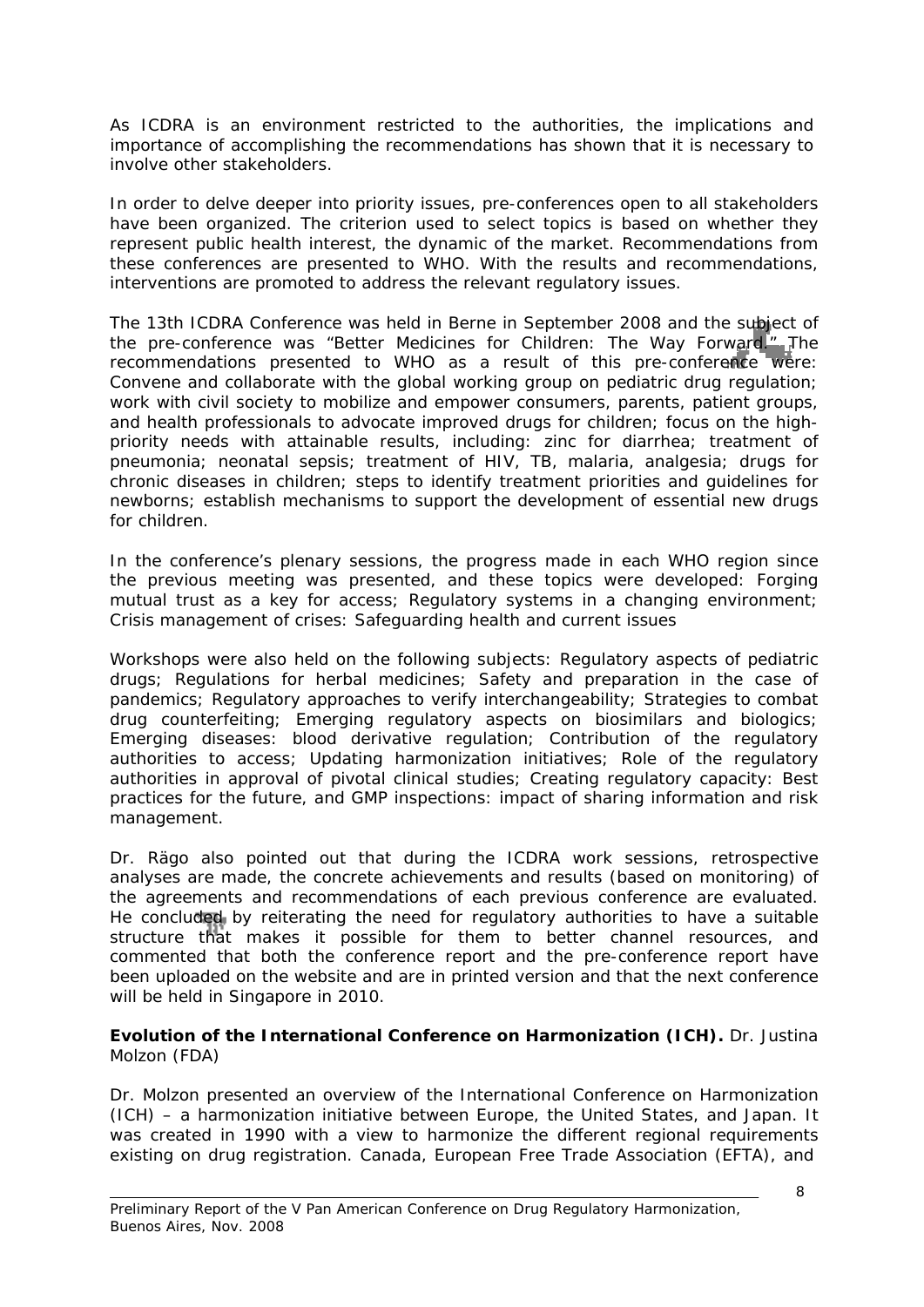WHO participate as observers in the ICH. It is a unique experience due to the joint effort of the regulatory authorities and the pharmaceutical industry associations.

Dr. Molzon pointed out that the ICH has produced harmonized directives in different subjects: 16 on effectiveness, 16 on safety, 24 on quality and two multidisciplinary communications – Medical Dictionary (MedDRA) and Electronic Standards (ESTRI, E2B).

She then gave an overview of the 1996 proposal from industry representatives to organize the information generated by these harmonized directives in exactly the same order in all countries; at first the proposal had little reception by regulatory authorities in each country, and they required that a feasibility study be conducted to justify such a request.

The industry conducted the study to determine the number of weeks that it would take to convert a request that had been presented to one regulatory authority, for example, the FDA, to be presented to another regulatory authority, for example, EMEA. The number and type of personnel required for the conversion were also evaluated. The study's results showed that it would take significant investments of time and energy to reorganize the roles for the presentation of a request in the format of one ICH region to another one, that this caused a delay in the request for that ICH region, which meant for patients in that region, there was a delay in access to new innovative drugs.

From there the initiative of the Common Technical Document (CTD) emerged. This initiative incorporated a change in work dynamic, which is regarded as progress. Initially the ICH process focused on the directives through discussions between regulators and industry, trying to standardize a common directive format. This dynamic has changed and now focuses on the definition of production of supplies for review.

Dr. Molzon reported that, from the FDA's perspective, adoption of the CTD has brought multiple benefits, revisions are more coherent, uniform, there is better analysis between requests in the same therapeutic category and a more fluid exchange between regulatory authorities and reviewers.

The FDA implemented an "Electronic Submission Gateway" so requests can be sent electronically, which has been critical for improving efficiency, the material to be reviewed arrives promptly to the reviewer, FDA processes have been automated through the use of electronic forms that can be filled out online, promoting the paperless review.

It helps promote adoption of good review practices and selectivity, including only data worth presenting and requesting only useful information.

It promotes transparency and facilitates electronic communication and thus system management.

It has helped the FDA implement good review practices (GRPs). A great deal of similarity between the ICH documents and the GRPs. Due to the complexity of the various disciplines involved in the review, there should be GRPs to review the different products, with harmonized formats. Having a common style and a common plan for review will help regulatory authority personnel, the industry, and the public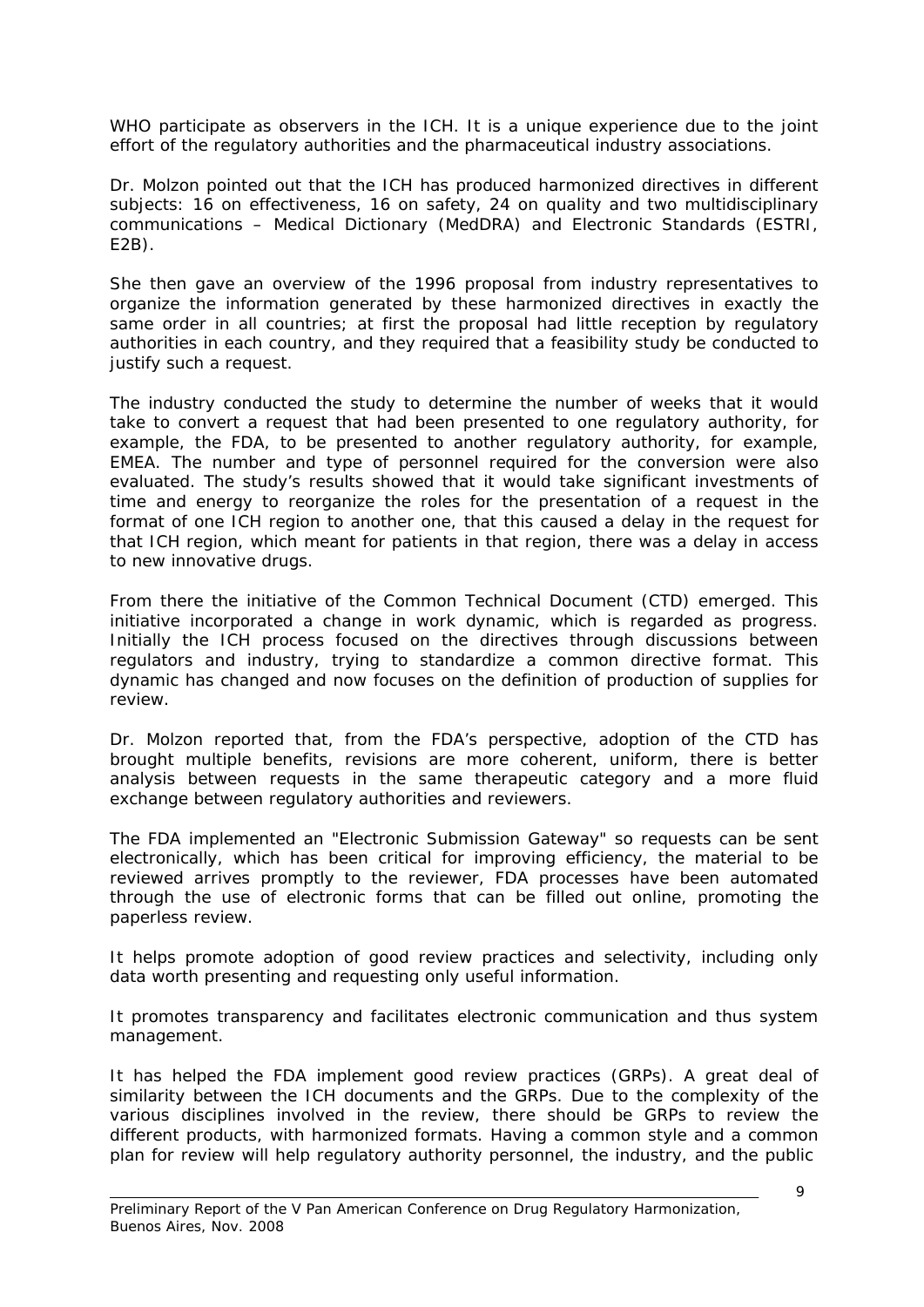understand the data review process for interpretation, recommendations and decisions, and for subsequent regulatory actions.

In summary, the CTD influences the content of the review, giving consistent order to the information and data provided. It gives shape to the realization of the review and to the presentation of the review results. The consistency of the CTD will promote consistent review practices that lead to GRPs. As more countries use the ICH directives and the CTD, a common regulatory language will evolve that promotes greater interaction among drug regulatory authorities.

# **Pan American Network for Drug Regulatory Harmonization (PANDRH)**

Dr. José Luis Di Fabio (PAHO)

Dr. Di Fabio thanked Argentina's Ministry of Health and the ANMAT group and PAHO Argentina. He acknowledged Dr. Enrique Fefer, who first envisioned the PANDRH Network.

The Pan American Network for Drug Regulatory Harmonization (PANDRH) is made up of the national drug regulatory authorities of 35 member states and representatives of FIFARMA and ALIFAR as well as the regional pharmaceutical industry associations in the Americas. Its mission is to promote the harmonization of all aspects of drug regulation – quality, safety, and efficacy – as a contribution to the quality of life and health care of the national populations in the Americas.

PAHO gets involved in this process under the WHO mandate that grants authority in management and coordination of international health work in development, establishment, and promotion of international standards on biologics, drugs and similar products. Also, the Pan American Sanitary Conference states that PAHO shall support the implementation of essential drug policies encompassing legislation and regulation, production, promotion, use, and financing of drugs. Through Resolution of the 42nd Directing Council of PAHO (September 2000), the Ministers of Health of the Region of the Americas support the Pan American Network for Drug Regulatory Harmonization (PANDRH).

He added that the network establishes a Pan American forum of national drug regulatory agencies in the Region to discuss and identify solutions to common problems, as the agencies themselves will lead and participate in the process. The network strengthens the setting of priorities in drug regulatory harmonization processes and aspires to the convergence of regional drug regulatory systems. It improves access to quality, safe and effective drugs to improve the quality of the pharmaceutical markets. It promotes technical cooperation where the more developed regulatory authorities support and share their experience with the less developed authorities.

Dr. Di Fabio stated that harmonization as a policy of cooperation among countries in the Region of the Americas is one of the oldest strategies in the search for solution to common problems. It was, in fact, a joint effort among countries that gave rise to the Pan American Sanitary Conference. For years the countries were organized in different economic blocs (Andean Area, Central America, Southern Common Market (MERCOSUR), CARICOM, and later, the North American Free Trade Agreement (NAFTA). These sub regional initiatives are changing with the incorporation of various countries in other initiatives. All these initiatives arise from the countries'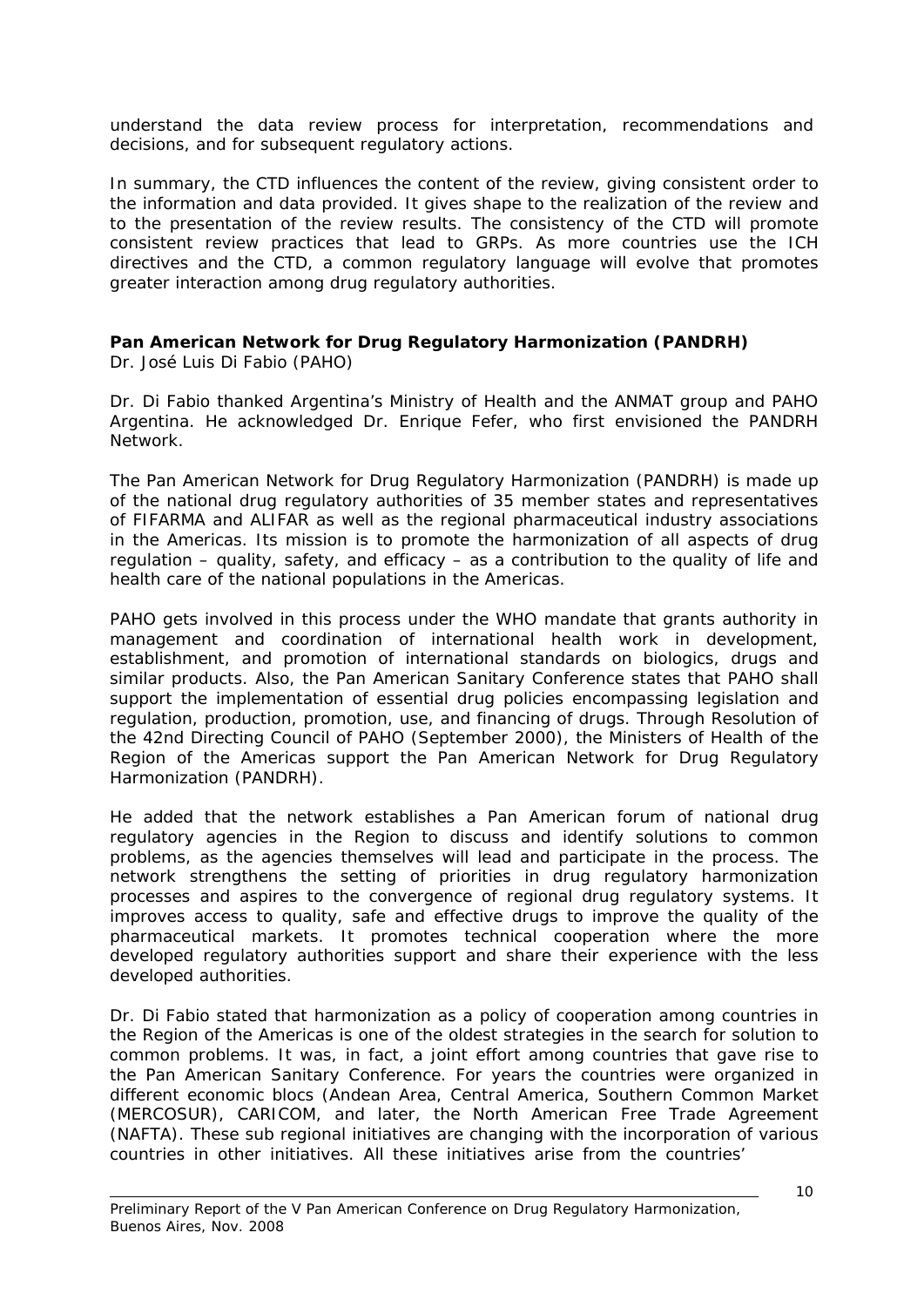interest in improving and strengthening consumer markets, including the drug market; which means that they include subgroups or commissions to discussion technical subjects that were initially limited to tariff issues but that later addressed the issue of quality. Today these groups also discuss drug policy-making, its implementation and monitoring. The degree of development of these commissions or subgroups varies widely, as well as PAHO's participation in them. In light of these various economic integration initiatives, the need became evident for an entity in which the different countries of the Region, based on the Pan American principle that historically unites them, share experiences and countries could benefit from the work of initiatives that are different in each country.

In addition to these initiatives, there are other more regional ones as well, but none include all the countries of the Americas: bilateral or multilateral agreements: usually economic accords that integrate only countries that are part of them and that may or may not include pharmaceutical products.

The Pan American Conference on Drug Regulatory Harmonization has become the forum that, based on Pan-Americanism/cooperation in the Region, is coming to fill that gap in the sharing of experiences and strengthening of regulatory authorities, especially drug regulation policies. The Pan American conferences started in 1997 and since then four conferences have been held. The Network as such was established in the second conference in 1999.

He explained the structure of the Pan American Network, which includes four components:

- The conference, held every two of three years, is the highest authority of the Network since the decisions to adopt technical documents and subjects to be addressed are made with the participation of all the drug regulatory authorities of PAHO member countries. The conference is also a forum in which representatives from the two regional pharmaceutical industry associations (FIFARMA and ALIFAR) participate, as well as consumer advocates, academia, and members of professional associations. Up until now, attendance at these conferences has been by invitation only, but in the statutes there are provisions to open the conferences to interested public;
- The Steering Committee made up of five drug regulatory authorities (DRAs) and five alternates as well as a representative from each of the two previously mentioned regional pharmaceutical industry associations;
- The Secretariat, performed by PAHO; and
- The working groups, made up of national experts in specific subjects assigned by the conference. These experts are mostly from the regulatory offices in representation of the five economic integration blocs in the Region, and also from academia and one from each of the two industry associations.

The network operates from the base (the working groups) toward the top (the conference). It is presumed that the conclusions and recommendations, as well as the technical documents adopted, are in turn internalized both at the national level and in the different sub regional initiatives in which the DRAs participate. The conference is not a supranational entity; its decisions represent recommendations to be assimilated into the sub regional integration initiatives.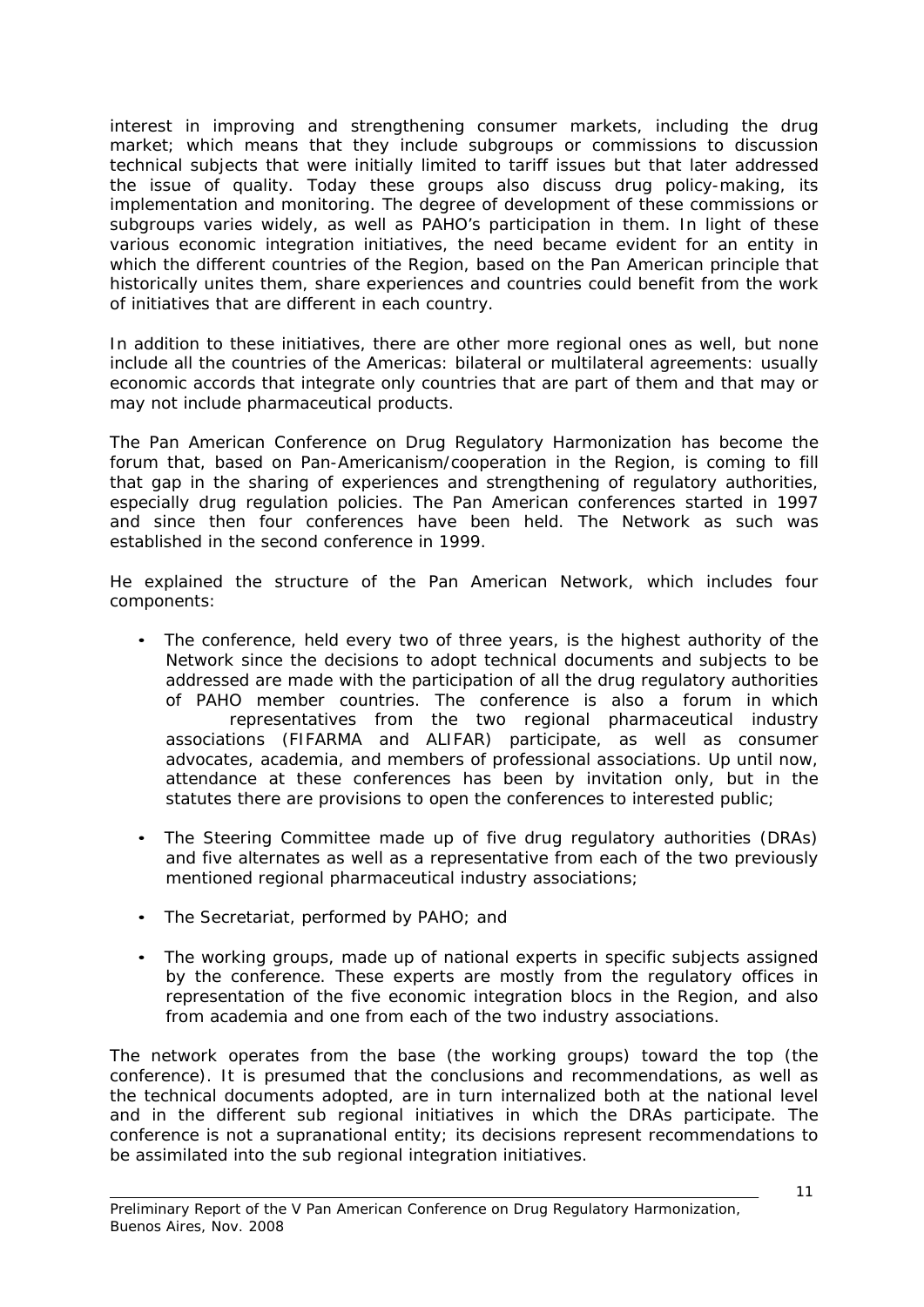This new phase of the network calls for various changes in the statutes, at the levels of the conference, the steering committee, the working groups and changes in the functions of the Secretariat, its active role in monitoring the working groups, the steering committee, and implementation of targeted actions. Due to the industry's active participation in this conference, it became necessary to create opportunities for a "closed" meeting of the PANDRH network for decision-making.

Many documents have been approved and it is hoped to that others will be in the present Conference. It is necessary to identify mechanisms for their implementation.

**Association of Southeast Asian Nations (ASEAN)** Dr. Selvaraja Seerangam. National Pharmaceutical Control Bureau. Ministry of Health, Malaysia

Dr. Seerangam presented an overview of the Association of Southeast Asian Nations (ASEAN), which was originally established in 1967 in Bangkok as a geopolitical and economic bloc with five member states: Indonesia, Malaysia, the Philippines, Singapore, and Thailand. Between 1984 and 1999, more countries joined: Brunei Darussalam, Viet Nam, Lao PDR, Myanmar, and Cambodia. ASEAN's goal is to be a single market by the year 2015 with a single production base. The ASEAN Free Trade Area (AFTA) is a joint effort of this association to reduce or eliminate tariffs on the exchange of products. AFTA's objective is above all to coalesce its position as a competitive production base for both for regional and global markets.

In 1992 the ASEAN Consultative Committee on Standards & Quality (ACCSQ) was formed to facilitate and complement the ASEAN free trade area. The concept of drug harmonization was presented by Malaysia and approved by the Senior Economic Officials Meeting (SEOM) in 1999. The Pharmaceutical Product Working Group (PPWG) was created that same year.

The objective of the ASEAN Consultative Committee for Standards and Quality (ACCSQ) is to facilitate cooperation among the working groups of the ASEAN economic community, among the working groups for specific products, and dialogue with other related organizations.

The goal of the Pharmaceutical Product Working Group (PPWG) is to develop drug regulation harmonization plans for member countries, to complement and facilitate AFTA's objectives, in particular, elimination of technical barriers to trade presented by the regulations, without compromising product quality, efficacy and safety.

The group works to improve the exchange of available information on regulation requirements, review the requirements and regulations and conduct comparative studies, analyze other harmonized procedures and regulation systems, and establish common technical documents to accomplish MRA objectives.

He presented a historical account of the milestones in harmonization and recent developments in economic integration.

He pointed out that ASEAN's main challenges include political uncertainty, economic changes, free trade negotiations, differences in legal regulatory frameworks, public health issues, and global competition.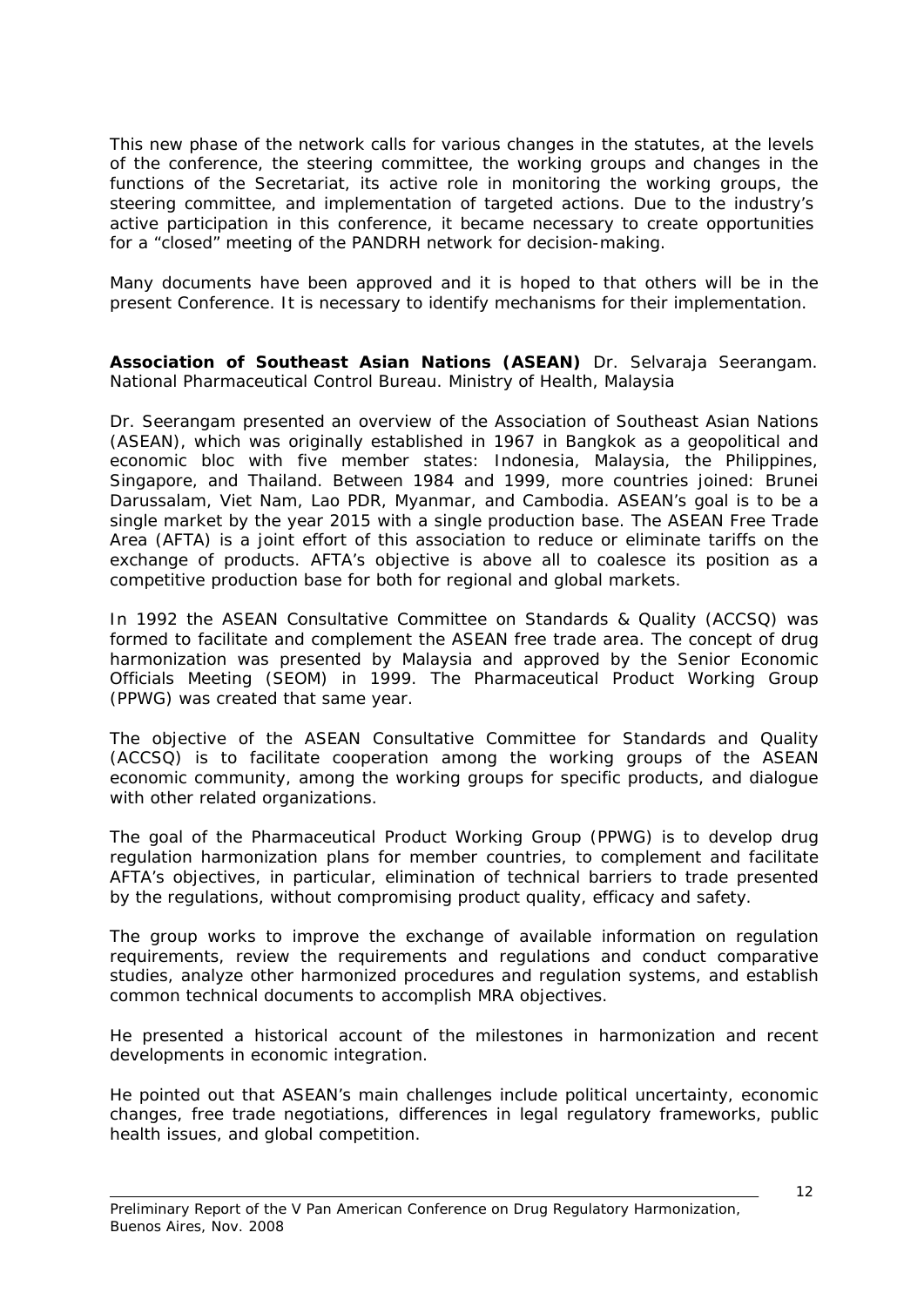Global trade calls for strategic partnerships. Harmonization of standards is important to facilitate foreign trade and investment. Regional harmonization can be reached only by bridging the gaps among member countries in establishment of regulatory systems and implementation of common requirements. Global cooperation provides opportunities for development and improvements, identifying concrete mechanisms for international recognition.

## **The System for Recognition by Regulatory Authorities: A Strategy to Improve Public Health** Dr. José Peña (PAHO/WHO)

Dr. José Peña presented the background and dynamic that this official assessment team has had. He spoke of the first Meeting of Regulatory Agencies of Latin America held in February 2006 in Oaxaca, Mexico, with the objective of strengthening the implementation of PANDRH's guidelines and recommendations and generating collaborative mechanisms among the countries of the Region. Subsequently, from September 2007 to July 2008, three meetings were held to involve the drug regulatory authorities (DRAs) in PAHO's prequalification system, define the instrument for DRA evaluation, and establish a procedure for the qualification of national reference authorities.

Dr. Peña said an instrument for prequalification of vaccines was already available in 2004, and then in 2007 the data collection tool was used to prepare a draft on drugs, which was open for public consultation, and presented at the Oaxaca meeting; this DRA evaluation tool consists of 16 modules. At the working meeting held in São Paulo in December 2007, the modules and indicators were defined that would be included in PAHO's national regulatory authorities reference drug evaluation tool. In February 2008, contributions were received from the countries to categorize the indicators as critical, necessary, and informative; comments were received until late June 2008, after that, the reclassification of indicators began. At the Mexico meeting in July 2008, with seven DRAs present, full consensus was reached on the categorization of indicators.

The indicators for the different evaluation tool modules were presented and the definitions of the indicators were explained.

In terms of the Standard Operating Procedure (SOP) for DRA evaluation, Dr. Peña commented that the SOP is applied to all DRA evaluations conducted by PAHO as a part of PAHO's DRA reference medicine qualification system.

He added that the purpose of this regulatory authority recognition system is to establish a uniform and transparent methodology for evaluating DRA performance in Latin America, in its relevant basic functions.

The DRAs that successfully pass the qualification process will collaborate as PAHO reference authorities in the discussion of strategic drug regulation issues in the Region, and when relevant, coordinate with the drug regulatory harmonization processes in the Americas, participating as reference authorities for PAHO in the prequalification of drugs, collaborate as reference authorities for PAHO in the implementation and monitoring of PANDRH-approved recommendations, establish joint strategic programs with PAHO to strengthen other authorities in the region to reach the grade of DRA reference.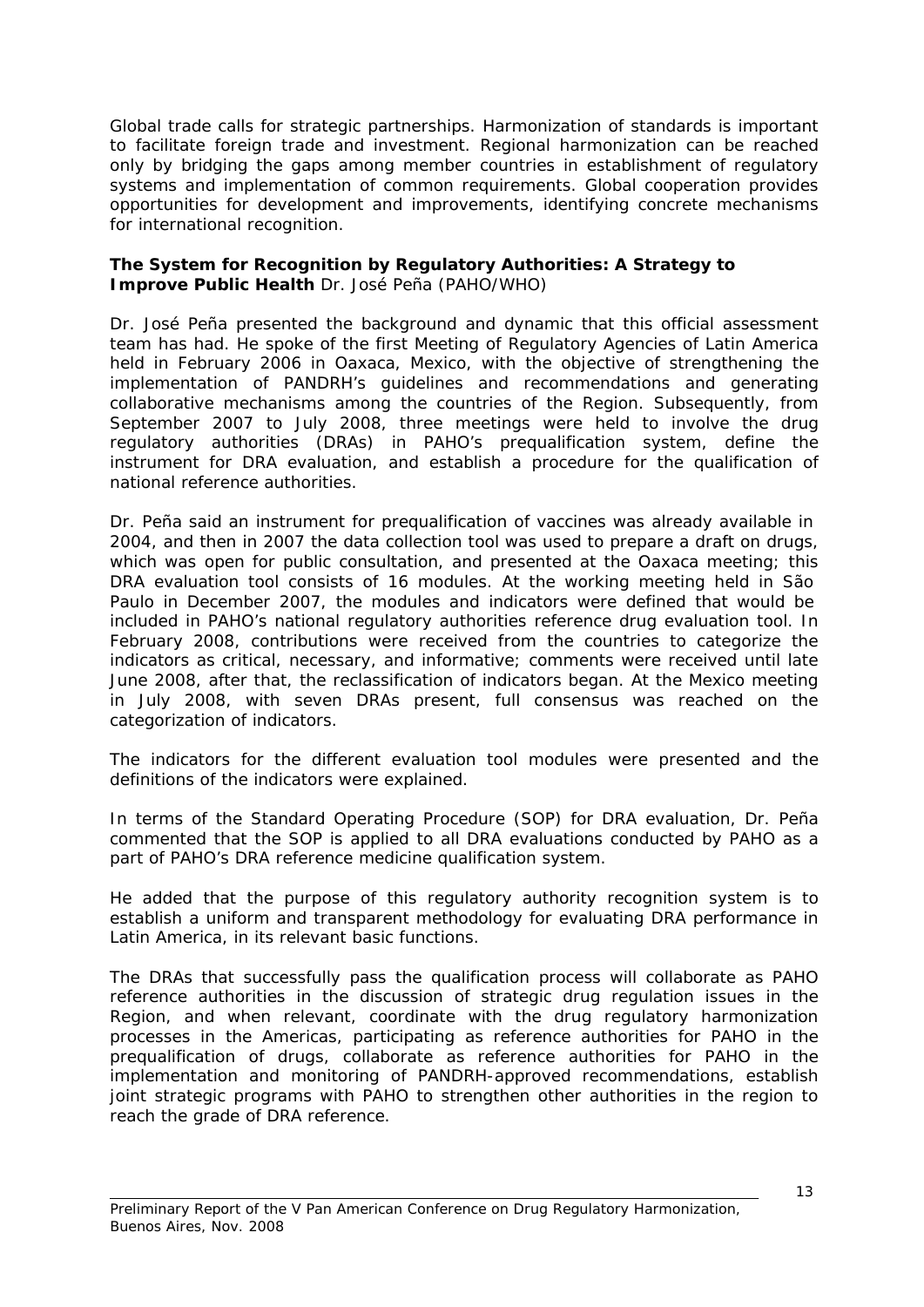In the last part of his presentation, Dr. Peña reviewed the results: the definition of a DRA evaluation tool (10 modules), the definition and categorization of indicators; the Standard Operating Procedures for evaluation of reference DRAs and selection of experts, the definition of a work program for 2009 and the commitment of the group's seven DRA members (Argentina, Brazil, Chile, Colombia, Cuba, Mexico and Venezuela). He concluded by saying that the greatest challenge of 2009 is to accomplish the evaluation of the seven DRAs.

## **The System for Recognition by Regulatory Authorities. PAHO/WHO Qualification: Impact on the Performance of Cuba's National Drug Regulatory Authority** Dr. Rafael Pérez Cristiá

Dr. Rafael Pérez Cristiá presented the organizational chart of the Cuban regulatory system, and explained that the Regulatory Bureau for Health Protection, a dependent of the Ministry of Public Health, oversees the State Drug Control Center (CECMED), which was created in 1989 as the national regulatory authority on medications and diagnostic equipment. He presented an overview of the different institutes in the Cuban biotechnology industry and related products, and he presented the DRA's operations on vaccines, referring to a publication of WHO's Department of Vaccines and Biologics (WHO/V&B/99.10).

Dr. Pérez Cristiá then presented CECMED's regulatory functions and some general information on the experience of that entity in the PAHO/WHO evaluations and the impact of these evaluations. He described how the evaluations conducted and how corrections were incorporated to reach the qualification that they today have.

In order to apply the evaluation guidelines proposed by PAHO/WHO, CECMED organized a multi-stage plan, mainly: the creation of a central working group and subgroups for each basic function, organization of the technical and legal documentation for each basic function, the development of self-evaluation using the PAHO/WHO indicators to reach a diagnosis for each basic function; the selfidentification of weaknesses and strengths and the application of immediate solutions to the findings, also defining an action plan to correct inconsistencies. A file was opened for each function with all the self-evaluation information according to the selected tools.

Dr. Pérez Cristiá then presented a summary of the objectives and results of the PAHO/WHO evaluations to CECMED and the benefits obtained from such evaluations, including the following:

Knowledge gained from the sharing of experiences by CECMED specialists and PAHO/WHO experts. Better utilization of the basic functions. Complete review of all processes. List of strengths and weaknesses. Strategies to resolve shortcomings. Identification of training needs. More objective institutional development plan. Strengthened vaccine and drug regulation system.

He then described the impact of PAHO/WHO evaluations on CECMED's institutional development, pointing out the changes in organizational structure, the consolidation of CECMED as a DRA and greater governmental support for CECMED's activities,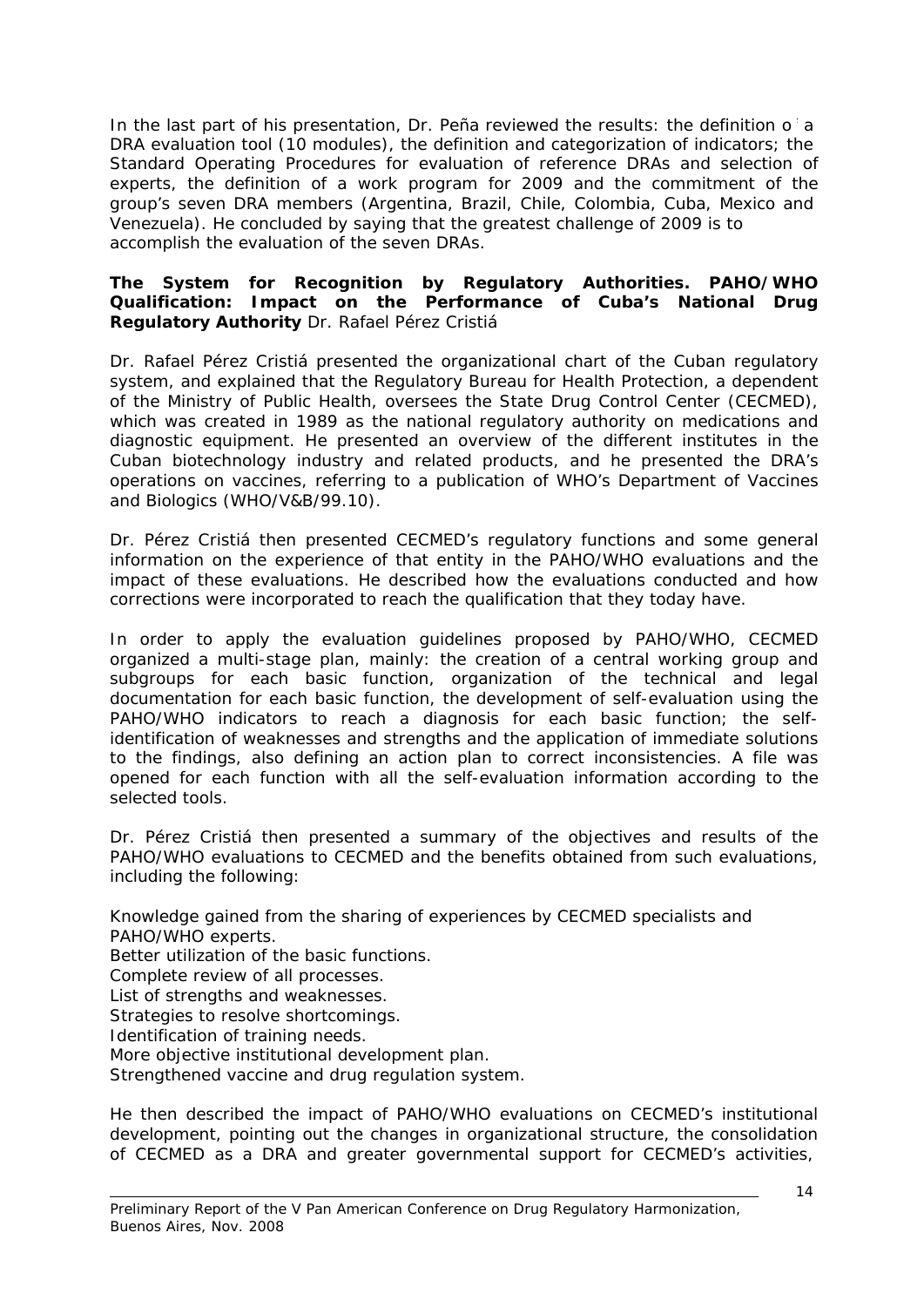participation of CECMED specialists in the Global Training Network and PAHO's courses for the region, and increased cooperation with PAHO/WHO and other DRAs.

He finished the presentation reporting the approval of certification of CECMED's quality management system and summarizing the participation of CECMED personnel in training courses on basic regulatory functions for vaccines and in the evaluation of other DRAs. He commended the lessons learned and ended with a series of recommendations for PAHO and the DRAs.

#### **Presentation of the Progress of the Working Groups, coordinated by Dr. María de los Angeles Morales, Costa Rica**

**Bioequivalence** (BE): Justina Molzon (FDA, USA), Ricardo Bolaños (ANMAT, Argentina), Silvia Giarcovich (ALIFAR, Argentina). **Pharmacogivilance** (PV): Rubiela Mendez (INVIMA, Colombia), Claudia Vacca (UNAL, Colombia).

**Vaccines** (V): Olga Lidia Jacobo (CECMED, Cuba).

## **Bioequivalence (BE)**

Dr. Justina Molzon presented the members of the BE working group and details on the different meetings and activities conducted by this group. The document presented by the group analyzed the active ingredients subject to requirements of bioequivalence studies in nine countries in the Region compiled from a survey to determine the reality of the situation.

The document incorporated the WHO technical recommendations that refer to the comparative product. The possible scenarios for this product were presented and it was left open to the countries to select the reference products.

The conference adopted the document: "Framework for Implementation of Equivalence Requirements for Pharmaceutical Products."

The conference recommended training to promote implementation by regulatory authorities both in the document and in bioequivalence statistics and the development of indicators to evaluate implementation of the document in the Americas.

Later Dr. Silvia Giarcovich referred to the scientific criteria for implementation of drug equivalence and the pertinent WHO documents.

Dr. Ricardo Bolaños (below) presented the strategic framework for implementation.

#### **Pharmacovigilance (PV)**

Dr. Claudia Vacca of the National University of Colombia and Dr. Rubiela Méndez of INVIMA participated in the presentation. The presentation gave an overview of the origin of the working group and the meetings held. Results and recommendations were presented on the diagnosis of the regional pharmacovigilance system of the Americas, carried out by Esperanza Briceño.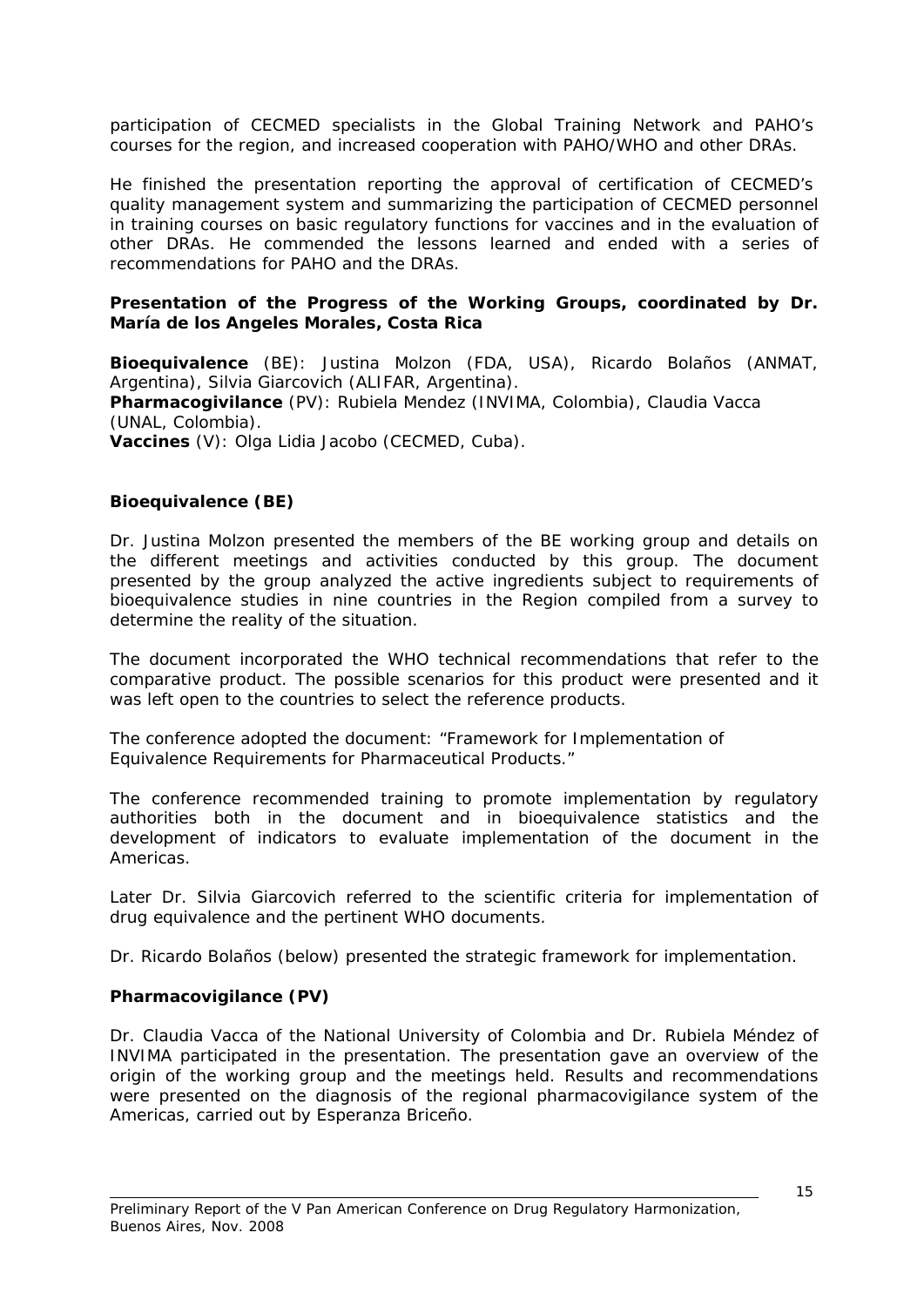The diagnosis was presented at the meeting in Salvador de Bahia and served as a framework for the work plan of the region. It described the results of the evaluation and the mission and objectives that the working group had agreed upon.

José Luis Castro of PAHO was commended as technical secretariat.

The presentation described the dynamic developed to produce the technical proposal and also the objective and contents and structure of the document proposed for discussion.

The structure of the document was presented: a description of pharmacovigilance in the context of drug use; good pharmocovigilance practices to set up a center, from materials to operation; good practices to analyze and manage the risks identified in the system and their communication.

Tasks and responsibilities of pharmacovigilance agents.

#### **Vaccines (V)**

Dr. Olga Lidia Jacobo submitted the background documentation on the Vaccines Working Group's meetings and activities, summarized below:

(June-November 2005) Survey on requirements for vaccine registration. Surveys were sent to 19 countries, and responses were received from 16 DRAs.

(December 2005) Second working-group meeting in Caracas to present and analyze survey results.

(April 2006) A first draft of the requirements and an industry guide with details of the information to present, taking into account the elements defined by the Working Group and the WHO and ICH recommendations.

(June 2006) Third working group meeting in Ottawa, the draft of the document and the guide were discussed.

(Beginning in July 2006) Review of the documents and comments compiled. Tailoring of document and guide. Translated into English and French.

(April-June 2008) Submitted to public opinion review through mass media. Posted on websites of PAHO, WHO, and Health Canada. Sent to industry representatives.

(October 2008) A meeting was held at PAHO/WDC with DRAs and the industry participants in public opinion to review all the observations in the discussion process. Glaxo, Pasteur, and ICFA participated.

The document was updated and sent to meeting and conference participants.

The proposals submitted to the V Conference are:

Proposal of harmonized requirements for vaccine registration in the Region of the Americas.

Guidelines for preparation of request for Health Registration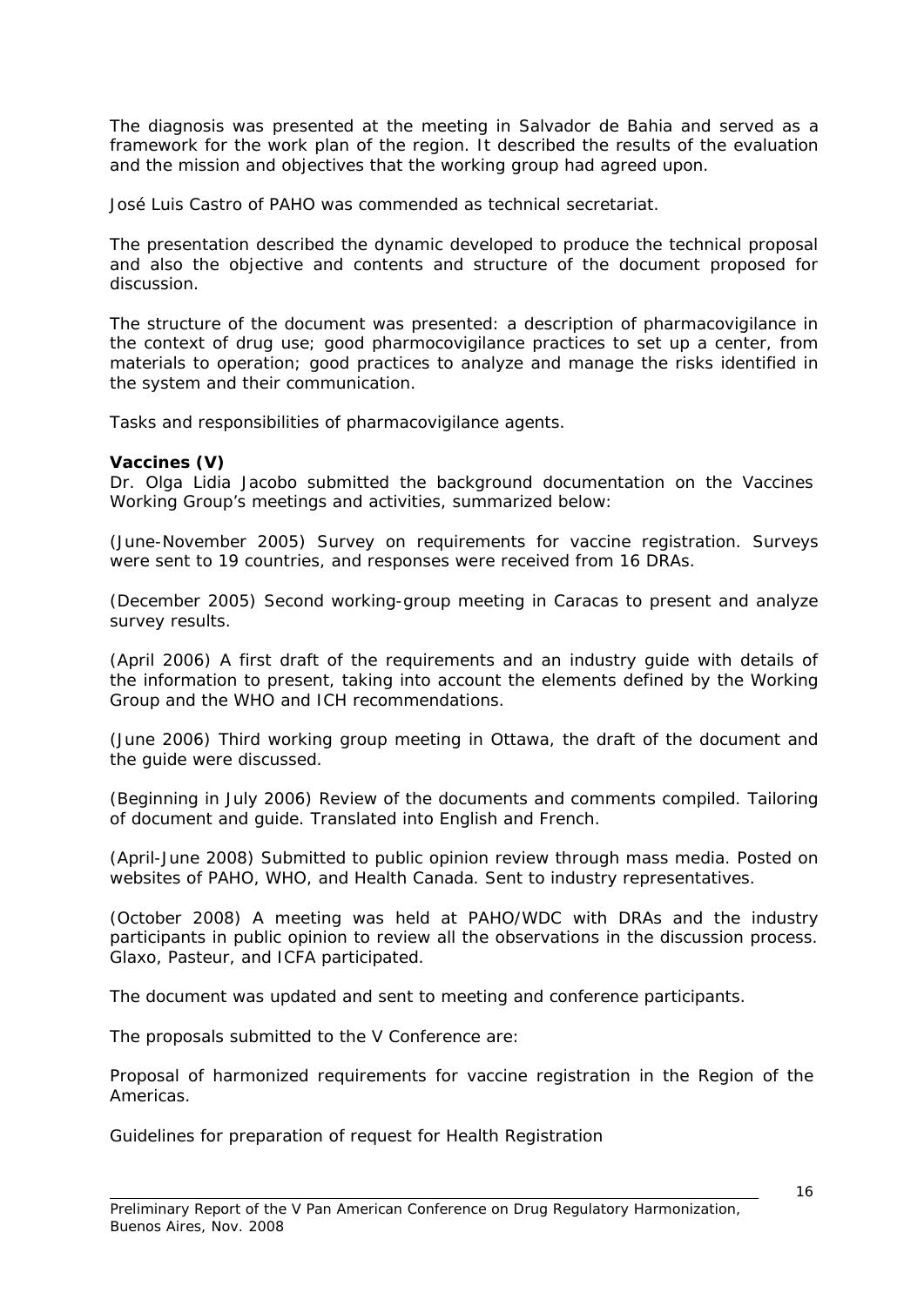# **Current work**

Presentation of documents for their approval at the V Conference Official publication Implementation stage Training workshop for implementation Evaluation of adoption of the document by the DRAs

Work objectives for 2009

Promote the sharing, convergence, and recognition of the vaccine regulation systems among DRAs of the region.

Product of public consultation. Develop a mechanism for recognition among the regulatory agencies of the Americas to inspect vaccine production in compliance with Good Manufacturing Practices.

Development of inspection guidelines for vaccine producers to adhere to Good Manufacturing Practices.

**Essential Functions of Drug Regulation and Challenges for the Regulatory Authorities** Dr. José Luis Di Fabio, Technology, Health Care and Research, PAHO/WHO

During the presentation, the DRA's broad competencies were described, the need for effective regulation not to be fragmented, as fragmentation does not permit effective regulation. Regulatory processes should be transparent, and there should be punitive measures for violation of the functions.

Dr. Di Fabio discussed the need for creating a regulatory culture, with independently thinking personnel with technical, ethical, and legal training (see transparency).

He emphasized that drug regulation is an essential function since the public is not in a position to evaluate drug quality, efficacy, and safety.

He spoke about the key elements of regulation--legal, administrative, and technical- that ensure that drugs are effective, safe and of acceptable quality, that they are used rationally and are accessible to people. He also listed the basic functions of regulation: issuance of manufacturing licenses, importation and marketing of products, authorization of clinical studies, monitoring promotion, and prescription and dispensing practices.

He argued that regulation needs to include accountability and transparency for the government and the public through public reports, publication of decisions, processes, and policies, mechanisms for appealing DRA decisions, code of conduct for DRA personnel, thus accomplishing the DRA mission to protect the public and prevent corruption. He added that regulatory authorities are subject to pressures from major economic interests and lobbying.

He discussed the mutual recognition and established procedures, adding that the procedures are based on the confidence in the countries' regulatory authorities; such confidence in turn is based on the certainty of implementation of PANDRH guidelines and recommendations. He added that 65% of the countries in the Region have a regulatory authority but most do not have the capacity to evaluate and regulate products, they lack harmonization in drug regulation in the different countries, that human resources do not have the capacity to accomplish their roles and that many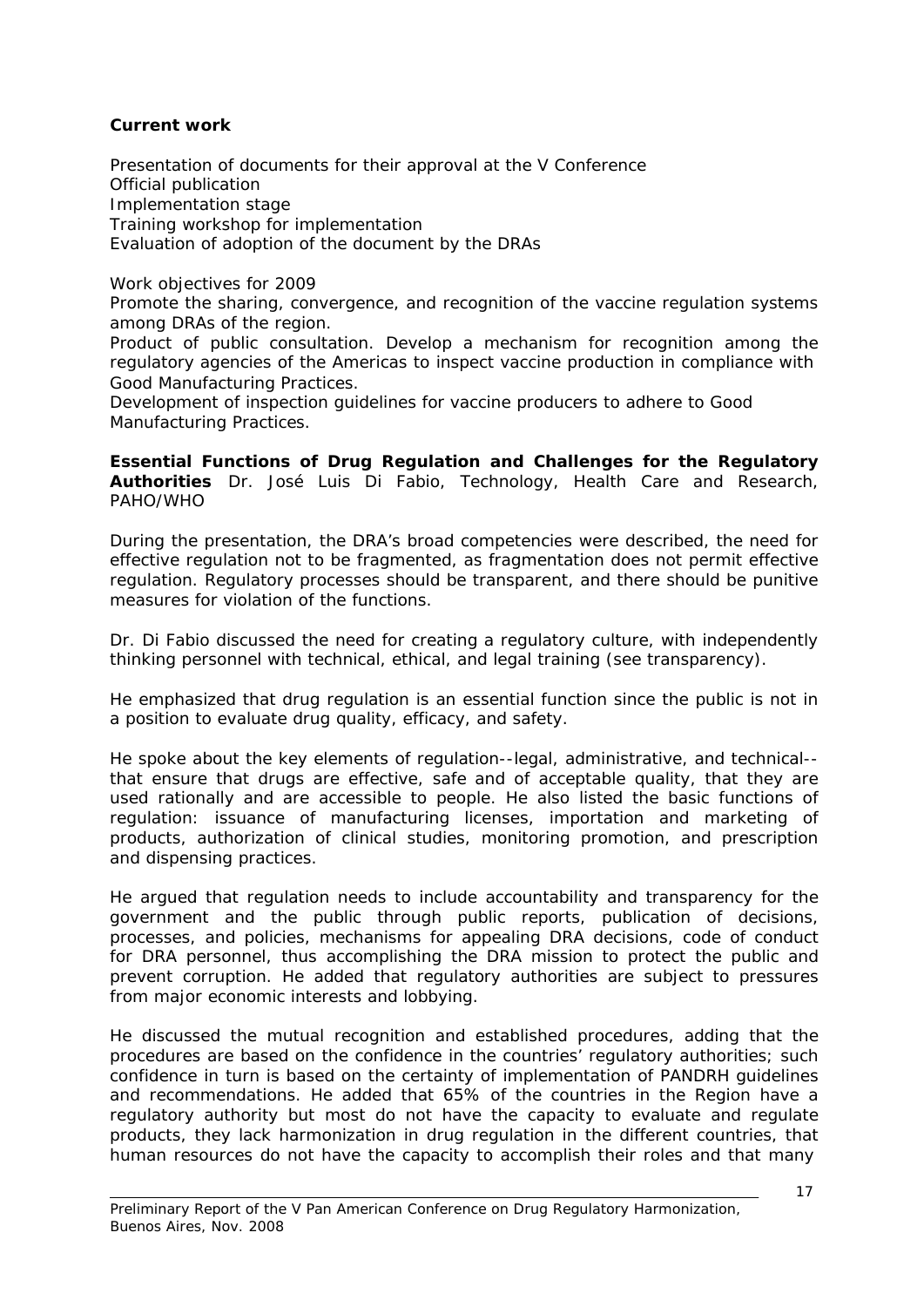official laboratories do not have the skilled personnel nor other resources needed to implement the GLPs.

He explained that a reference regulatory authority is one that has been submitted to an evaluation process through a transparent methodology that qualifies it to successfully meet the critical indicators. He justified that the DRA qualification process means that DRAs can collaborate as reference authorities for PAHO in the discussion of strategic issues in drug regulation in the Region, and when apt, coordinate with the drug regulatory harmonization processes in the Americas.

He urged renovation of processes such as the one used by the EMEA (exchange of product evaluation reports with the consent of the head of registration. Availability and circulation of a list of approved products and their evaluation reports), which has benefits such as the promotion of good evaluation practices based on risk analysis with limited resources, reduced evaluation time, the sharing of evaluation reports on new drugs in the research phase, new drugs, among others.

He proposed new challenges for DRAs: the approval of new drugs only when they are an improvement over existing ones; to counteract the current inconsistency in the approval of a drug for a specific indication and dosage and then that drug is prescribed, dispensed, and used in another way; inclusion of rational use in regulatory functions; regulatory authority participation in patent system control; a balance between the preapproval phases and minimum controls in the post-approval phase; application of risk management concepts applied to drug quality systems.

He concluded by pointing out that regulation models are not importable and they should be in harmony with the resources available for their implementation, and that the DRA has the challenge of differentiating the criteria and standards that ensure public health from the ones that only constitute barriers to access.

## **Drug Counterfeiting as a Public Health Problem** Dr. Valerio Reggi (WHO)

Dr Reggi spoke about the reported deaths of people from consuming counterfeit drugs, about people who know how to copy the original very well and people who do not, the informal information systems and participation of organized crime rings in national and international drug trade.

He explained that WHO began receiving reports on counterfeit products in 1980 and that there is a chronology in WHO's participation in the issue:

In 1988, Resolution WHA 41.16 was adopted, which requests that governments and pharmaceutical manufacturers cooperate in "the prevention and detection of the export, import and smuggling of falsely labeled, spurious, counterfeit or substandard pharmaceutical preparations."

In 1992, the first international conference on counterfeit drugs was held with the participation of WHO, CIOMs, and IFPMA, which led to the definition of counterfeit drug and the commitment to work with the Ministries of Health in the struggle against drug counterfeiting.

In 1994, Resolution WHA 47.13 was issued, requesting that WHO assist member countries in their efforts to combat the use of counterfeit drugs. In 1996 a specific WHO project on drug counterfeiting was already underway. In 1999, a guide for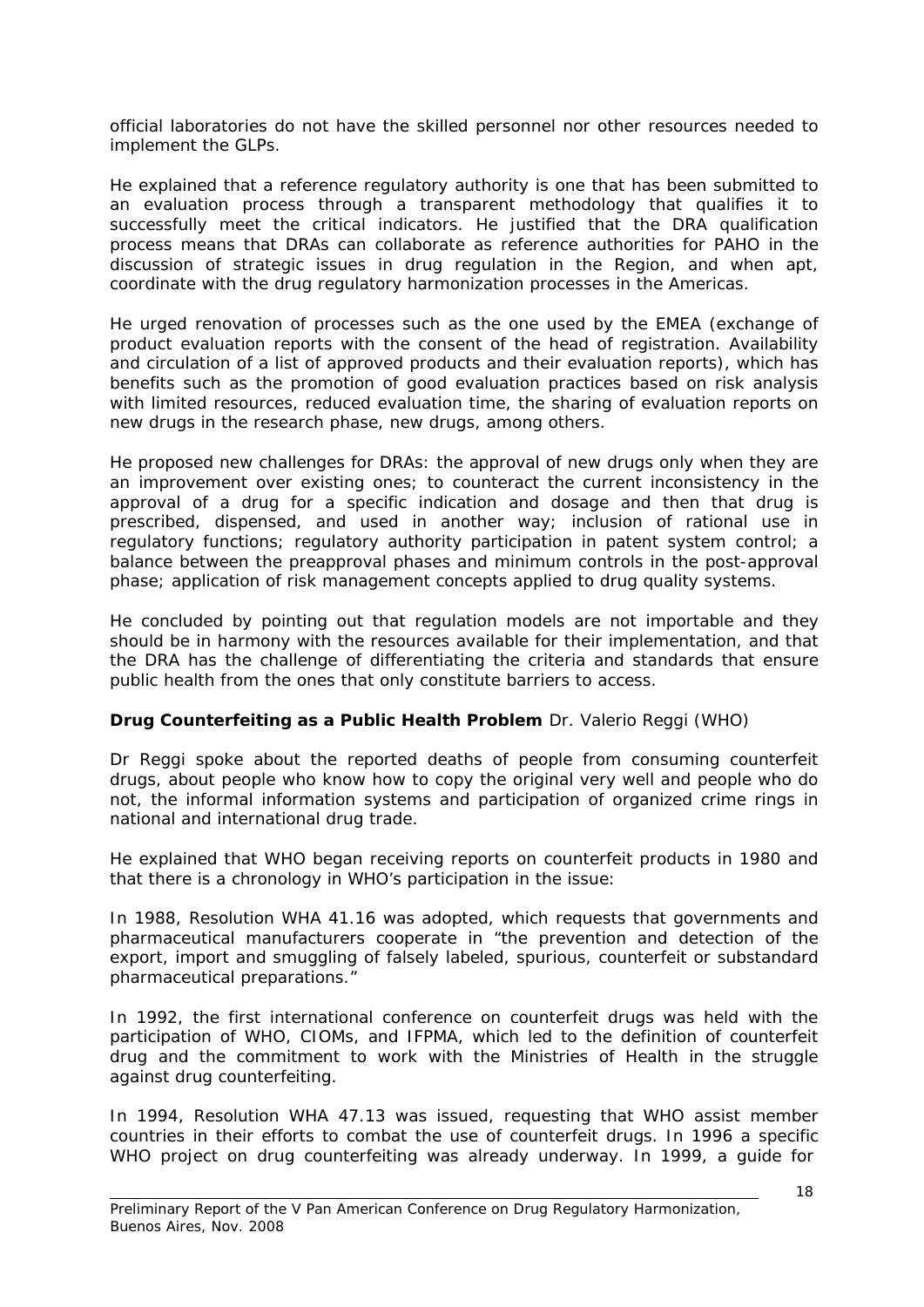action against drug counterfeitin was issued. In 2000, a working group was formed to combat drug counterfeiting. From 1994-2004, the issue of counterfeiting was being addressed. Starting in 2006, the international task force on counterfeiting was established, which brought together experts in working groups. The IMPACT document on principle elements and conceptual framework was prepared; IMPACT is a coalition of interested parties whose purpose is to coordinate international activities to combat the counterfeiting of health products, involving all the different stakeholders.

He emphasized that WHO's leadership role helps ensure that the activities hold at their core the implications of counterfeiting for public health and not issues of intellectual property.

He explained IMPACT's conceptual framework and its operations. Member countries in America include Argentina, Brazil, Colombia, Mexico, and the United States: There is a Secretariat in WHO and five working groups: legislative and regulatory infrastructure; implementation of regulation (document under discussion on good practices in standards for distribution); research and repression (inter-country coordination of operations, monitoring and purchasing on the Internet, training materials, guidelines); technology (supply system safety, mobile assessment technologies) and communication (messages, website, participation in events, model materials for health professionals, distribution system, patients, police, customs, justice. Short films).

He reported that INTERPOL and WHO are in close collaboration, and a network of focal contact points is in the process of being launched.

He stressed that drug counterfeiting is not a problem of intellectual property rights.

He spoke about the myth of the 'perfect copy'. If a counterfeit is a perfect copy of an original product, there is no public health problem, and of the myth of the 'country source,' all the counterfeits come from some other country, never one's own. Importing and exporting countries need to share the responsibility.

He discussed the definitions of counterfeit drugs from 1992 and the IMPACT-2007 definition.

He described the next phases of IMPACT activities: Meeting in Bonn Germany, 24-26 November 2008, update to include medical equipment; the Third General Meeting of IMPACT in Hammamet, Tunisia, 3-5 December, 2008; and 19-24 January 2009, in Geneva, WHO's Executive Board has an agenda item on counterfeit medical products and is preparing a resolution on the issue for the 2009 World Health Assembly.

Finally, he concluded by pointing out that the action of WHO depends on its member countries and thus to report cases, contribute to the working groups to accomplish concrete results and develop a network of contacts and a national network of contacts among the different institutions that need to act.

## **The WHO Prequalification System** Dr. Lembit Rägo, WHO.

Dr. Rägo began his presentation commenting that drug quality and safety continues to be a problem, and pointed out what WHO is doing to assist countries, including regulatory functions; INNs, ATC, DDD, international guidelines, standards and norms (mostly in quality assurance), international pharmacopeia, WHO's good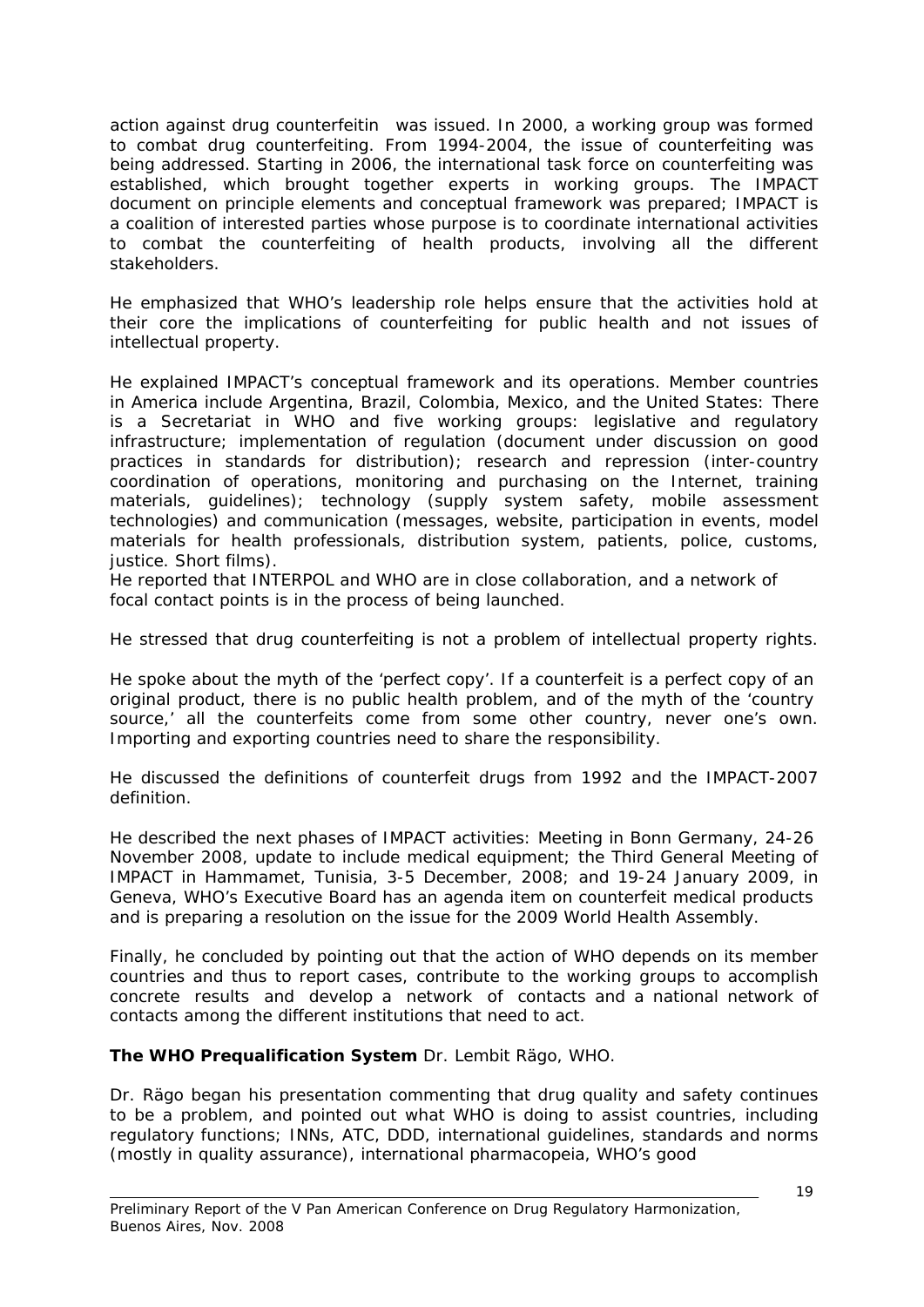manufacturing practices, interchangeability, combinations of fixed doses, variations, guidelines for stability, etc. He gave the website, a DVD on planning and a compilation of all the regulatory standards that also contain material on international pharmacopeia.

He also spoke about training tools, commenting on the existence of the GMP training modules to train inspectors.

He explained the prequalification system for essential drugs, which is a U.N. action to expand the drugs for HIV/AIDS, TB, malaria, reproductive health and avian flu. This system ensures the quality, safety, and efficacy of drugs acquired by U.N. agencies; its existence has changed the environment of drug procurement so that quality drugs reach all people.

He discussed why prequalification is necessary, indicating that poor-quality drugs or counterfeits constitute a risk for the patients and also generate mistrust in the public.

Dr. Rägo then outlined the basic principles of prequalification, emphasizing its legitimacy, since a committee of experts brings it before the meeting of member states and the executive committee. He indicated that the process is voluntary, widely discussed, and transparent, that all the information is available online, that it is opened to both innovative producers and multisource products (generics), that it helps strengthen capacities and does not cost anything to become prequalified. Through this system, the preparation facilities and laboratories are prequalified, the public lists of products and manufacturers are prepared, capacities are strengthened and harmonization achieved, as well as a permanent monitoring of quality, and greater access to treatment. He commented that quality products rely on good manufacturing and distribution practices.

He pointed out that WHO's role is to manage and organize the project on behalf of the United Nations, providing technical and scientific support to ensure compliance with international norms and application of standards.

Then Dr. Rägo explained that in the case of evaluation of innovative products, the regulatory entity is responsible. For multisource products, regulation is not harmonized, information is required including all the data, information on raw material and finished products, including specification details, data on stability, formulation, manufacturing method, packaging and labeling, efficacy, and bioequivalence. The manufacturing laboratories, active ingredients, and research laboratories all undergo inspection.

Prequalification is based on the standards approved by the WHO expert committee and also the applicable standards of ICH and Report 41.

He referred to a series of documents and reports available on the Internet that help in training and dissemination of information, for example, WHO public inspection reports.

Next Dr. Rägo commented that only a limited number of products meet the required standards, that it takes time to fulfill the request, due to the amount of data to generate, tests to perform, etc., in order to implement the GMP. He indicated that several products and suppliers have met the standards, most for antiretroviral drugs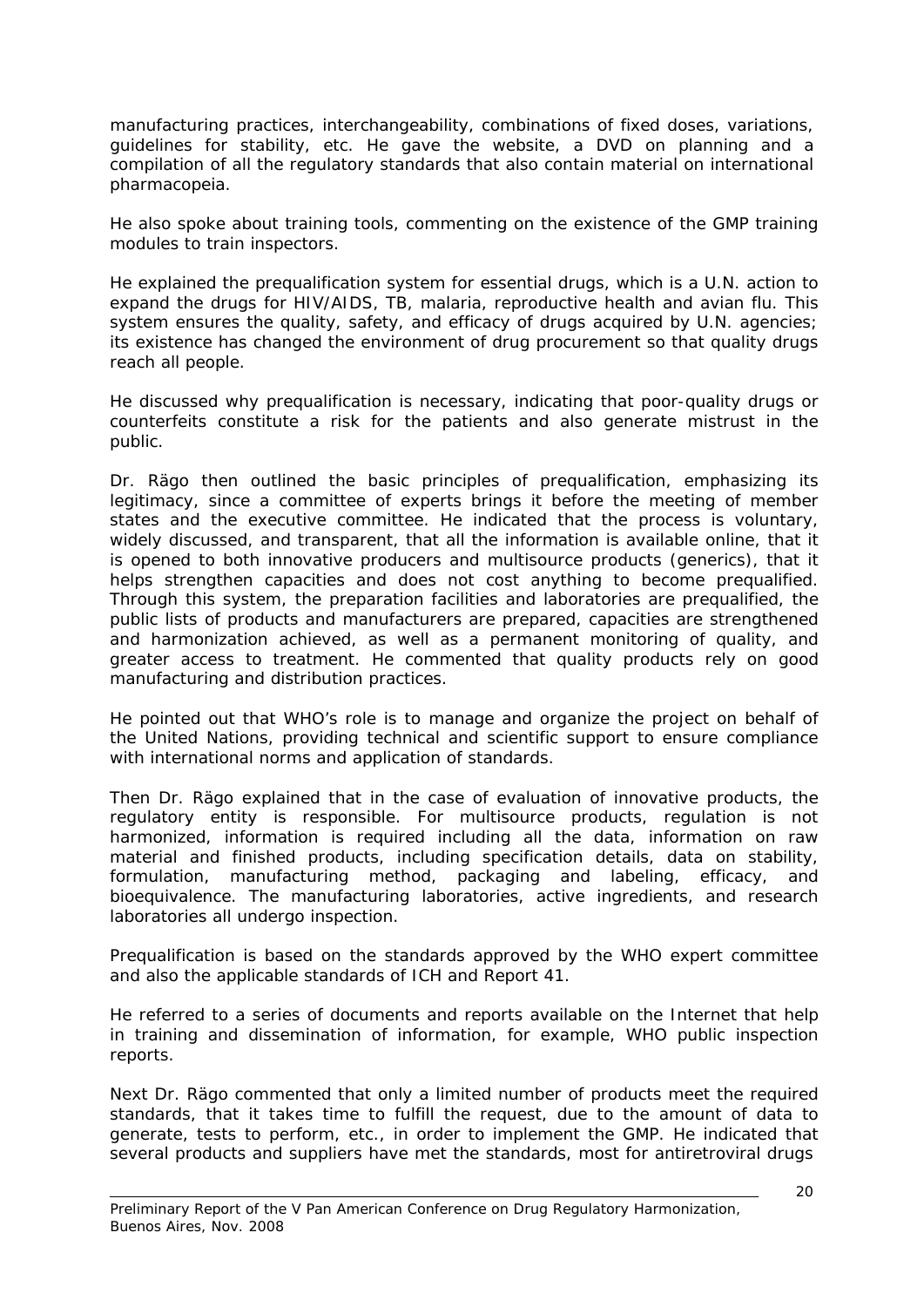(ARVs); many suppliers appreciate the feedback and would be willing to meet the standards. As a result of the prequalification procedure, an unprecedented level of technical knowledge on products has been compiled, especially for generic antiretroviral and anti-malaria drugs. Another positive component is capacity strengthening. The possibility of implementing joint efforts helps in recognition of others' work and reduces doubling of efforts.

He finished by saying that the list of prequalified products is not mandatory for any country; however, many mechanisms such as the Global Fund are obligated to purchase prequalified products, thus minimizing risks by eliminating products that do not meet all the standards. The world is free to follow any path, to promote whatever may be best for the population.

He commented on the fact that PAHO is in the process of prequalifying regulatory authorities, and in the future these authorities could ensure this prequalification step. A regional perspective is different from a global perspective. Some things are easier to make happen at a regional level; a consensus may be reached in the region but not be applicable at the global level.

#### **Progress Report of the Working Groups, coordinated by Dr. Carlos Chiale, Argentina**

**Drug Registration** (DR): María Teresa Ibarz (INHRR, Venezuela) **Good laboratory practices** (GLP): María Gloria Olate (ISPCH, Chile) **Combat Drug Counterfeiting**: Tiago Rauber (ANVISA, Brazil)

## **Drug Registration (DR)**

Dr. María Teresa Ibarz presented an overview of the working group's background and activities: a survey in the different countries on requirements for drug registration and renewal in the Region. A document presenting the survey results was prepared. Dr. Ibarz believed this document should be disseminated and open to receiving feedback and suggestions.

She presented the current work plan:

In November 2008: Completed document on harmonized registration requirements

In 2009: Preparation of the guidelines for application of the document on requirements in registration, preparation of a document on the requirements for health registration renovation and subsequent changes in registration, and preparation of an updated list of DRA websites in the network (links to relevant legislation)

Proposals for the V Conference

Document submitted for approval: "Harmonized Requirements for Drug Registration in the Americas"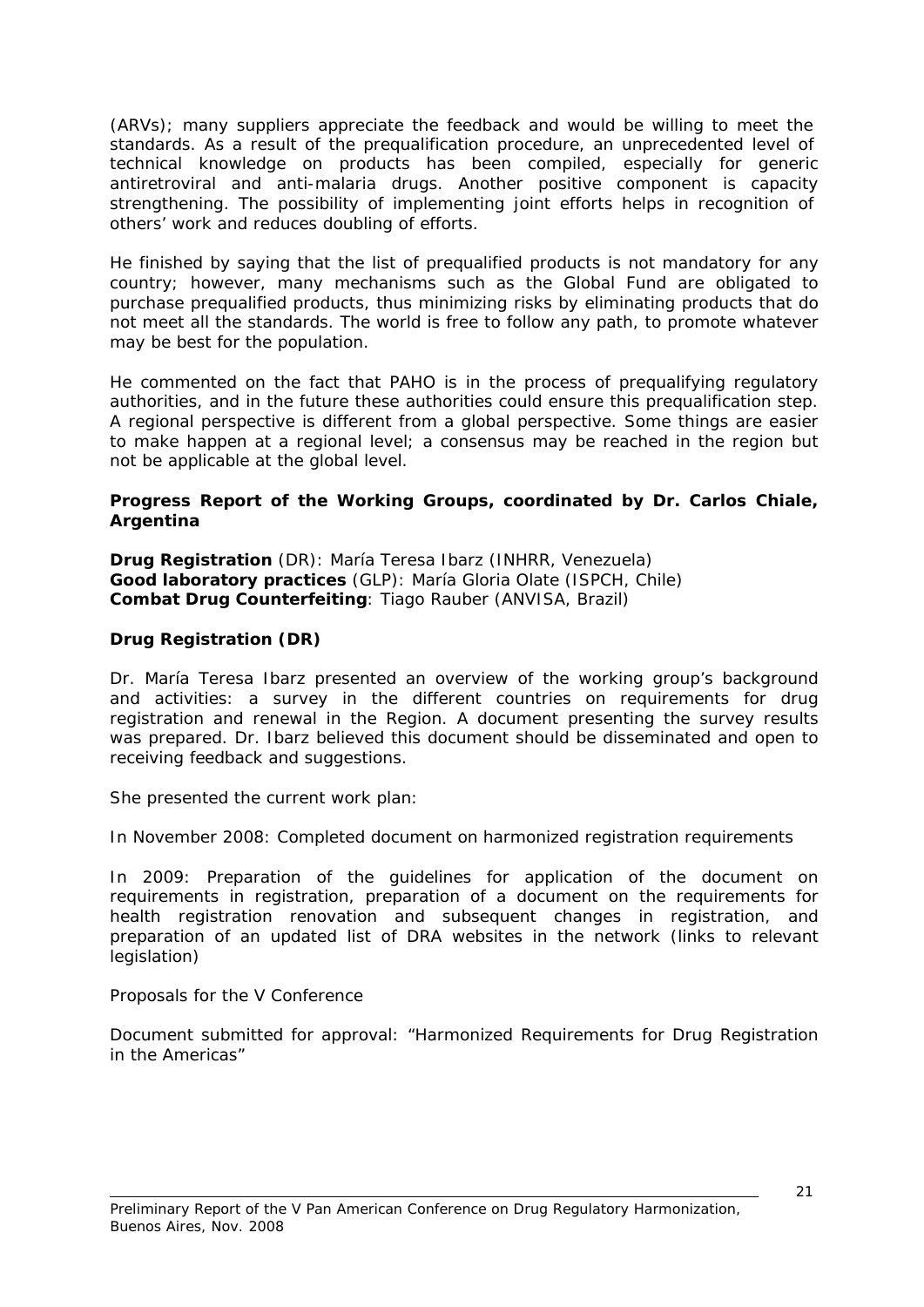# **Good Laboratory Practices (GLP)**

Dr. María Gloria Olate commented that since the 1980s different actions have been accomplished to strengthen and establish official drug quality-control laboratories. In 2000, during the II Conference that created PANDRH, an external quality control program was created. The program was launched that same year under PAHO's leadership and with technical support from USP. Performance control tests. The laboratories were classified in three groups, laboratories with excellent results in all performance tests; those with average performance, and those with low performance.

A series of training courses in high-performance liquid chromatography (HPLC) techniques has been offered, which has helped raise the performance level in laboratories. In the IV Conference, a Working Group on Good Laboratory Practices (GLPs) was formed. The group's mission was defined, as well as general and specific objectives, and a two-year work plan. The group has held six meetings with defined agenda, whose results have been accomplished.

GLP courses: general concepts of a quality-control system, WHO Report 36 Annex 3, comparison with ISO standards on laboratories, workshops on practical application.

Implementation of the self-evaluation guidelines, consisting of a checklist based on Report 36. Thirteen courses have been offered in 13 countries to 168 lab technicians in quality-control laboratories and 28 training institutions.

Replication of the GLP courses in Chile with the University of Chile, in Brazil in national health laboratories.

Monitoring GLP implementation.

Preparation of documents.

Two new stages of the external control evaluation program, modification of the USP criteria for classification of laboratories by performance results.

Initial proposal for the control of other analytical techniques in line with equipment, infrastructure and development of official control laboratories.

Other WG activities:

Principal agreements. Obtain prequalification to become United Nations reference laboratories. Exchange visits with other countries with GLP- and ISO17025-compliant labs.

Send information material for preparing application for prequalification to interested countries (Brazil, Bolivia, Uruguay, Argentina, Costa Rica and Panama)

Continue offering GLP courses in remaining countries and in those that request it again

Prepare a work agenda for monitoring GLP implementation

Establish procedures to foster the WHO prequalification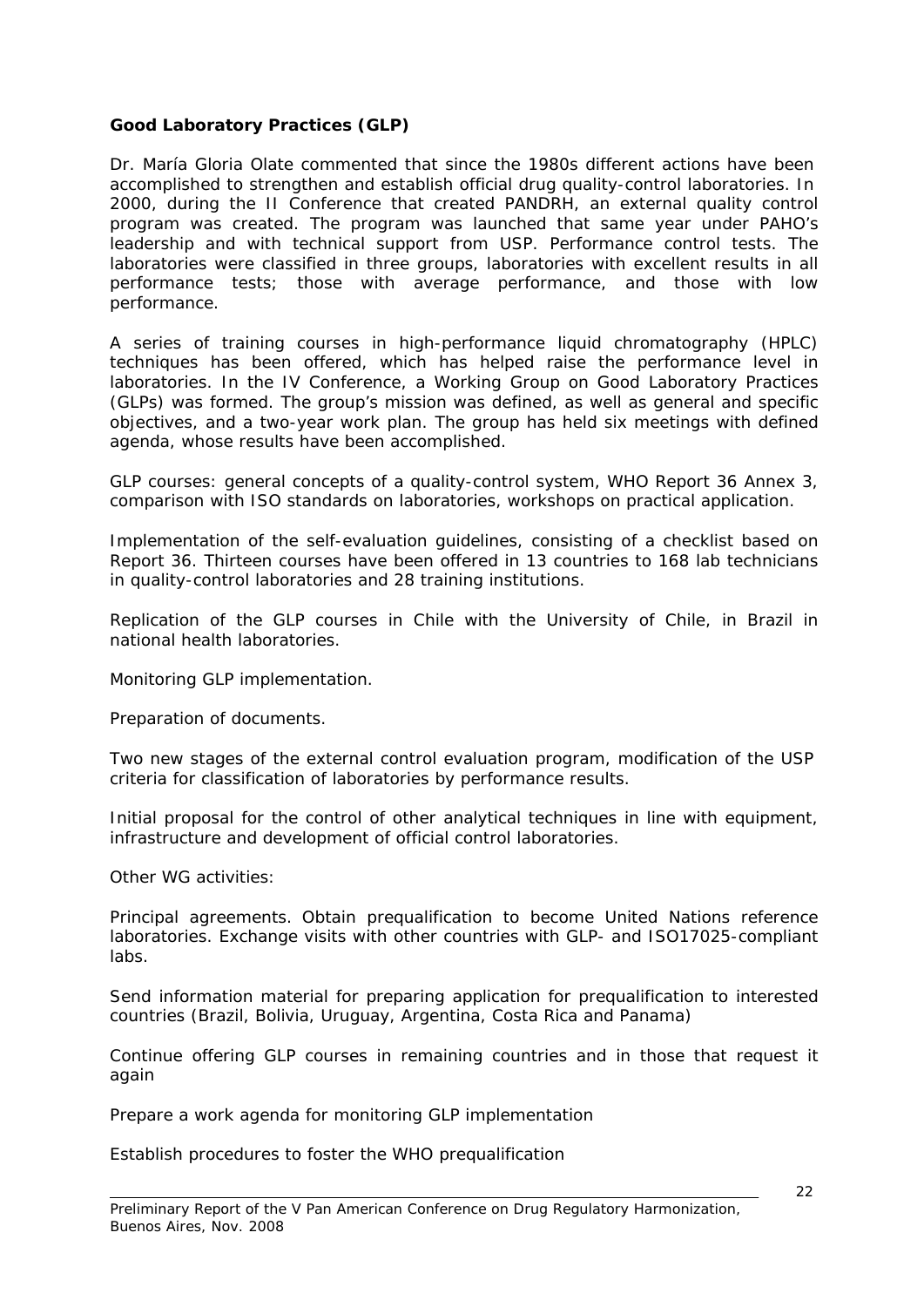Improve dissemination of WG activities and exchange among countries in the region

Establish solid strong relationships among the official control laboratories for mutual recognition of results

Participate in ongoing exchange of information and experiences among the official laboratories

Coordinate a network of quality control laboratories

## **Preventing and Combating Drug Counterfeiting**

Dr. Tiago Rauber presented the group's background and meetings, summarized below:

In 2001, the first WG meeting was held, in which a survey was presented to help diagnose the drug-counterfeiting situation in the countries.

In April 2002, the survey was presented at the III Pan American Conference on Drug Regulatory Harmonization, and the WG's work plan was also approved.

In August 2003, the second WG meeting was held in Mexico City in which the group's mission and objectives were developed.

In August 2004, at the third WG meeting in São Paulo, the group reviewed the commitments and discussed, among other topics, the proposal for a regional training course for health authorities.

In March 2005, in the IV Pan American Conference on Drug Regulatory Harmonization held in the Dominican Republic, in addition to establishing some recommendations, several documents prepared by the group were approved, including the road-map proposal, the implementation unit, indicators, educational program.

Proposals for the V Conference

The WG on Drug Counterfeiting proposes several priorities to put into action in the next period, based on review of the work plan prepared at the last meeting (November 2006 in Buenos Aires) and in consideration of the evolution of international discussions – mainly with the activities developed by WHO, which often are the same proposed by the WG – the educational program presented at the IV Conference should be updated.

Brazil and Argentina implemented a joint project, based on the experience of the two countries and also that of MERCOSUR, and held a seminar in Montevideo in September 2007. International WHO references also helped construct the content of the event.

A pilot seminar on discussion of tools and generation of proposals for the prevention and combat of counterfeit drugs was held in Panama, 5-8 August 2008.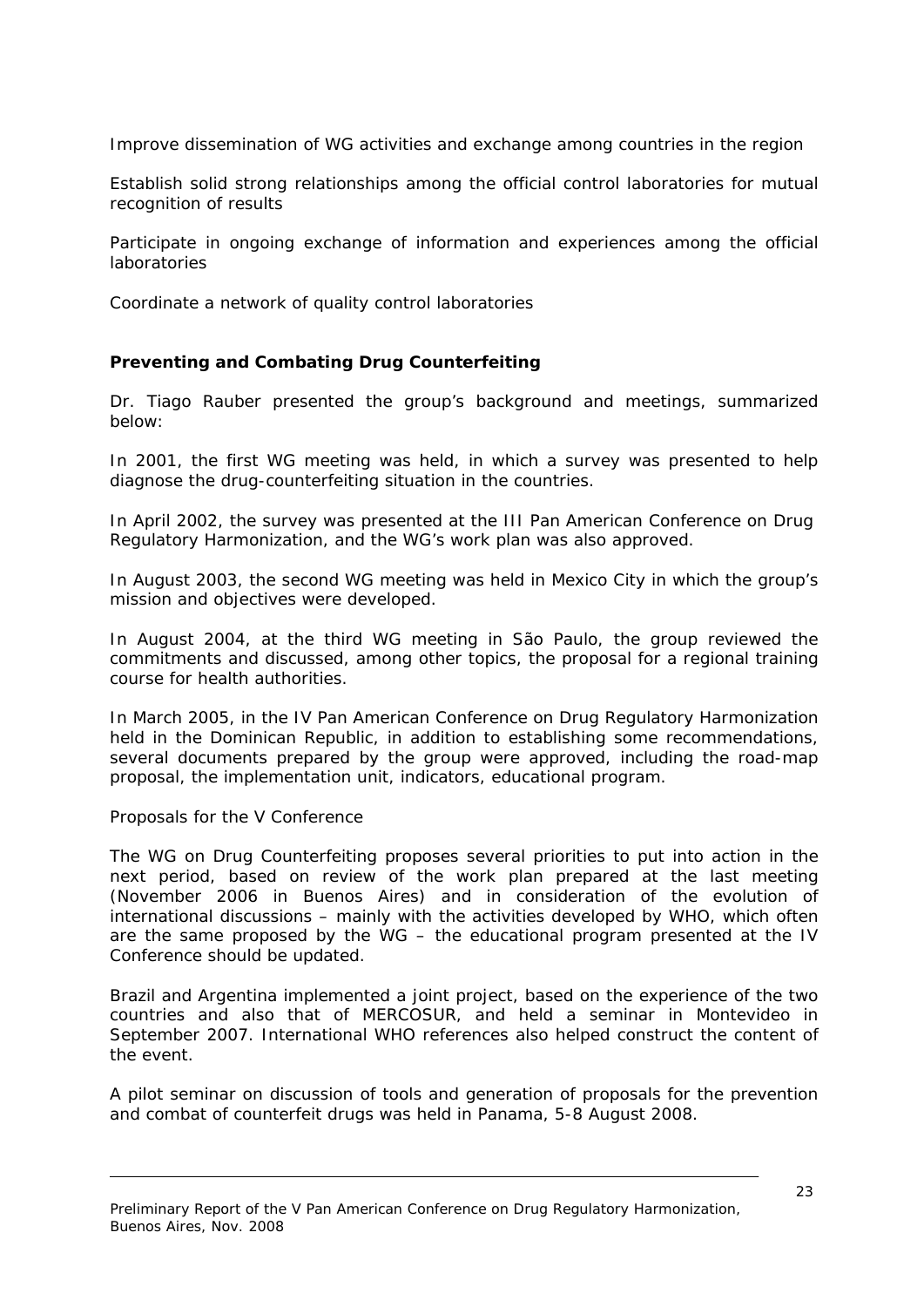Priority actions

Establish an effective network of national and regional focal points. Time period: by 2009

Conduct workshops on discussion of tools, generation of proposals for prevention and combat of drug counterfeiting

Time period: ongoing activity, as formally requested by countries

Preparation of guidelines for identification of divergent drugs in the market Time period: by 2009

Review and update the documents: road-map and implementation unit Time period: by 2010

Introduce the subjects of traceability and e-trade (Internet) of products under discussion. Time period: ongoing activity

Develop a distance-learning program based on ANMAT course Time period: by 2010

He presented the objectives of the workshop on discussion of tools and generation of proposals for prevention and combat of counterfeit drugs, and the pilot seminar project held in Panama City, 3- 8 August 2008.

He presented a model for the network of focal points to combat counterfeit drugs; addressing objectives, structure of the national network, emphasizing national focal points. Objectives of the national network, the profile and operation of the focal points to combat drug counterfeiting within the network, responsibilities, tasks, and objectives of the focal points. The important tool is communication among the different stakeholders. The proposed structure for the subregional network is that each stakeholder entity participate as a focal point. Responsibilities, tasks, and objectives of the subregional focal point. Network installation and maintenance.

## **Presentation of Working Group Progress, coordinated by Dr. Princess Thomas Osbourne, Jamaica**

Good Clinical Practices (GCP): Analía Pérez (ANMAT, Argentina) Drug promotion (DP): María José Delgado (ANVISA, Brazil) Good Manufacturing Practices (GMP): Justina Molzon (FDA, USA), Rodolfo Mochetto (ANMAT, Argentina), Rosalba Alzate de Saldarriaga (Consultant, PAHO/WHO)

# **Good Clinical Practices (GCP)**

Dr. Analía Pérez presented the group's objectives and mission and accomplishments. The Document of the Americas, underscoring the importance of its Annexes: Operational Guidelines for Ethics Committees, A Self-Evaluation Questionnaire for Independent Ethics Committees (IECs). Document for widespread use.

She reported that the WG had already prepared the pediatrics document; the document is important for the region, based on the ICH document, and available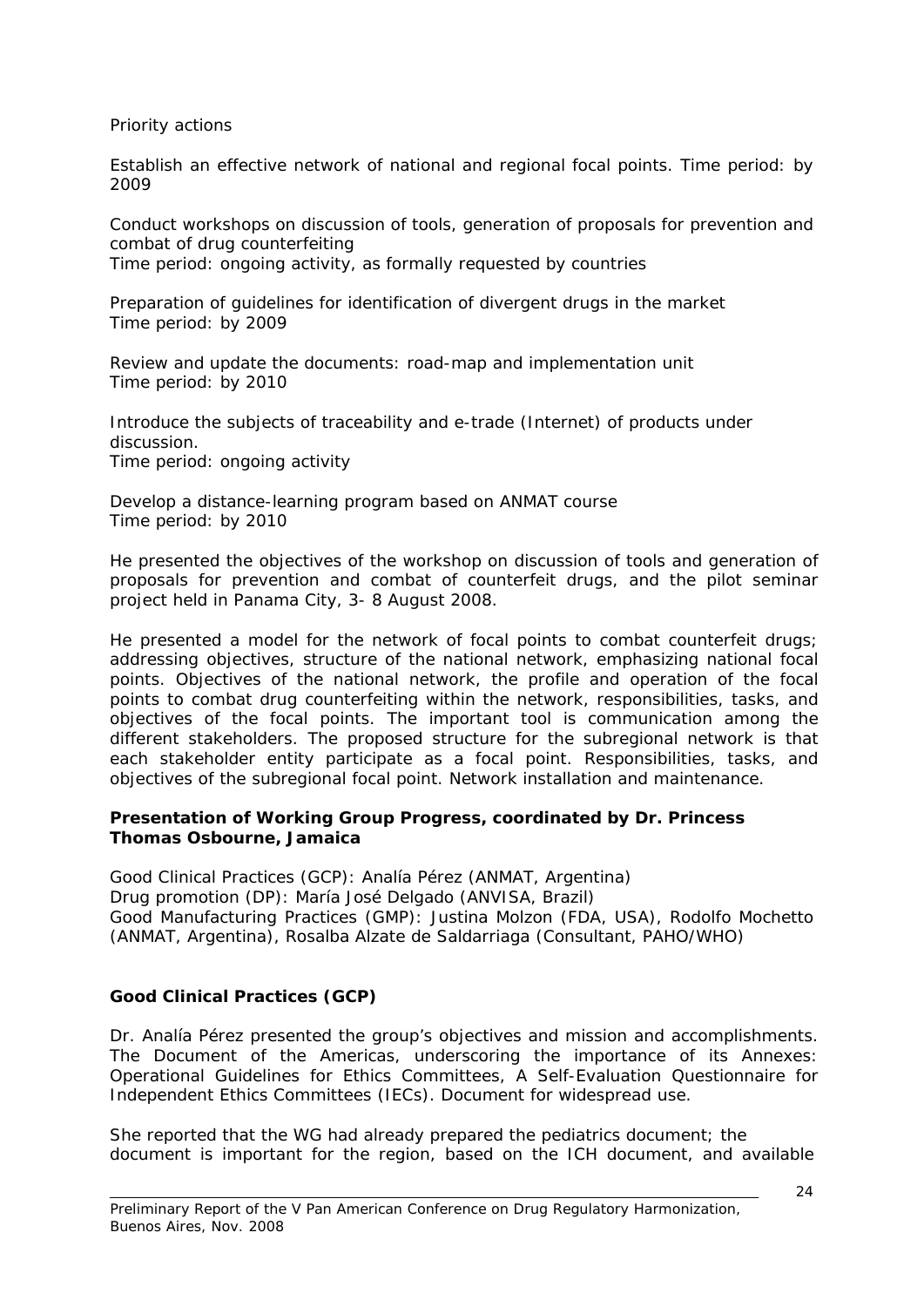online for contributions from the countries. The document coincides with others emerging from other regional meetings, for example, ICDRA.

She presented the work plan under discussion and the WG's tasks, including: validate participating members and countries, revisit the work agenda to capitalize on experiences in the countries, review the research environment in the countries, strengthen the educational component with participation of other stakeholders.

#### **Drug Promotion (DP)**

Dr. María José Delgado presented an overview of the group's background and activities, including:

First meeting of the Working Group in August 2006. The mission was defined: promote and harmonize the criteria for drug promotion as contribution to rational use, in the framework of the health policies in the countries of the Americas. The vision to expand and strengthen awareness. A work plan was prepared, objectives defined.

Proposal of the WG's initial work plan to combine Objectives 1 and 2; the condensed work plan was proposed and validated in 2007-2008

Later the new proposals were presented: Facilitate the WG's work in order to accomplish the proposed objectives in the shortest time period possible.

Establish the ethical criteria for the promotion of drug advertising

Prepare a comparative study based on review of legislation, promotion and advertising

#### **Good Manufacturing Practices (GMP)**

Dr. Justina Molzon presented an overview of the WG's meetings and work plan, and reported that at the last conference the document "Guidelines for the Verification of Good Manufacturing Practice for the Pharmaceutical Industry" was adopted.

Proposals for the Conference

Decision tree for the implementation of the guidelines for GMP inspections.

Adoption of ICH Q7 guidelines for good manufacturing practices for active ingredients.

Code of ethics

Mutual recognition of GMP inspections

The network can promote harmonized procedures and exchange of information among the countries of the Americas.

Rodolfo Mochetto explained the decision tree for the implementation of the guidelines for GMP inspection.

He presented the background that led to preparation of the document. Adoption of WHO 1992 GMPs as standard base, inviting member countries to adopt it. The guidelines for GMP inspections were prepared, validated in fieldwork, and approved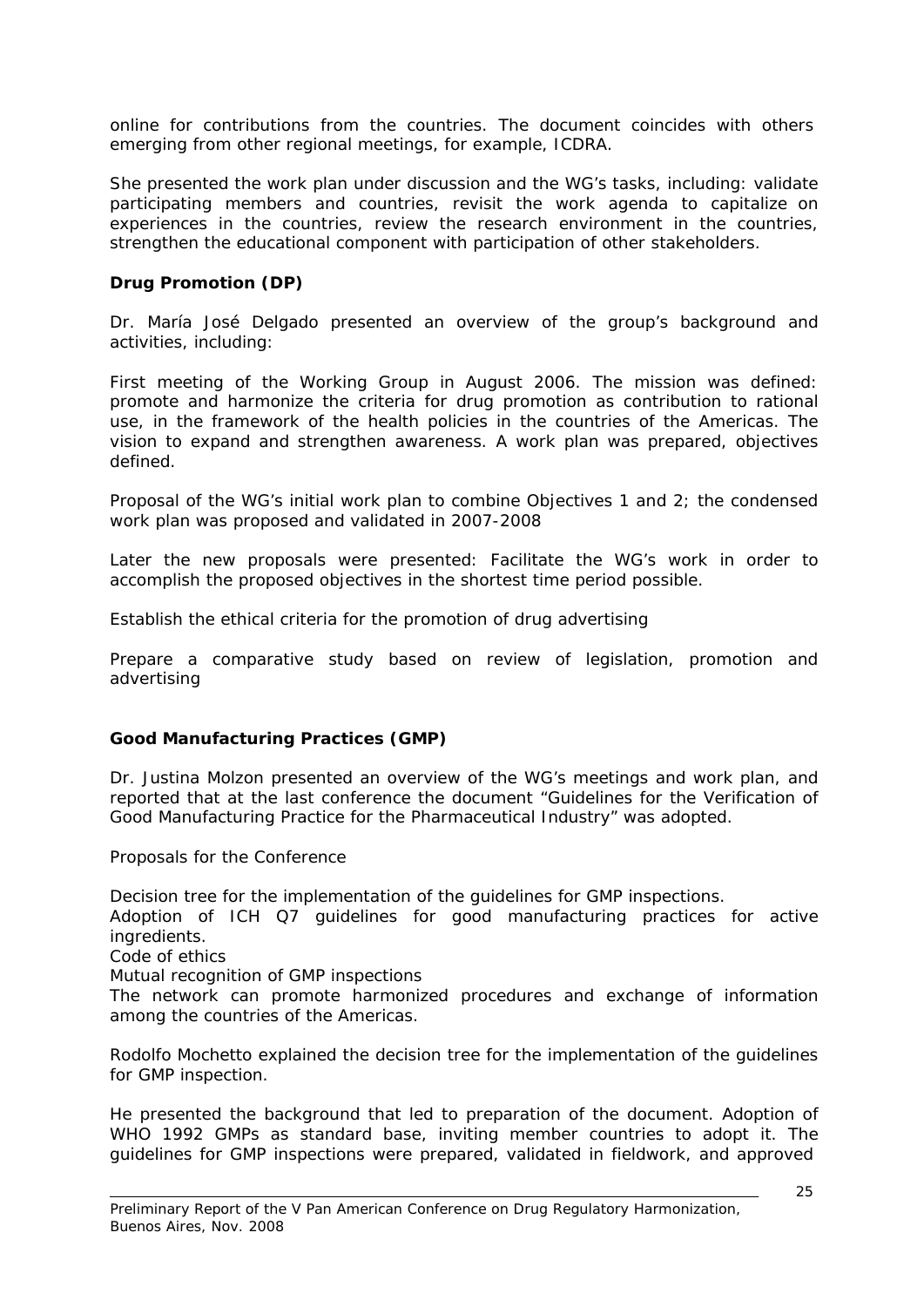in 2005 in the Dominican Republic. Development of national plans for the implementation of the guidelines with participation of all those involved.

Rosalba Alzate submitted a detailed report on the WG's educational activities.

#### **Rational Drug Use as a Component in Regulatory Decisions** Dr. Perla de Buschiazzo

In her presentation, Dr. Buschiazzo reflected on rational drug use and regulatory decisions, identifying regulatory weaknesses and strengths that influence decisionmaking, as well as the importance of regulatory measures in improving access and equity based on this concept.

She emphasized educational strategies, management and regulation for the promotion of rational drug use and the use of this concept as a strategy to improve access to drugs, the principal functions of regulation and rational drug use (registration, information, monitoring the marketing). She added that clinical studies to measure efficacy are based on tests that measure subrogated and non-variable clinically relevant variables.

She described the difference between efficacy and effectiveness, presented an analysis of the efficacy balance and safety of some new drugs, the withdrawal of drugs from the market for safety reasons, in many cases due to weaknesses and limitations in their process of regulation.

Dr. Buscchiazzo concluded by saying that regulatory decisions should have as goals the health and safety of the population, that the new drugs should be studied to demonstrate their efficacy in relevant clinical results and that shortening the drugs' pre-registration evaluation period has an economic component and in general does not serve health needs. She also emphasized that it is necessary to promote initiatives designed to introduce the culture of protecting the safety of the population through institutionalizing educational programs aimed at all stakeholders.

## **ROUNDTABLE Biotechnological Biologic Products**

Coordinator: Dr. María Ángeles Cortes Castillo, PAHO/WHO

PAHO/WHO: María Luz Pombo, ALIFAR: Néstor Anníbali, FIFARMA: Lucas Marletta, Health Canada: Elwin Griffiths

#### **Regulation of Biotechnological Biologic Production in Latin America and the Caribbean** Dr. María Luz Pombo (PAHO)

In her introduction, Dr. Pombo presented WHO's definition of biologics. She emphasized the need for clear uniform definitions for biotechnological products, biotherapeutics and biosimilars, and referred to existing reference documents for biosimilar products.

She analyzed PAHO's role in providing technical support in biotechnological biologic regulatory matters to the national regulatory authorities in member countries, and summarized the initiatives in this area.

She presented the results of the study on current regulations in biotechnological biologic production in Latin America and the Caribbean. In that study, a survey was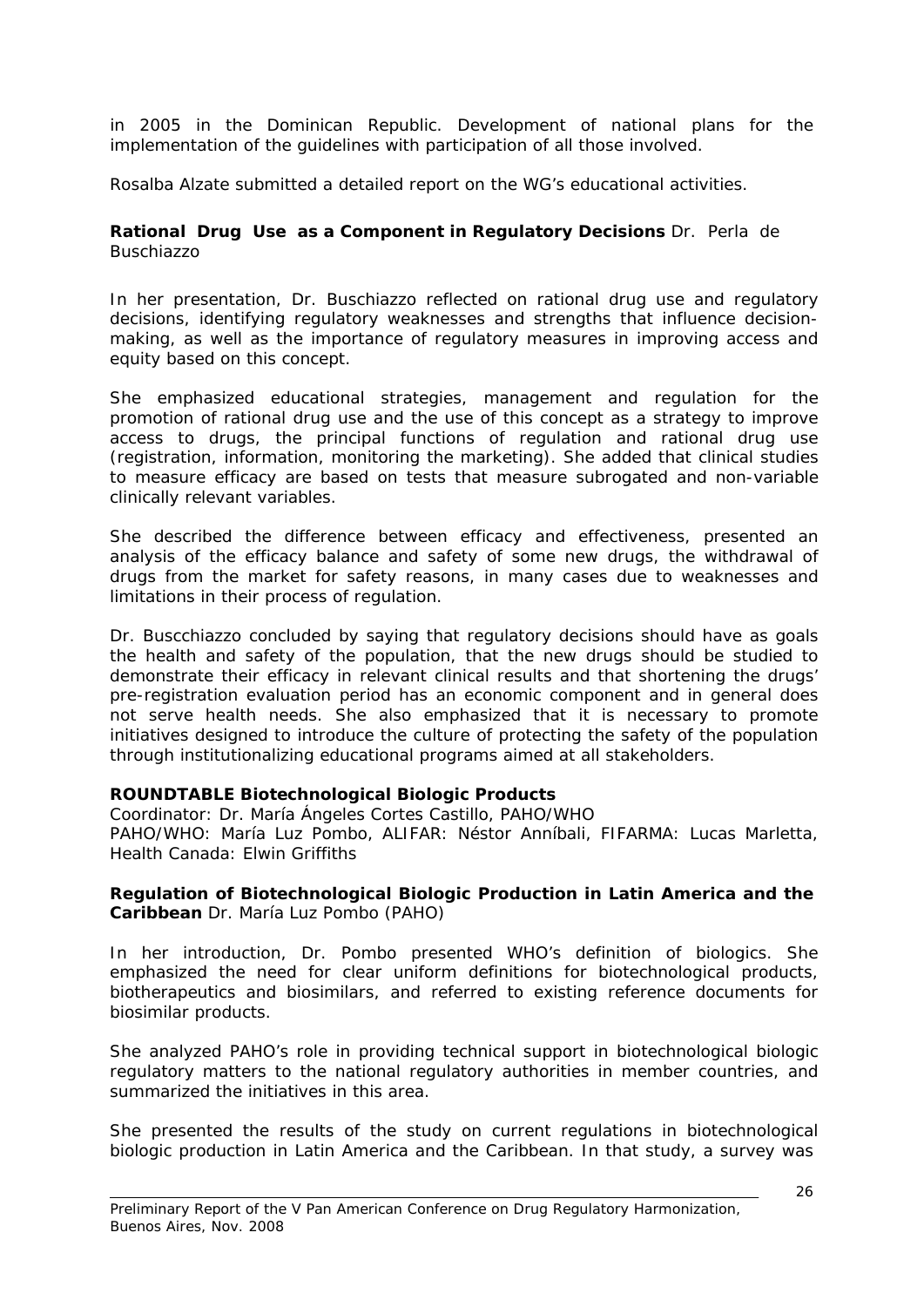designed and sent to 27 member countries in Latin America and the Caribbean. Seventeen countries responded to the survey.

In the last part she reviewed drug regulatory authorities' needs for biotechnological biologic regulation, from an item in the meeting held in June 2008 in the Dominican Republic.

#### **Conclusions**

Biotechnological biologic regulation faces unique challenges compared with regulation of traditional pharmaceutical products.

Biologics do not fall within the criteria established for generic drugs.

Currently the source or not, in the use of the definition "biosimilars," as well as the mechanism followed for their regulation, depend on the legislation in effect in each country.

The global trend is toward harmonization; however, to date a harmonized document to help regulate biotechnological biologics does not exist.

**Regulatory Aspects of Biotechnological Biologic Products.** Dr. Lucas Marletta, Roche, Argentina

He emphasized the characteristics and features of biotechnological/biologic products and the risk that could arise from the approval of biosimilars; he developed some key concepts for the regulatory framework to help minimize the cited risks.

#### **Biopharmaceutical Products.** Dr. Nestor Annibali, ALIFAR

In his presentation, Dr. Annibali outlined a series of technical concepts and criteria that characterize biopharmaceutical products. He also reviewed the regulatory framework that several countries and integration groups (the United States, EMEA, etc.) have implemented for this type of product, which include evaluation of efficacy and safety.

He defined the criteria that must be met to be considered a biosimilar drug, the characteristics of the production method, manufacturing (expression, separation and "downstream"), the search for relevant standards. He also pointed out that introduction of GMP and new technologies helps ensure replicability even between different producers, pointing out the very high value of bioassays in this regard.

Dr. Annibali concluded by pointing out that the quality of the biologics is closely related to their manufacturing process and that even though two products have different production processes, criteria of similarity and comparability can be established to compare them. He also concluded that from the regulatory standpoint, they are not generic drugs, and that they could demonstrate their similarity with the innovative biologic through a complete physical, chemical, biological, and preclinical characterization.

**Global View of Biotechnological and Biologic Products (Health Canada)** Dr. Elwin Griffits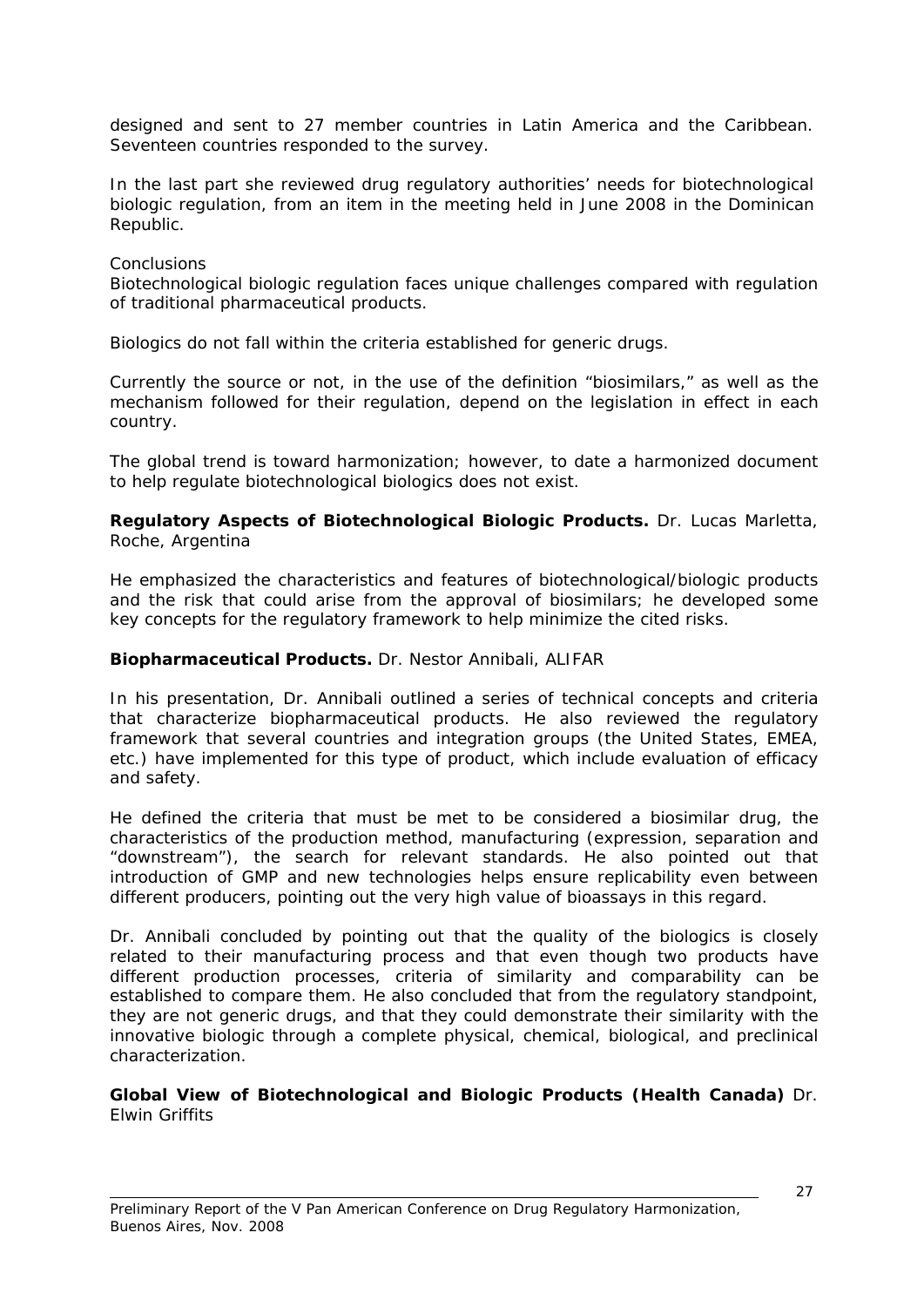Dr. Griffits based his presentation on concepts and criteria for the production and regulation of biotechnological and biologic products and the basic aspects and criteria of the so-called biosimilar products.

He pointed out the differences of biotechnological biologic products from products of chemical origin, the tests needed for their characterization, the regulatory aspects that must be met, the critical points in their production process, the characterization of the products, and the controls in process, pointing out the need for surveillance of their immunogenicity, mainly for new products or when changes have been made in the manufacturing process.

Dr. Griffits pointed out recent developments in the so-called biosimilar products, their potential contribution to access, their growth in the market, management of their commercial authorization, WHO initiatives for regulation in this type of product, its denomination. He emphasized that these products cannot be classified as generic drugs, that due to their nature, biotechnological products are never identical and are highly complex in nature and production; he agrees with the possibility of authorizing licensing for this type of product based on demonstration of similarity with an already-licensed product, with the need for extensive product characterization and then an analysis of the possible regulatory paths, the type of product to which they may apply, as well as aspects on standards and criteria to apply. He especially emphasized the state of the proposed standards that WHO is preparing for this type of product.

#### **Panel on Progress in Integrating PANDRH Recommendations into the Integration Processes in the Region Coordinator: NRA of Brazil**

## **MERCOSUR,** Dr. Carlos Chiale

Dr. Carlos Chiale, representing MERCOSUR, reported that in line with MERCOSUR policies, related activities are being developed.

He emphasized that the progress in the field of Good Manufacturing Practices (GMP) includes ongoing training and joint inspections of pharmaceutical manufacturing facilities (both intraregional and in other latitudes). He also reported that to date there is no mutual recognition. Dr. Chiale pointed out that a quality assurance program for inspections is in process.

The group has developed a strategic program on vaccine regulation and control that includes a variety of regulatory functions.

The registration of synthetic pharmaceutical active ingredients follows the MERCOSUR drug policy and each member state's policies, in accordance with each country's particular administrative procedures.

He pointed out that in combating counterfeit drugs and medical equipment, there are declarations and resolutions defining the problematic nature, a training program, and an action plan for suspected cases.

He concluded by pointing out that the issue of biotechnological biologic products is addressed in the guidelines for 2009-2010.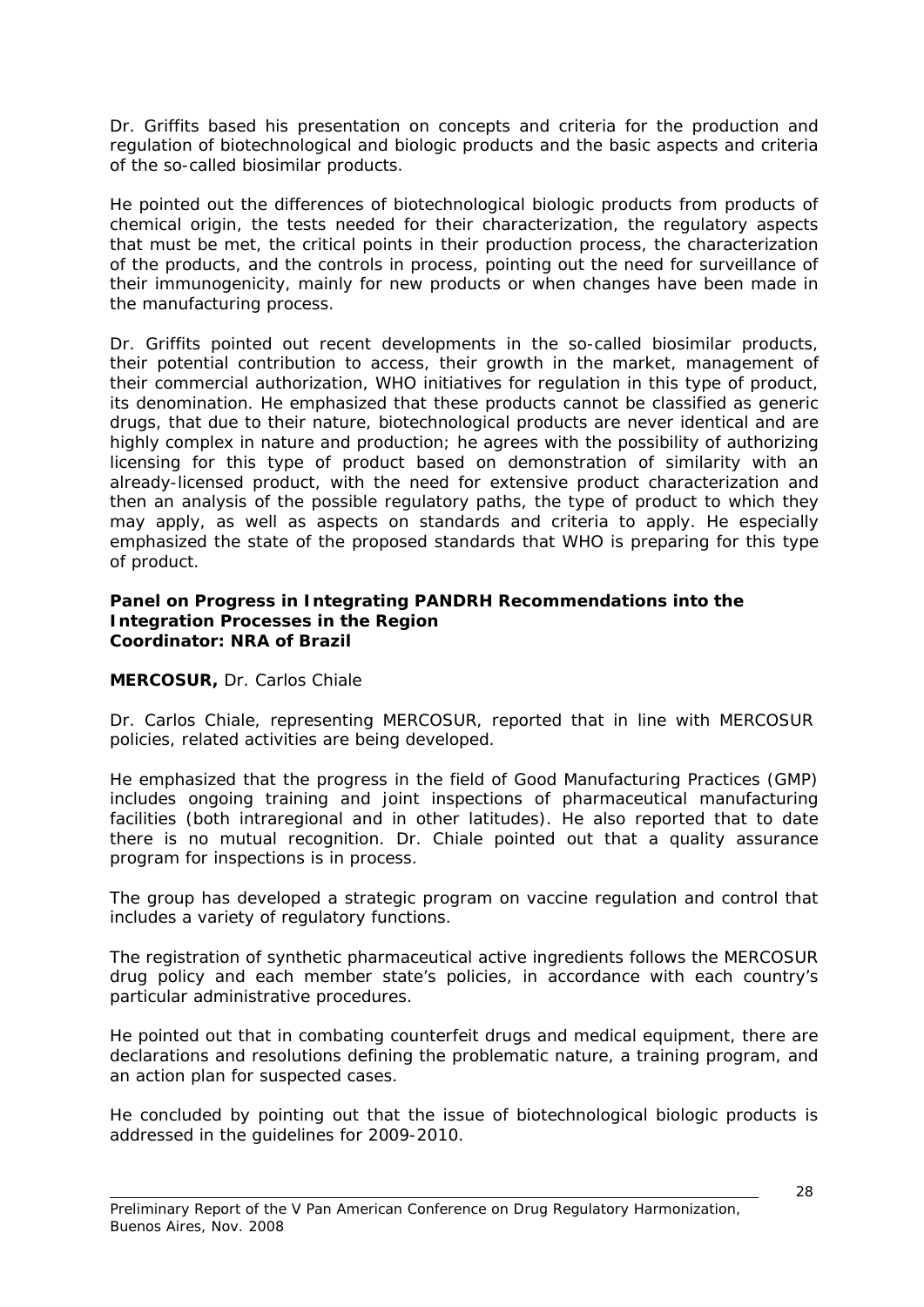# **Central American Integration System (SICA)** Dr. Julio Valdés

Dr. Julio Valdés, on behalf of SICA, pointed out the legal bases that form this integration system, citing the scenarios of discussion on the topic of drugs, their composition, resolutions, the decision-making bodies (COMISCA, RESSCAD) and the Subregional Technical Drug Commission, its lines of action.

He commended the importance of the accomplishments in 2007-2008 in the framework of this commission as well as the expectations for progress in 2009, specifically, joint negotiation on drugs, the basis for quality assurance of drugs, a pharmacovigilance system, a regional program for rational drug use and a profile for regional academic preparation.

Looming challenges include the coordination of decisions, maintaining joint efforts among concerned parties and donors, providing regional guidance to empower national decisions and actions, recognizing the priority of the health perspective over the economic perspective, and strengthening human resources in the countries.

# **Andean Community** Dr. Víctor Dongo

Dr. Víctor Dongo, on behalf of the Andean Integration System (Andean Community), reviewed the group's member countries, regulatory framework, their decisions on drugs and other products for human consumption, the responsibilities of the health registration system that changed to mandatory notification of compliance. He also emphasized the participation of technical personnel of the Andean regulatory authorities in the PANDRH working groups.

Dr. Dongo emphasized the Andean Social Agenda, especially in the projects led by the Hipolito Unanue Agreement, the Andean health agency. He referred to the circulation of goods, services and people in the Andean Community.

He concluded by pointing out the group's commitment to PANDRH, including work in the different harmonization groups, defining a focal point in every country for each technical group, and presenting the resulting PANDRH products to Andean Community entities.

## **CARICOM** Dr. Beverly Reynolds

Dr. Beverly Reynolds, on behalf of the Caribbean community (CARICOM), reviewed the structure of governance, the regulatory framework, the mechanisms of mandate and support, the challenges in the region in drug harmonization, the activities underway and projects for the future in the field of drug regulation.

Dr. Reynolds pointed out that regional integration facilitates the exchange of goods, services, people, and the free exercise to negotiate in any member country.

She emphasized that the group has challenges in drug harmonization issues in terms of size of country and cost of structuring a regulatory system, limited human and financial resources in relation to institutional capacity, lack of legislative frameworks and policies, the need for establishing a drug procurement system to ensure the efficacy and safety of drugs marketed in the Caribbean region.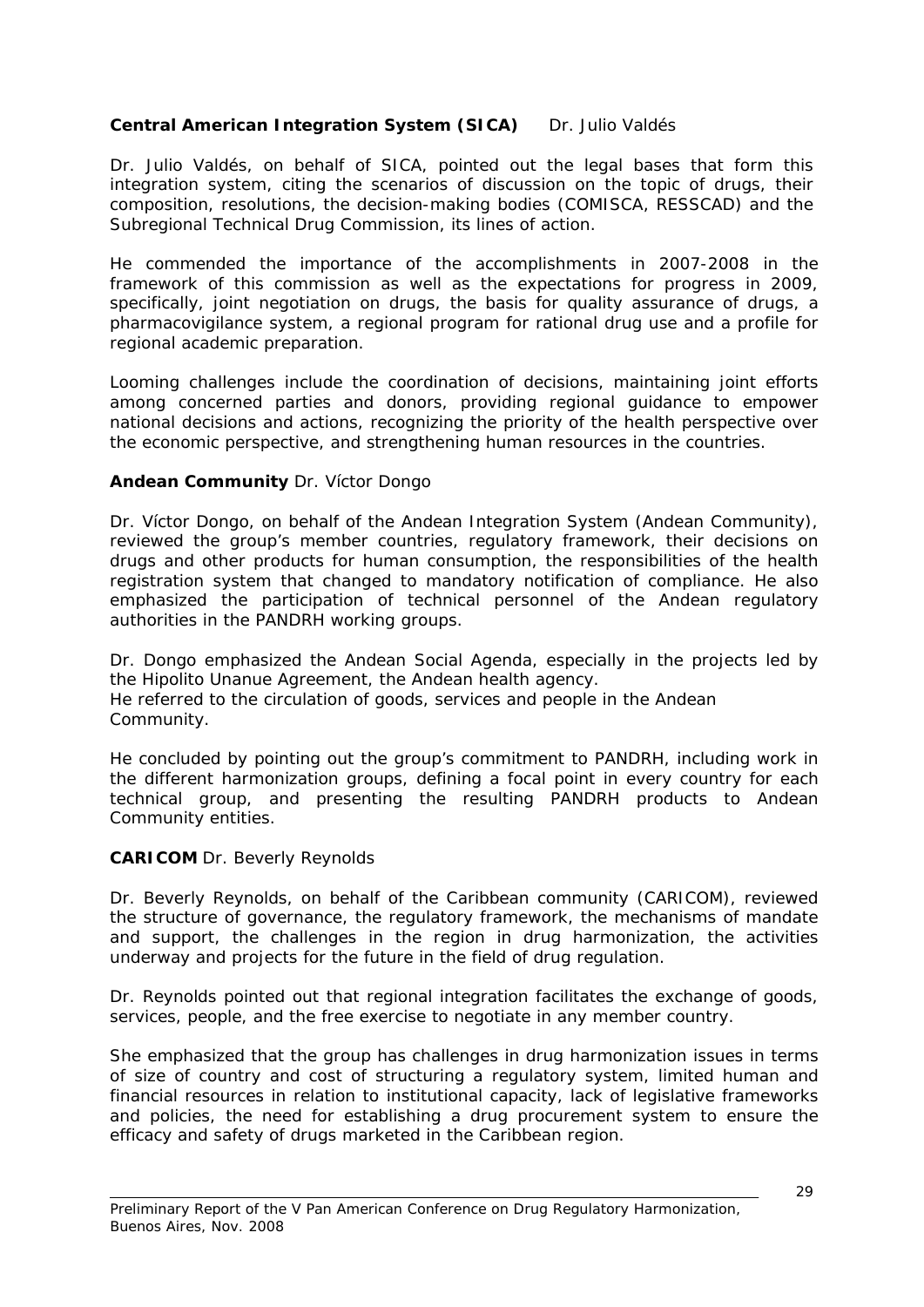She reported that a drug quality control laboratory is currently in operation. There is also a regional advisory body and a technical advisory group for patents and related matters.

Dr. Reynolds mentioned that since 1986 a procurement agency financed by the member countries has worked on harmonization of drug formulas, technical assistance, common pharmaceutical policy, donation of drugs, drug surveillance, combating counterfeit drugs and studies of drug use. This agency is an excellent example of economic and financial cooperation that increases access to effective, safe and quality drugs.

Current activities include development of a pharmaceutical policy model, standardization for qualification of pharmacies, evaluation of medicinal products, an authority in the Caribbean for management of drug procurement and supply, a drug surveillance network, meetings for training and sensitization on the TRIPS Agreement, and regional evaluation of patent legislation and related matters. A regional evaluation of registration and regulatory drug systems is also being carried out.

The new steps include monitoring the regional drug harmonization forums to evaluate their implementation, explore the broad application of the procurement system, and the strengthening of institutional capacity to oversee regulatory matters.

#### **CONCLUSIONS AND RECOMMENDATIONS OF THE V CONFERENCE**

Considering: that the regulations and standards of the Pan American Network for Drug Regulatory Harmonization (PANDRH) attribute to the Pan American Conferences on Drug Regulatory Harmonization the responsibility to:

Promote drug regulatory harmonization that covers all aspects of quality, safety, and efficacy of pharmaceutical products as a contribution to the quality of life and health care of the citizens of member countries of the Americas;

Adopt recommendations for implementation at both the national and regional levels;

Promote the harmonization of drug regulation requirements, and documents for guidance with special problems in regulation.

Formulate and adopt proposals for technical and regulatory harmonization;

CONSIDERING: That during the V Conference, the proposed technical documents presented by the different Working Groups were recognized and at the same time a series of recommendations were made.

That the different Working Groups took as a basis the recommendations from the IV Conference to prepare the work plan developed and the documents presented for consideration at the V Conference.

The V Pan American Conference issues the following conclusions, recommendations, and decisions on each proposal submitted by the PANDRH Working Groups and other subjects presented for consideration:

Preliminary Report of the V Pan American Conference on Drug Regulatory Harmonization, Buenos Aires, Nov. 2008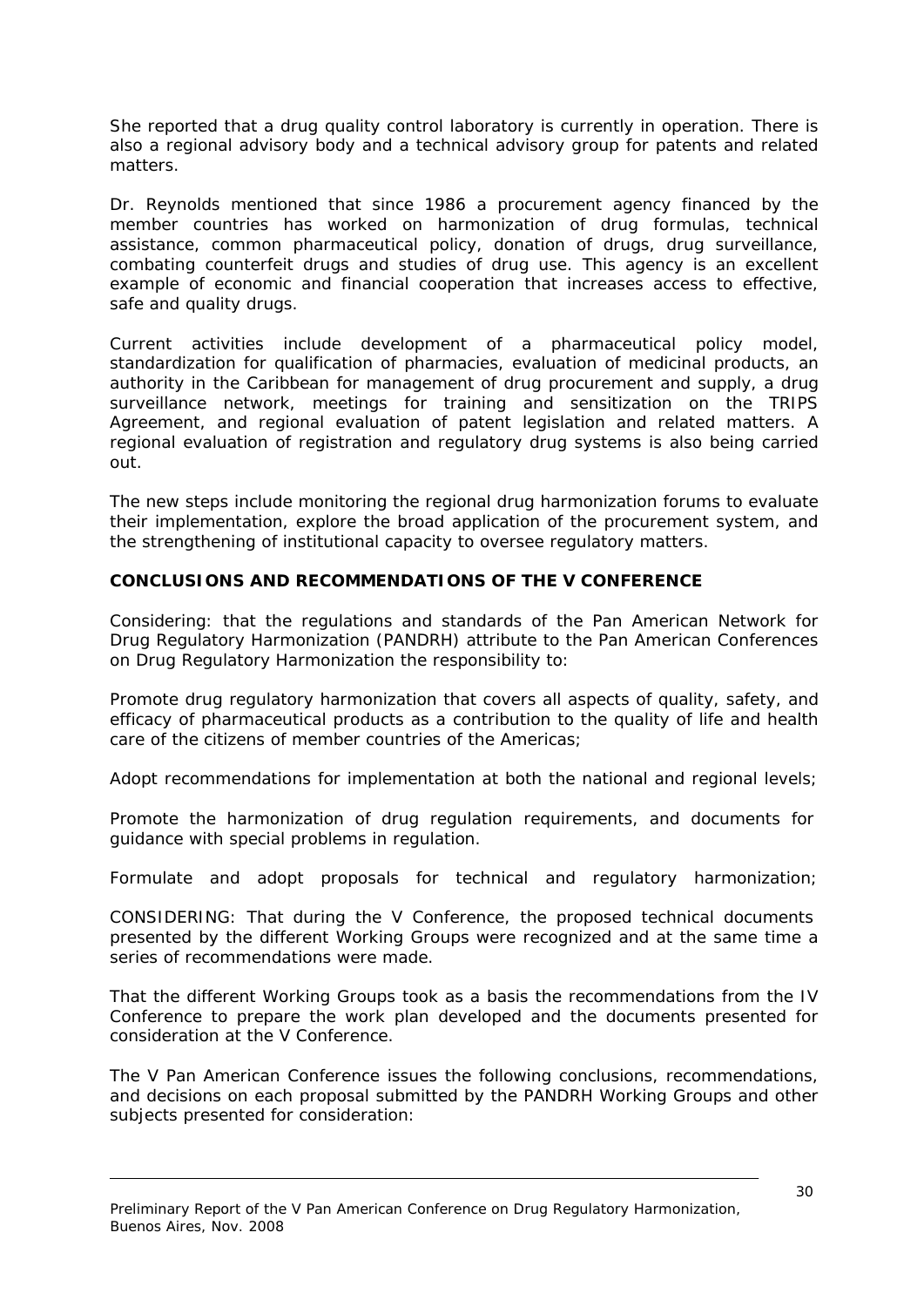# **I. BIOEQUIVALENCE AND BIOAVAILABILITY (BE)**

The Conference recommends to the Network:

Adopt the document "Framework for Implementation of Equivalence Requirements for Pharmaceutical Products" with the suggested changes.

Promote the development of training programs for the DRAs in document management for effective application, particularly in subjects such as bioequivalence statistics and BCS.

Develop a list of indicators to evaluate BE implementation in the Americas.

Make a regional effort to improve the sharing of experiences between countries.

Organize a strategic plan to form a Latin American network for development of BE studies, with solid bases, with profile defined not only for the center, human resources, and trainings, but also as a determinant factor in reaching the development capacity of BE studies in the Region.

Promote discussions on implementation of requirements to link the local innovative product with the product that has proven safety and efficacy in order to establish the local reference product.

Promote educational and information campaigns for the public, health professionals, DRAs, and the industry on the scope of the BE tests as requirement for some active drug ingredients and dosages.

To the Working Group

Incorporate the modifications proposed by the participants and send to the Secretariat to be uploaded on the PANDRH website.

To the DRA:

That in order to declare a local innovative product as a reference product, it should be linked (in accordance with the recommendations of the document) to the product with established safety and efficacy.

To the Secretariat:

Promote training programs including case studies to guide the countries in use of the technical document, with emphasis on BCS, prioritization and applied methodology to identify valid and reliable reference products.

Establish, during document implementation, a conduit to receive questions or observations, to be addressed by the working group members and sent to PAHO to be uploaded on the PANDRH website

To the Industry:

Develop training programs in application and use of the document.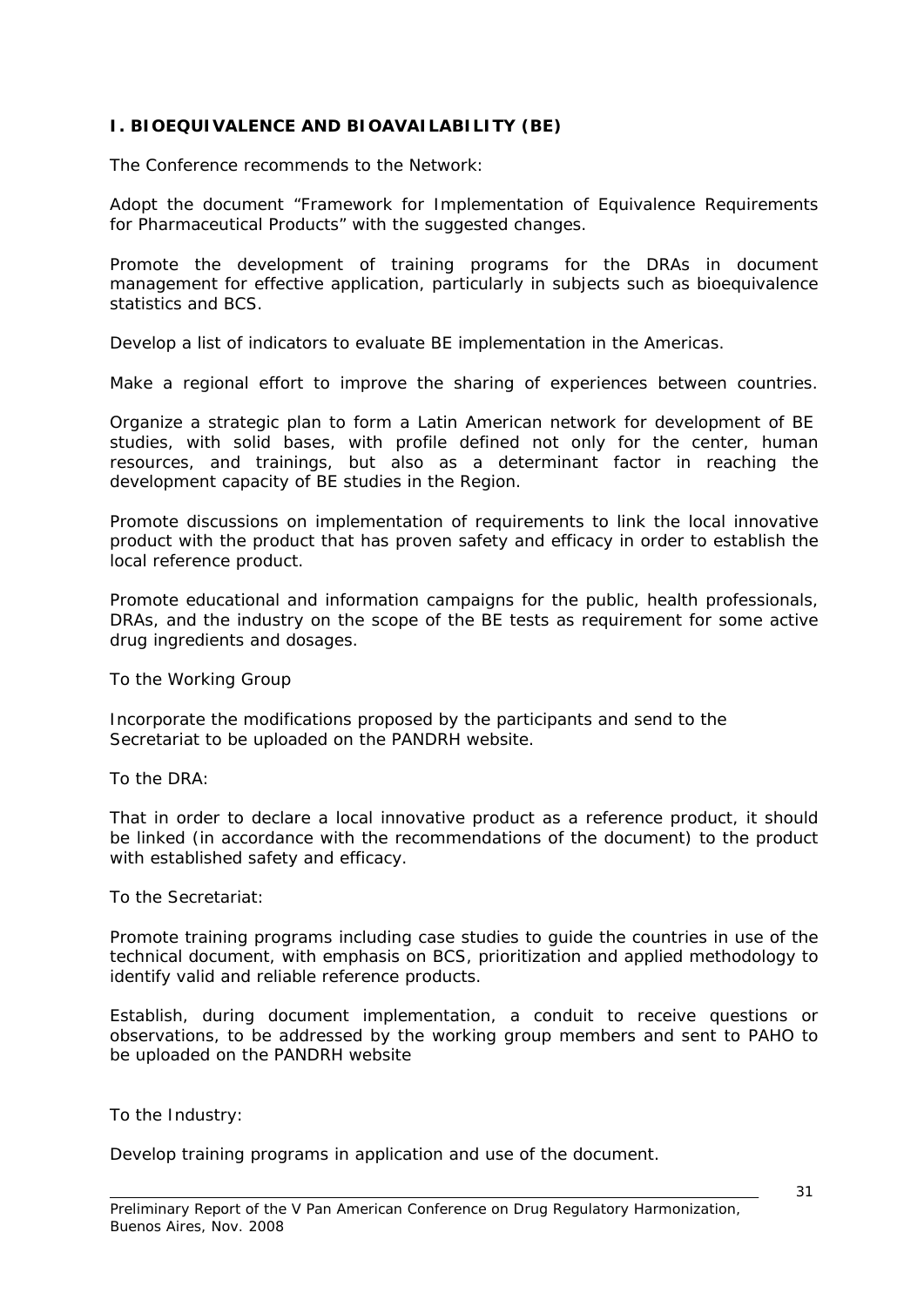Provide the information required to establish the link between the local reference product and the innovative product that has proven safety and efficacy. Promote the establishment of centers for conducting local and regional BE studies.

To Academia:

Promote the carrying out of BE studies.

## **II. GOOD PHARMACOVIGILANCE PRACTICES (PV)**

The Conference recommends:

To PANDRH:

Adopt the document GOOD PHARMACOVIGILANCE PRACTICES with the suggested changes.

Implement the document for validation and monitoring in two groups of countries, one with low PV development levels and the other with programs underway.

To the national drug regulatory authorities (DRAs):

Incorporate and position PV programs in the framework of agency regulatory activities and comprehensive monitoring of drug use, based on evaluation of clinical registration information, monitoring of clinical studies, and post-marketing surveillance.

Although problems in quality may be detected in the framework of the PV systems, it is best that these matters be prevented or denounced through the very mechanisms of the health surveillance systems.

Also, to recognize FAILED TREATMENT as a notifiable event incorporated in the dictionary of terms: WHOArt and ICH. However, it is recommended that the analysis not be exclusively associated with faulty quality and recognize that many other factors involved. It is recommended that strategies be developed to evaluate reports of treatment failure that first rule out all problems associated with the use, patient's clinical condition, problems in diagnosis, among other variables, and analyze quality only in the case of reasonable doubt, to avoid wasting resources.

To the WG on Pharmacoviglance and the Secretariat:

Consider linking Suriname to the resource personnel.

Update the diagnostics, adjust the schedule for accomplishing pending objectives, and evaluate the need for another meeting.

## **III. VACCINES (V)**

Recommendations:

To PANDRH: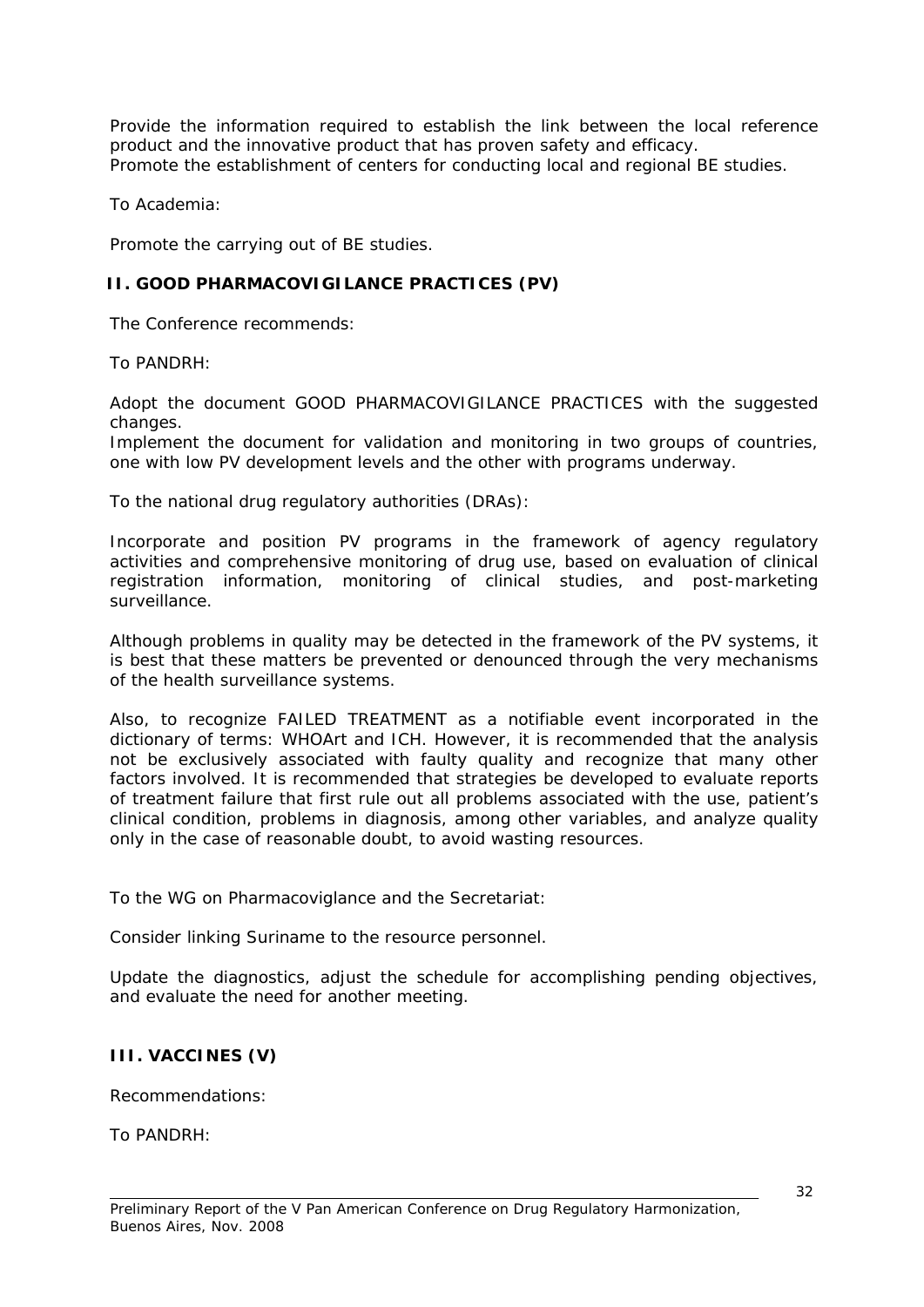Adopt the proposal for harmonized requirements for the registration of vaccines in the Region of the Americas and the guidelines for preparation of a request for registration.

To the national drug regulatory authorities (DRAs):

Review and analysis of the documents by the personnel in charge of implementation. Identify the steps to follow for implementation. Staff training. Adoption and implementation. Update the WG's principal members and alternates.

To the Industry:

Review and analysis of the documents by the personnel in charge of implementation.

Apply after adoption by the DRA.

To Academia:

Assess the possibility of including aspects of vaccine regulation and production in university specialties.

Support DRA work through participating as outside experts in the evaluation process, in those DRAs requiring it.

To the PAHO Secretariat:

Official publication of the document and its dissemination. Financial support to conduct training. Coordinate the future meeting of the Vaccines WG in 2009. Monitor the process of implementation of approved documents by the countries in the Region.

To the Directing Council:

Approval is requested for the inclusion of other countries as members of the Vaccines WG, especially those that have actively participated in the process of document implementation and DRA representatives from non-vaccine-producing countries. Update the members and alternates from each DRA.

## **IV. DRUG REGISTRATION:**

Recommends:

To the Regulatory Authorities: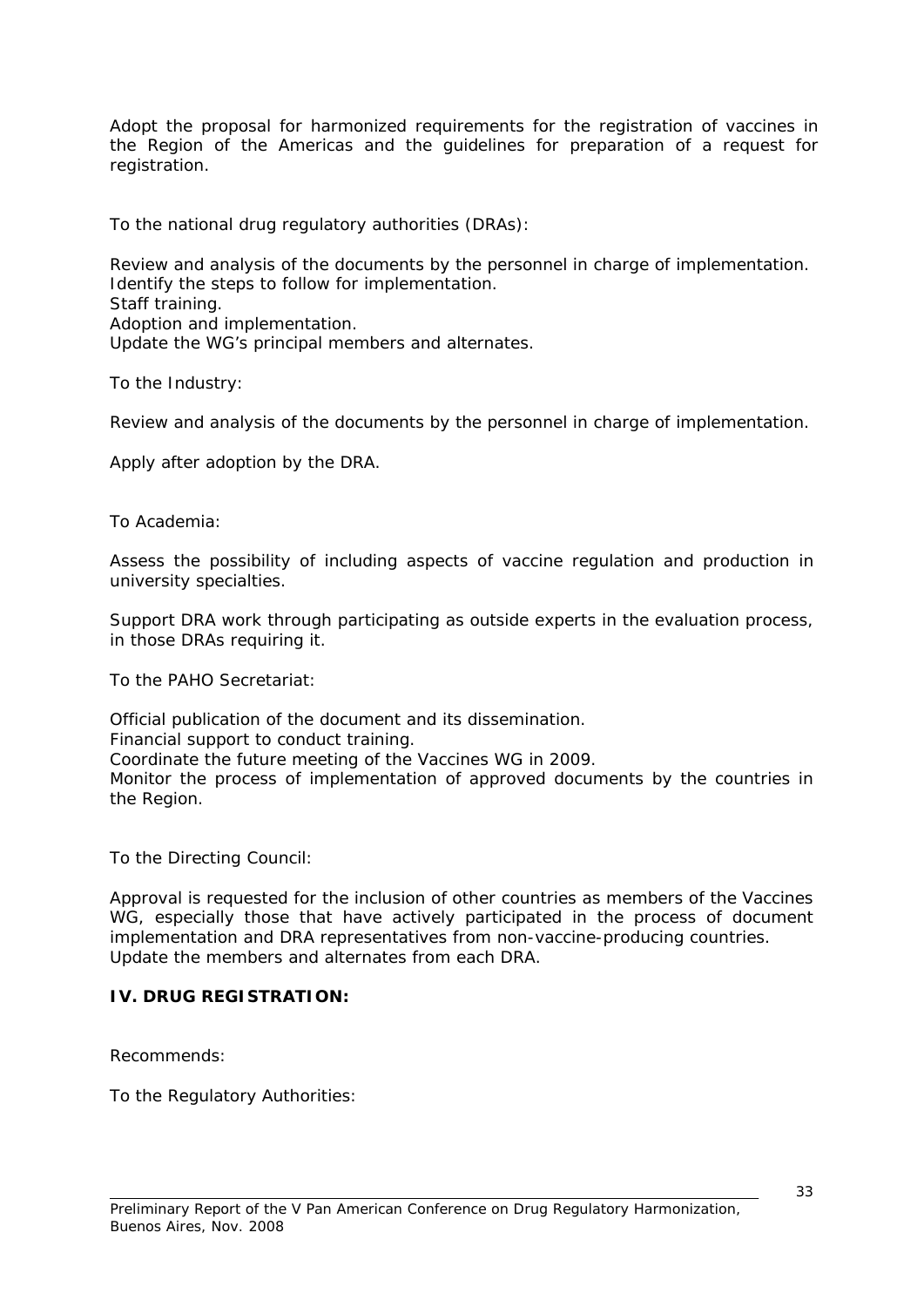Analyze the document "Harmonized Requirements for Drug Registration" and send comments and suggestions to the WG in the established time period in order to prepare the final document.

Raise the discussion of the proposed document with the subregional integration groups (MERCOSUR, CARICOM, NAFTA, Andean Community, Central America)

Participate actively in preparing the guidelines for application and the glossary of terms.

Send to the Registration WG and the Secretariat, to the email addresses of the DRAs, and when possible, link to legislation on drugs.

To the Industry:

Review proposed document and send comments and suggestions within the established time frame.

Participate in preparing the guidelines for application and glossary of terms.

To the PANDRH Secretariat:

Provide particular support for the Registration WG, to ensure achievement of the established goals and in particular upload on the network's website the document under review and links to a mailbox for suggestions and feedback from the group and publication of a list of DRA websites, and links to legislation.

Promote joint efforts to integrate related WGs, especially with the Bioequivalence WG, to harmonize these aspects in the proposed document.

To the Technical Group/Registration:

Review the comments and suggestions for the proposed document, and prepare the final document.

Promote the preparation of guidelines for application and glossary of terms.

Monitor the respective activities, to upload on the network's website the proposed documents and those in preparation, as well as the list of DRA websites.

Update the list of participants by country in the Registration WG, in order to ensure active participation of all members.

#### CONCLUSIONS:

A decision was reached at the Conference to submit the document "Harmonized Requirements for Drug Registration" to network members for their evaluation, until June 2009, in order to receive comments and suggestions, and it is hoped that the final document will be ready by October 2009, and also the guidelines for application and glossary of terms.

## **V. GOOD LABORATORY PRACTICES (GLP):**

Recommendations to PANDRH:

Continue providing the GLP courses based on WHO Report 36, Annex 3, considering the national regulatory authorities' recommendations on course design.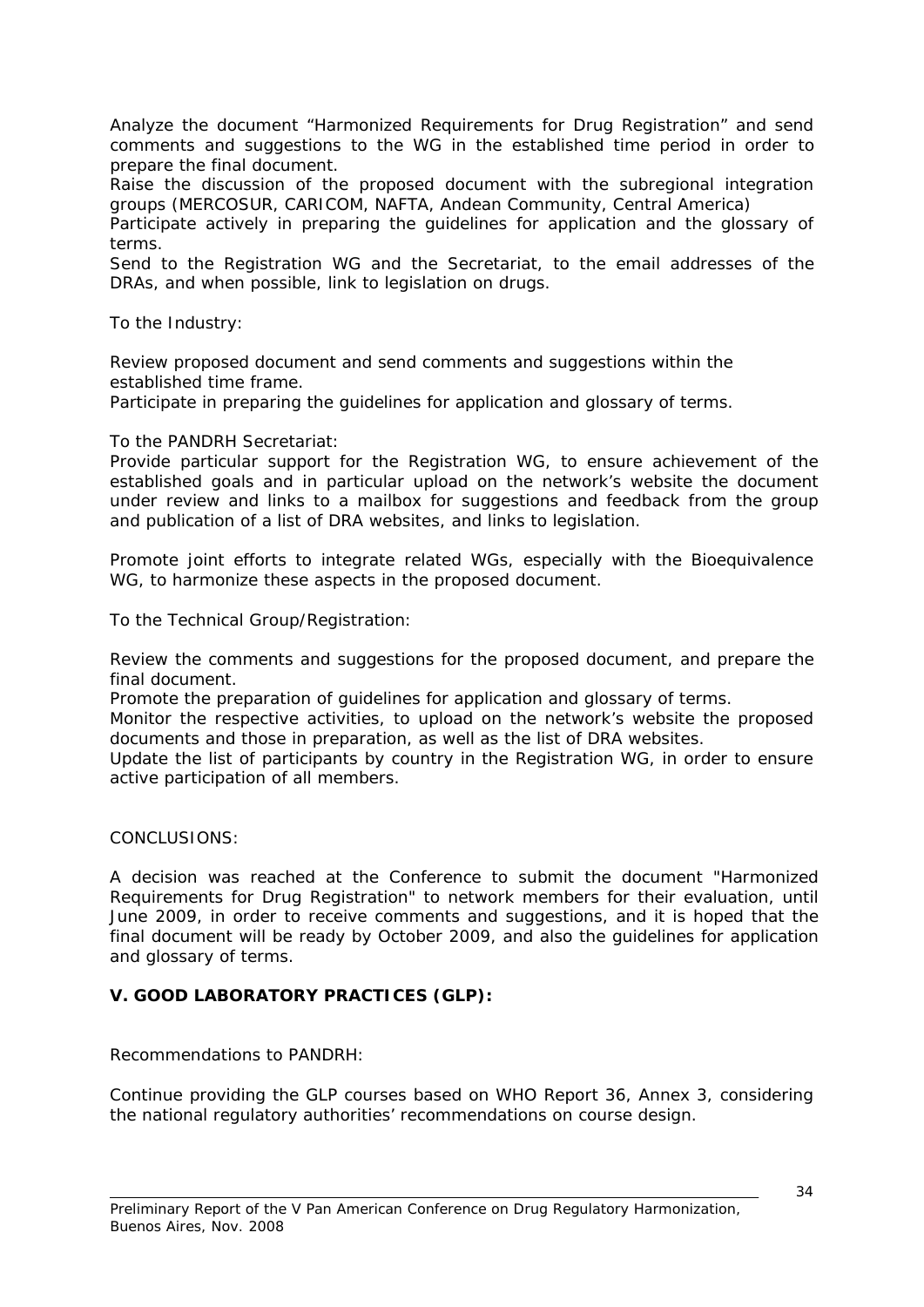Continue the ongoing training and workshops on specific analytical techniques in accordance with the countries' needs and recommendations of the national regulatory authorities

Monitor implementation of the GLP-WHO in the official drug control laboratories that want to prequalify

Establish procedures to support prequalification of the official drug control laboratories that request it

Continue with the External Quality Control Program for improving the performance of official drug control laboratories that request it

Monitor document implementation (wait for requested proposal)

To the National Drug Regulatory Authorities:

Support GLP implementation activities, WHO Report 36, Annex 3 for the purpose of requesting WHO prequalification to be a U.N. reference laboratory.

Work actively in GLP implementation, WHO Report 36, Annex 3.

Participate in performance evaluation programs for continuous improvement.

## **VI. COMBATING DRUG COUNTERFEITING:**

The Working Group on Combating Drug Counterfeiting approves the proposed documents and activities and adoption of the following concept of counterfeiting medical products:

"A medical product (medicine, vaccine, pharmaceutical starting material, diagnostic or medical device) is counterfeit when it is fraudulently and deliberately mislabeled in relation to its identity or source."

To the Working Group on Combating Drug Counterfeiting:

Expand the target of work action to include medical products, i.e. drugs, vaccines, pharmaceutical raw materials, and medical equipment;

Develop action strategies that take into consideration the situation of countries that have not yet implemented a regulatory structure for medical products and countries with small and vulnerable economies;

Prepare a proposal for a model of a network of focal points to combat drug counterfeiting;

Conduct seminars for discussion of tools and generation of proposals to prevent and combat drug counterfeiting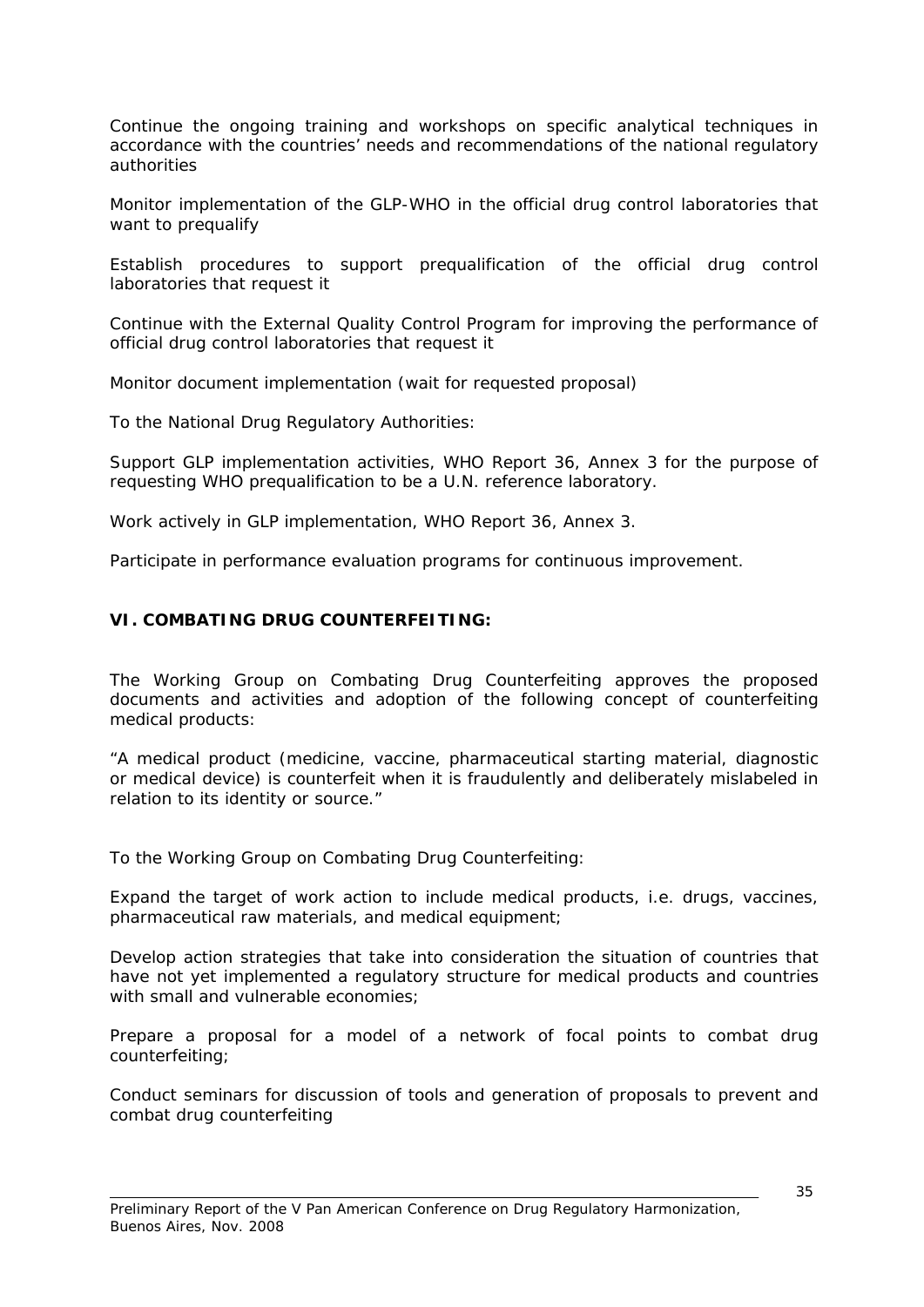# **VII. GOOD CLINICAL PRACTICES (GCP)**

The Conference approves the document:

"Guide for conducting clinical studies in pediatric population" with the modifications indicated below.

Recommendations:

To PANDRH:

academia.

Approve the document: Guide for conducting clinical studies in pediatric populations, with the agreed-upon modifications.

Validate the members of the Good Clinical Practices Working Group.

Support the GCP Working Group's meeting in a time frame of less than four months. Support the program of implementation in the countries of the Region and promote it in each country with cooperation from PAHO/WHO, health authorities, industry and

To the Working Group:

Apply the following modifications to the approved document: Guide for conducting clinical studies in pediatric populations:

Consider including in the adolescent age group not only chronological age but also onset of puberty. That each country consider the ages of that group according to their own criteria and legislation.

Paragraphs 2.6 and 2.7 are eliminated and an Annex prepared, which is not part of the current approved document, on clinical studies of drugs from other countries as well as studies on the populations of the most vulnerable children.

Prepare guidelines for the design of studies on non-inferiority, among other things, in vulnerable populations.

Discuss the Annex at the next meeting

Validate the members of the WG

Hold the next WG meeting within four months.

Discuss the following points at the meeting:

Completed documents pending discussion in their final version. (Inspections,

researcher manual, and use of placebo)

New topics to develop:

Aforementioned annexes

Public registration of clinical studies for transparency (WHO/Helsinki Declaration) (Experiences in Cuba, Argentina and Brazil)

Certification program for clinical sites in compliance with GCP

Update and prepare the group's work plan

Program for implementing Document of the Americas in the countries of the Region and modalities of cooperation that support and promote it (TCC, others)

To the Regulatory Authorities: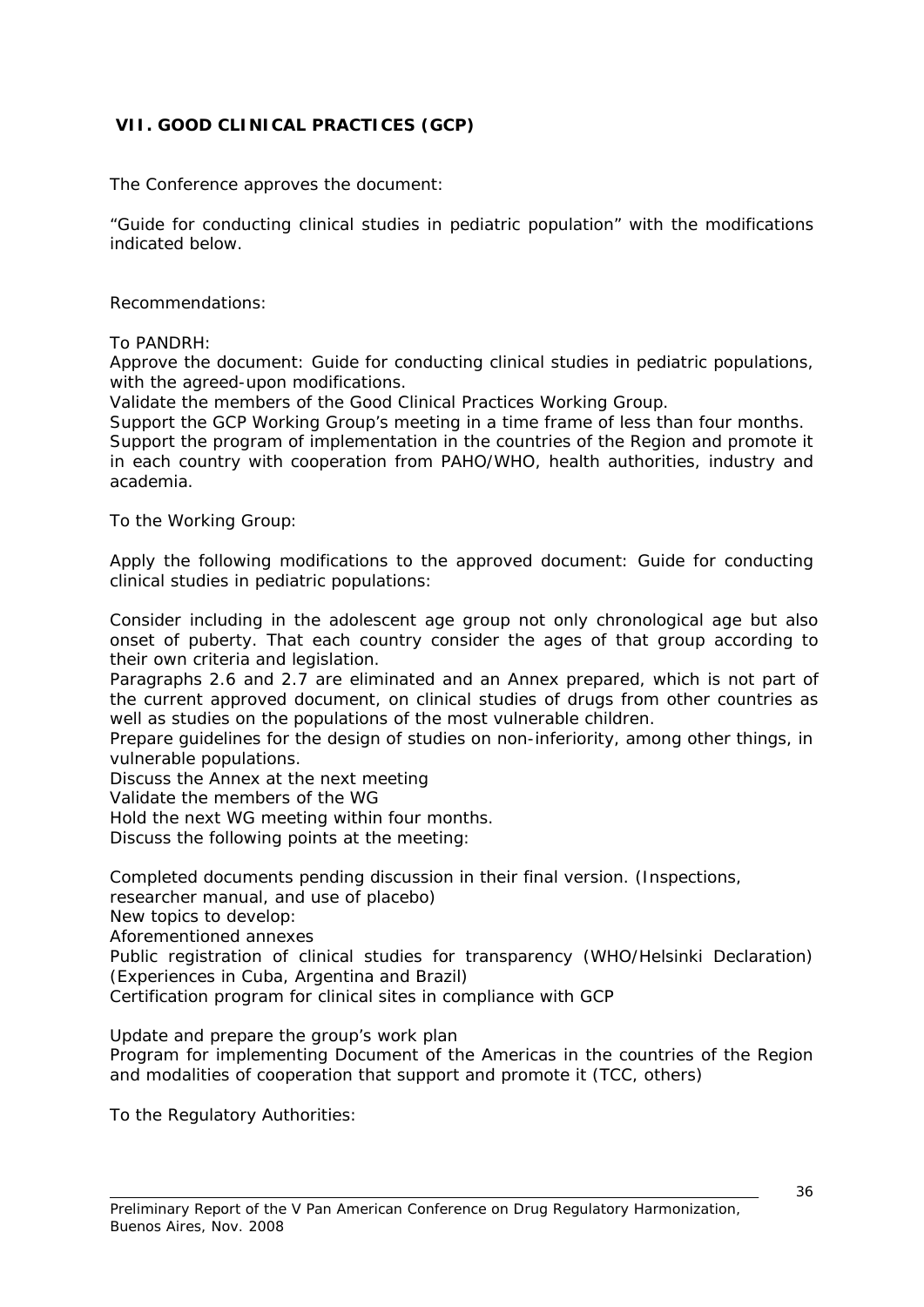Initiate the implementation process in the countries where it has not started with the support of WG members through technical cooperation projects between two countries (or more) and seek alternatives for the support of human resources and materials.

# **VIII. DRUG ADVERTISING**

The Conference recommends restructuring the WG and adopting the document on ethical criteria for the promotion of drug advertising, as the draft pending completion with other elements that address the needs of countries.

The Conference recommends:

To the National Drug Regulatory Authority (DRA):

Propose members for the WG to restructure the group and monitor its actions. Respond to the questionnaire on the situation of promotion and send it to the group's coordinator before 10 December to prepare the comparative study and complete the database. The information should be sent to: [gprop@anvisa.gov.br](mailto:gprop@anvisa.gov.br)

[monitora.propaganda@anvisa.gov.br](mailto:monitora.propaganda@anvisa.gov.br)

Send contributions for the document

To the WG:

Training for health professionals and consumers – including a review of the existing modules on critical evaluation of promotional materials, in addition to other initiatives that address the theme for consumers. From that evaluation, the WG will work on a proposal for a Training Program.

Update the work plan – to encompass the proposal for evaluation and validation of WG members.

## **IX. GOOD MANUFACTURING PRACTICES (GMP)**

The Conference adopts the documents presented by the WG:

"Decision tree for the implementation of the Guidelines for good manufacturing practices inspection"

"Good Manufacturing Practices for Pharmaceutical Ingredients (Guide ICH-Q7)"

"Code of Ethics for Inspectors of Good Manufacturing Practices."

Recommends

To the Network:

Promote harmonized procedures and exchange of information among countries of the Americas to promote mutual recognition of GMP inspections.

Promote the use of a common guide and participation in joint inspections to foster confidence building between authorities and efficient use of resources. Explore mechanisms to promote mutual recognition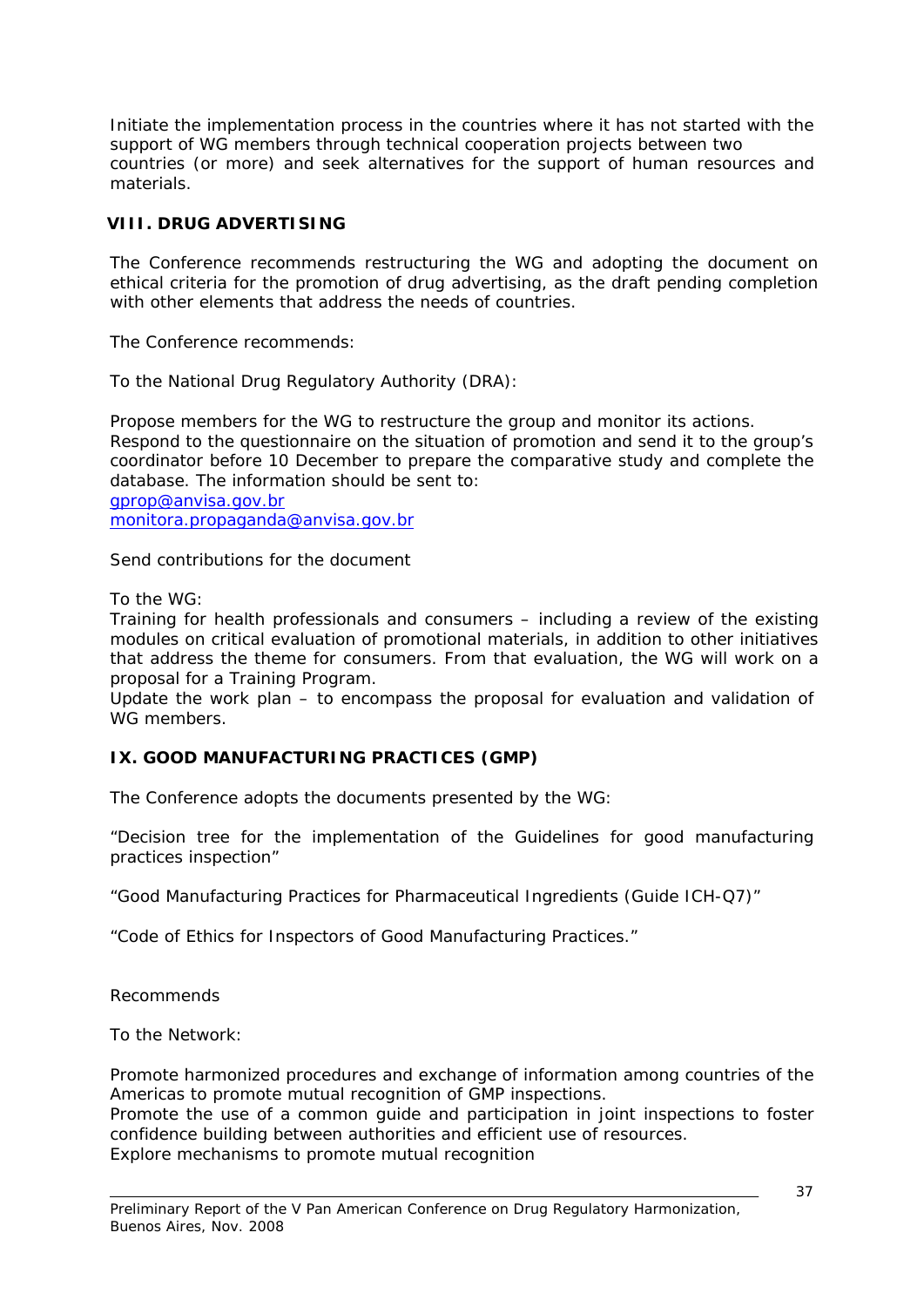To the National Authorities:

Adopt the decision tree for the implementation of the Guidelines for good manufacturing practices inspection.

Set up the Guide for Good Manufacturing Practices for Pharmaceutical Ingredients (Guide ICH-Q7).

Adopt the Code of Ethics for Inspectors of Good Manufacturing Practices.

Share information on inspections as first phase in mutual recognition.

To the GMP Working Group:

Respond to the questions in the question-and-answer box.

To the Secretariat:

Establish a question-and-answer box when implementing the Guidelines for Good Manufacturing Practices Inspection for the pharmaceutical industry and the decision tree for the implementation of the guidelines.

Conduct a monitor process of the progress in implementing the guidelines and decision tree.

Send the most recent version of the Code of Ethics for Inspectors of Good

Manufacturing Practices to member countries for their implementation.

Investigate training programs for high-level inspectors.

Invite the DRA from each country to continue making progress in GMPs and consider adopting the GMP regulations recommended by WHO in 2003.

Monitor the implementation of the technical document.

#### **GENERAL RECOMMENDATIONS TO THE SECRETARIAT ON APPROVED DOCUMENTS:**

Support the publication of all documents approved in the Conference Support the holding of WG meetings Support implementation of agreements and documents approved during the V Conference

**X. REVIEW OF PANDRH STATUTES**

Since it was not possible during the Conference to review the proposal on statutes, it was agreed that countries shall review the proposal and discuss it at the subregional level in a maximum period of five months. Such information will be presented by the subregional representative at the next Directing Council to be held in July 2009.

The decisions of the Directing Council will be submitted to the subregional groups for endorsement.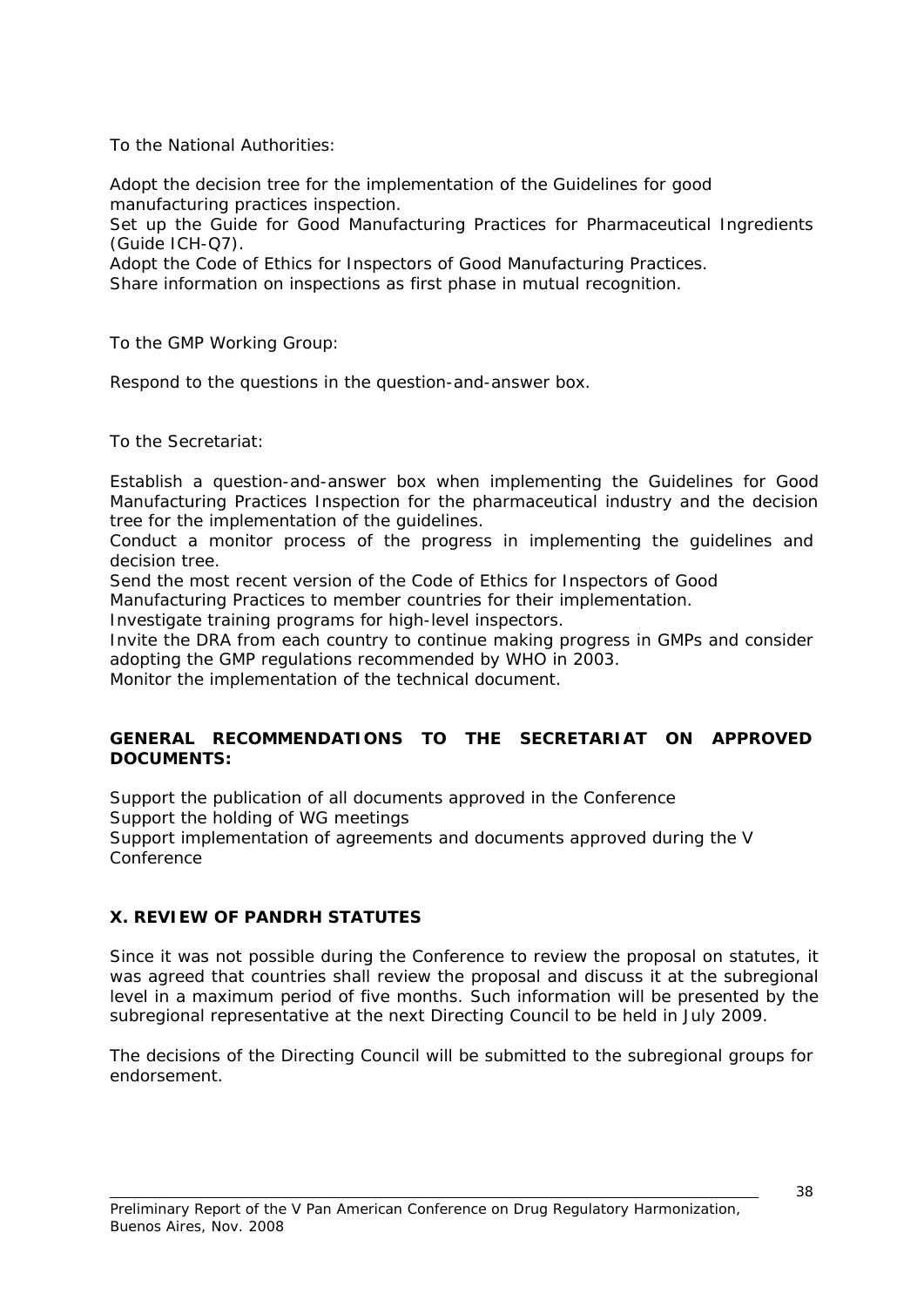## **XI. RECONSTITUTION OF THE EXECUTIVE COMMITTEE (EC)**

In compliance with PANDRH regulations, up to three of the five members of the EC shall be replaced during each conference. EC members each hold a four-year term. During the V Conference, three of the five principal members were replaced by their corresponding alternates, in the following subregional areas:

a) Central America, the Dominican Republic, and Cuba; b) Andean Region; and

c) NAFTA

The new members were elected by consensus in their respective subregional groups and current EC members include the following:

Legal representatives of the Regulatory Authority

1- Central America: (from the V - VII Conference) Member: PANAMA (Ministry of Health) Alternate: El Salvador (Ministry of Health).

2- Andean Region: (from the V - VII Conference) Member: PERU (DIGEMID) Alternate: VENEZUELA (National Institute of Hygiene)

3- NAFTA: (from the V - VII Conference) Member: USA (FDA) Alternate: CANADA (Health Canada)

4- CARICOM: (NO CHANGE) Member: Trinidad & Tobago Alternate: Barbados

5- MERCOSUR (NO CHANGE) Member: Argentina Alternate: Chile

- 6- ALIFAR representative or alternate member
- 7- FIFARMA representative or alternate member

## **CLOSING SESSION**

In conclusion, representatives of ANMAT, PAHO, ALIFAR, FIFARMA, and the PANDRH Directing Council presented their views on results of the V Conference and future PANDRH work.

The Director of ANMAT emphasized the importance of these meetings, in addition to strengthening interrelations, it is clear that similarities among participants far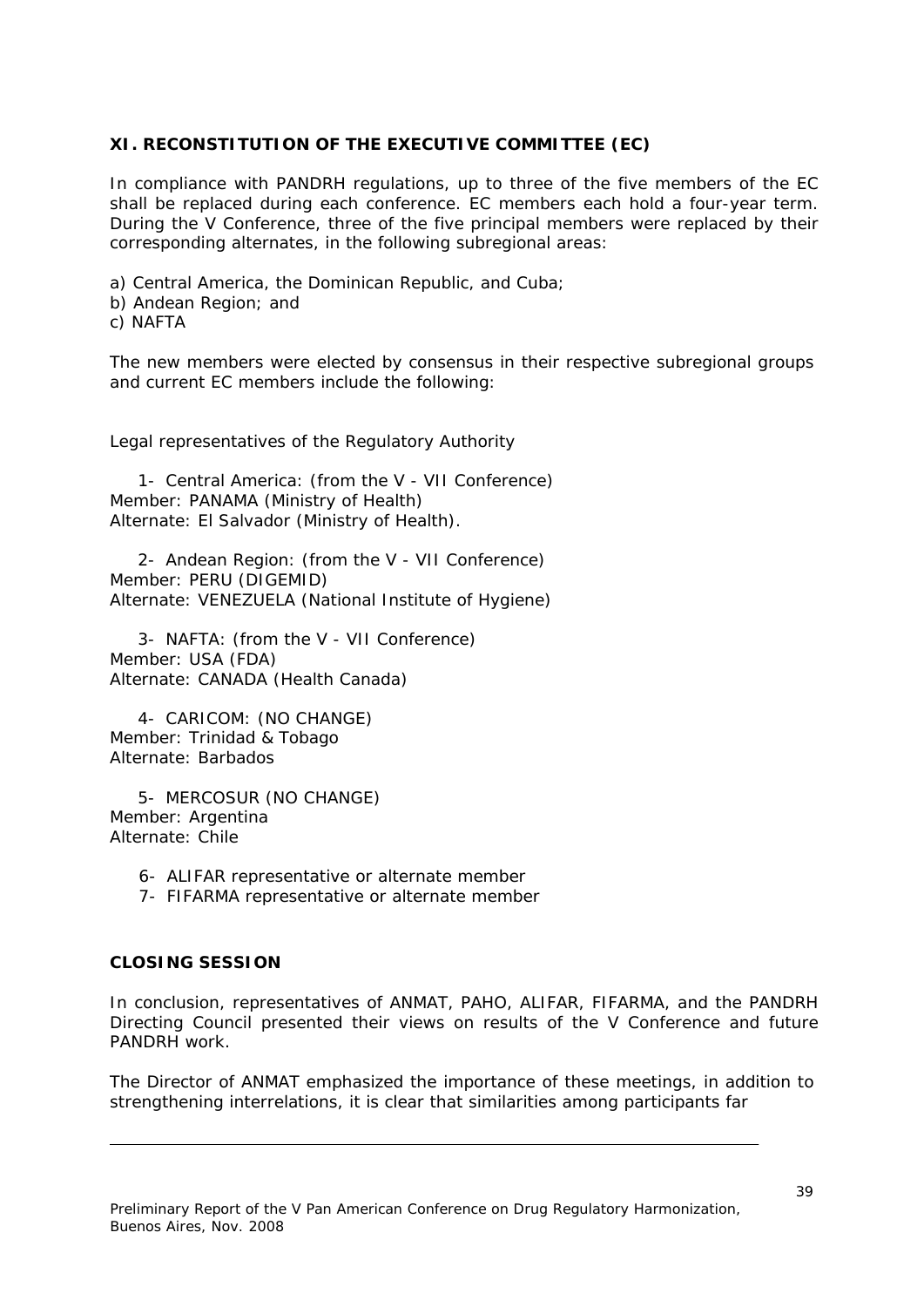outnumber their differences. He also commended the progress made by Regulatory Authorities in the Region and the need for more in-depth debate on the content of PANDRH's statutes and the network's strategic contribution to the progress of this forum.

The FIFARMA representative thanked the participants and recognized the progress made and the importance of working groups, which are the soul of the network. He appreciated the groups' work but declared that he believes there is a lack of progress in some working groups and that these should be better focused or dissolved, in the case of those that have not functioned well or that have not had continuity.

He stressed FIFARMA's ongoing commitment and support for PANDRH both for the working groups and the periodic Pan American Conferences, which have turned out to be an important forum for achieving harmonized regulations in the region. He stressed the importance of Pan-Americanism and the presence of the countries to the North with a longer history of drug regulatory development, which are vitally important for the progress and achievement of the objectives.

Dr. Rubén Abete of ALIFAR thanked ANMAT for hosting this event, all the Regulatory Authorities for their participation, Dr. Enrique Fefer who launched the initiative, Rosario D'Alessio for his dedication to the network's growth. He saluted the integration agencies, NGOs, academia, and the industry. He proceeded to present a summary of PANDRH, its mission, goals and objectives, the four previous conferences, and the achievements obtained, and proposed some reflections on issues such as drug counterfeiting, industry participation, the sense of Pan-Americanism among the countries, the need for relaunching PANDRH and decisionmaking based on consensus.

Dr. Victor Dongo, on behalf of the Directing Council of PANDRH and the Regulatory Authorities, thanked Argentina, its Ministry of Health, ANMAT, the immense and focused support provided by PAHO all along to the technical groups and now at this meeting, which succeeded in reaching consensus on the documents. He added that it is the responsibility of all countries to assume the roles that correspond to them in order to reach a time when drugs are reliable and high quality. Dr. Dongo considered that the Executive Committee is responsible for assuming a greater role in the network's operations, not only in the conferences but also in helping the technical groups accomplish their activities and evaluations on time. He suggested that for the next conference, the committee disseminate advance information. If each country can commit to a common action, there is greater opportunity for the documents emanating from the WGs to be accepted.

Dr. Martín Cañas, on behalf of Health Action International (HAI), presented HAI's view on what the objectives of drug regulation should be, his concern for biases in the agenda due to the influence of commercial interests and models and regulatory standards with no concrete advantages for public health in the network's member countries, that these become technical barriers to accessing drugs, since a country may adopt regulatory standards that do not correspond to its reality and disregard experiences and capacities. HAI salutes the proposal to include transparency of decision-making processes in the forum's agenda and in DRAs' agendas, as well as creation of the WG on Drug Promotion. The recommendation is that PANDRH make all its processes transparent.